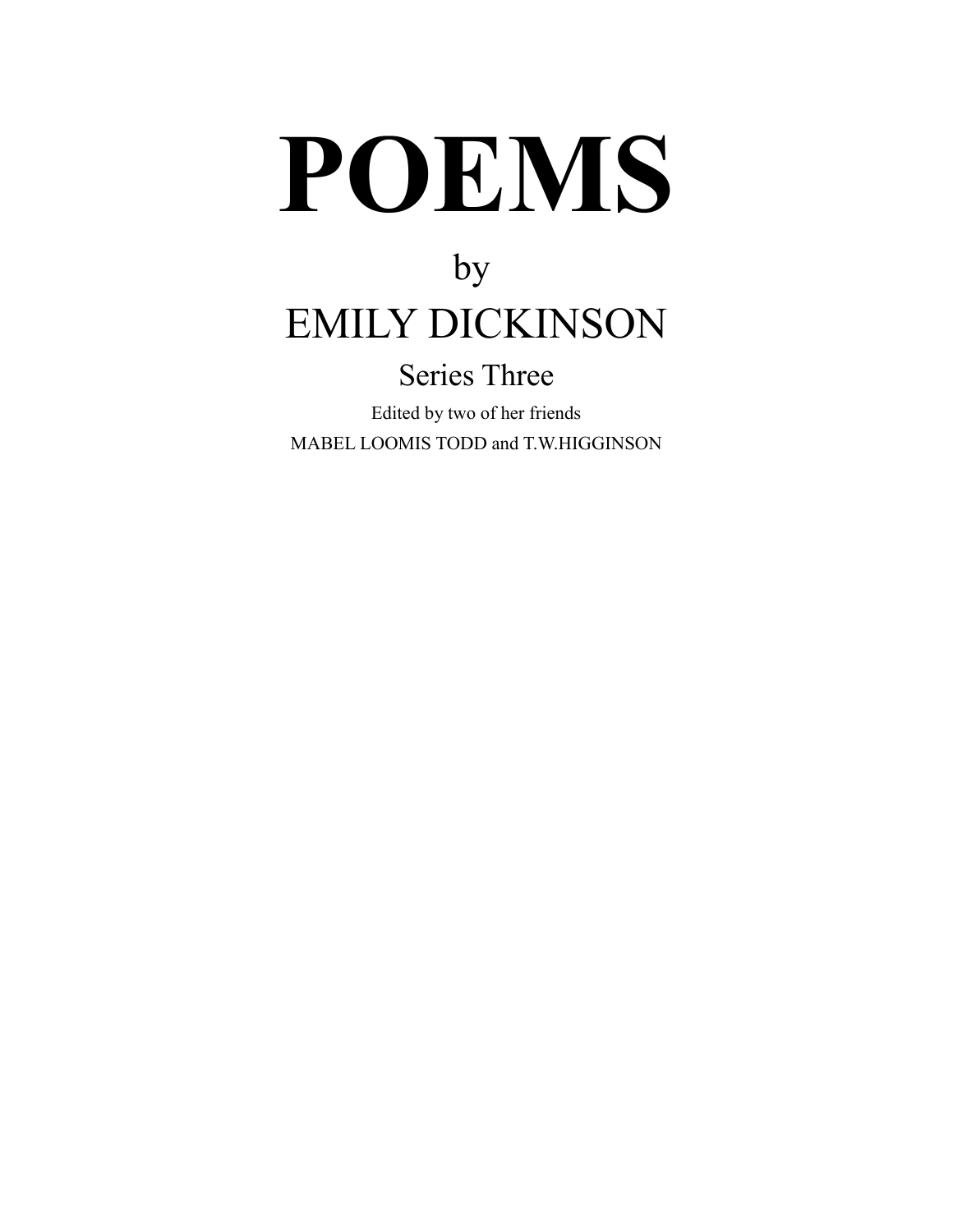#### **MABEL LOOMIS TODD**

It's all I have to bring to-day, This, and my heart beside, This, and my heart, and all the fields, And all the meadows wide. Be sure you count, should I forget, — Some one the sum could tell, — This, and my heart, and all the bees Which in the clover dwell.

#### **PREFACE.**

The intellectual activity of Emily Dickinson was so great that a large and characteristic choice is still possible among her literary material, and this third volume of her verses is put forth in response to the repeated wish of the admirers of her peculiar genius. Much of Emily Dickinson's prose was rhythmic, —even rhymed, though frequently not set apart in lines.

Also many verses, written as such, were sent to friends in letters; these were published in 1894, in the volumes of her *Letters*. It has not been necessary, however, to include them in this Series, and all have been omitted, except three or four exceptionally strong ones, as "A Book," and "With Flowers."

There is internal evidence that many of the poems were simply spontaneous flashes of insight, apparently unrelated to outward circumstance. Others, however, had an obvious personal origin; for example, the verses "I had a Guinea golden," which seem to have been sent to some friend travelling in Europe, as a dainty reminder of letter-writing delinquencies. The surroundings in which any of Emily Dickinson's verses are known to have been written usually serve to explain them clearly; but in general the present volume is full of thoughts needing no interpretation to those who apprehend this scintillating spirit.

#### **M. L. T.**

AMHERST, *October*, 1896.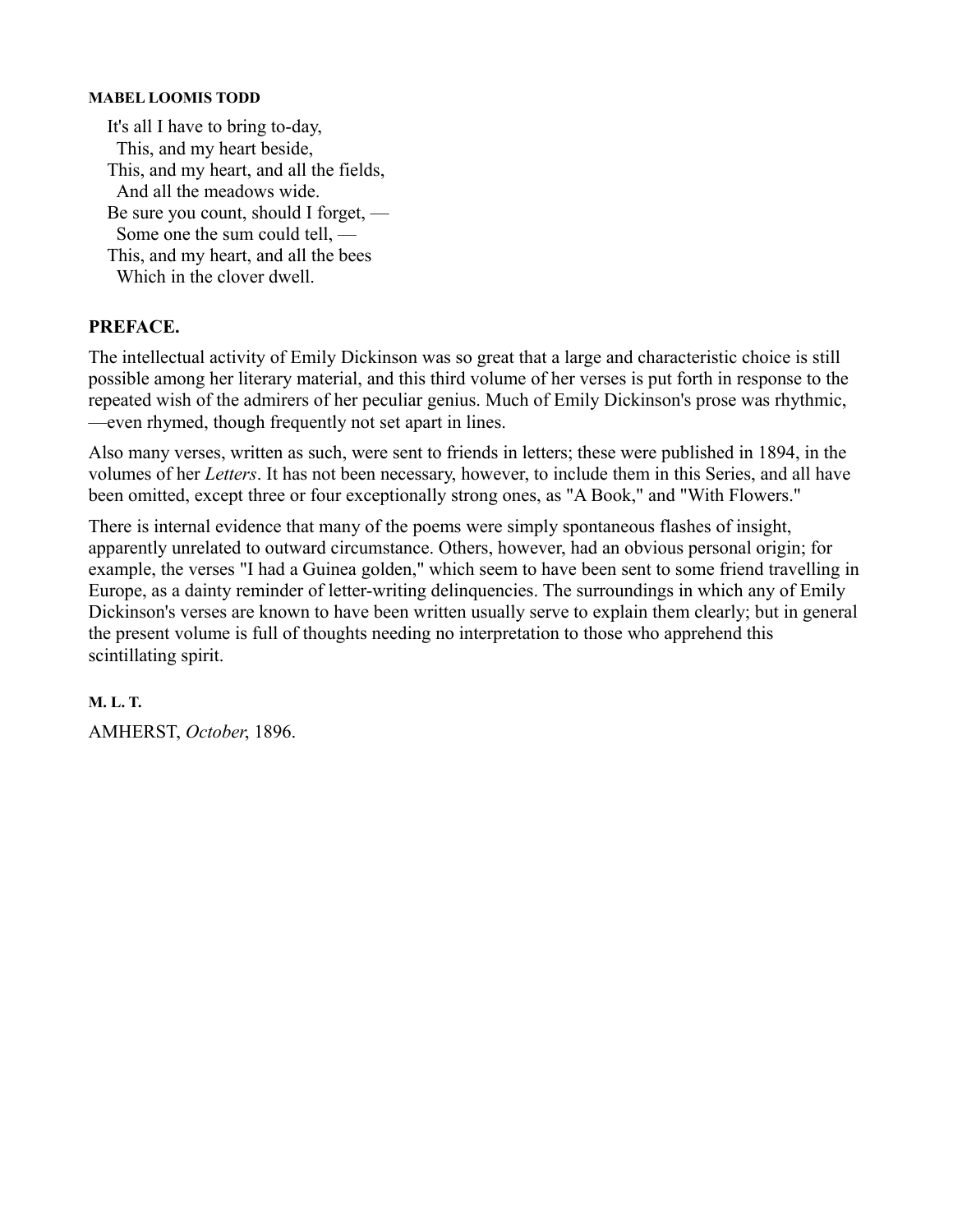### **I. LIFE.**

#### **POEMS.**

#### **I.**

#### **REAL RICHES.**

'T is little I could care for pearls Who own the ample sea; Or brooches, when the Emperor With rubies pelteth me;

Or gold, who am the Prince of Mines; Or diamonds, when I see A diadem to fit a dome Continual crowning me.

### **II.**

#### **SUPERIORITY TO FATE.**

Superiority to fate Is difficult to learn. 'T is not conferred by any, But possible to earn

A pittance at a time, Until, to her surprise, The soul with strict economy Subsists till Paradise.

### **III.**

#### **HOPE.**

Hope is a subtle glutton; He feeds upon the fair; And yet, inspected closely, What abstinence is there! His is the halcyon table

That never seats but one, And whatsoever is consumed The same amounts remain.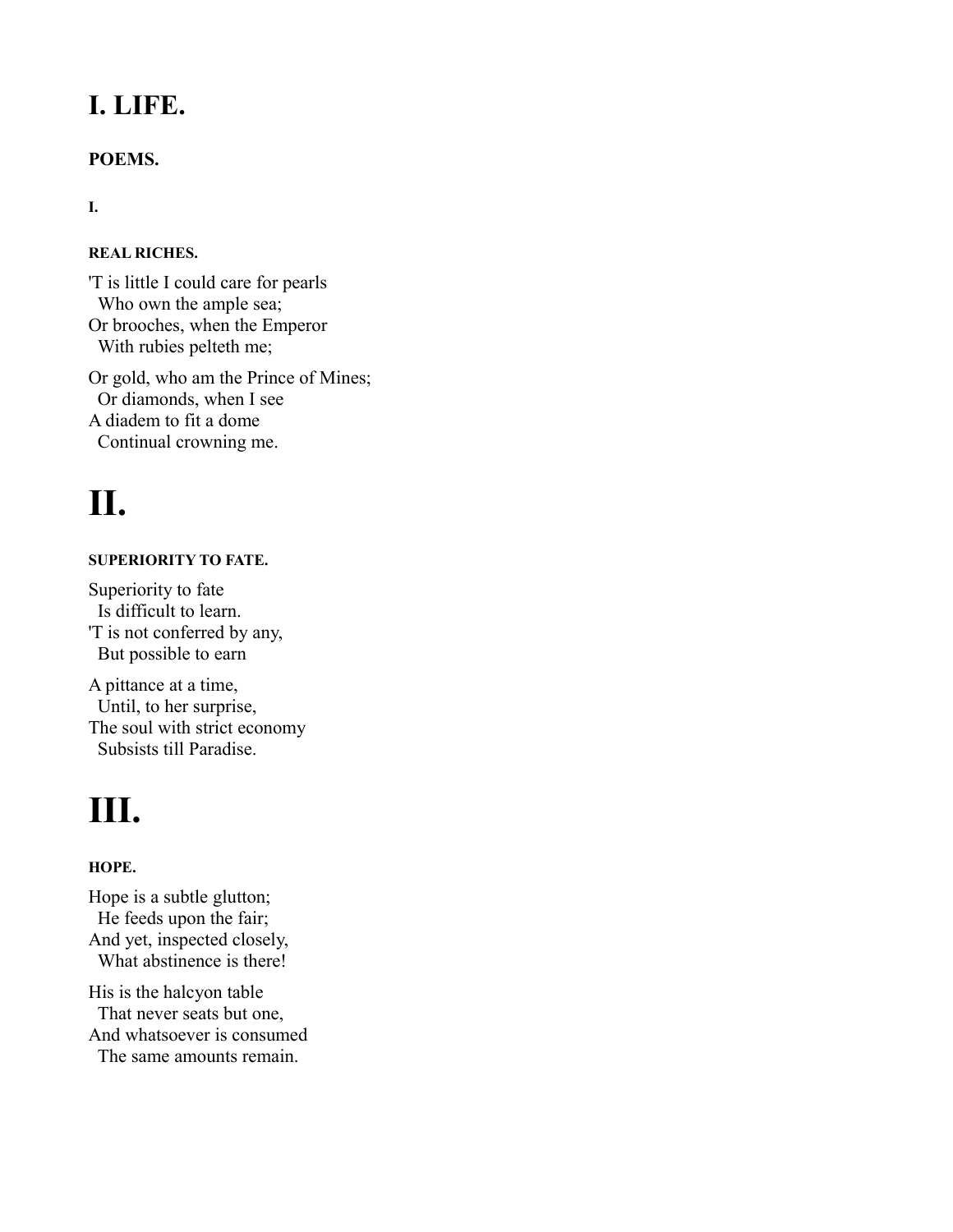# **IV.**

#### **FORBIDDEN FRUIT.**

#### **I.**

Forbidden fruit a flavor has That lawful orchards mocks; How luscious lies the pea within The pod that Duty locks!

### **V.**

#### **FORBIDDEN FRUIT.**

#### **II.**

Heaven is what I cannot reach! The apple on the tree, Provided it do hopeless hang, That 'heaven' is, to me.

The color on the cruising cloud, The interdicted ground Behind the hill, the house behind, — There Paradise is found!

### **VI.**

#### **A WORD.**

A word is dead When it is said, Some say. I say it just Begins to live That day.

### **VII.**

To venerate the simple days Which lead the seasons by, Needs but to remember That from you or me They may take the trifle Termed mortality!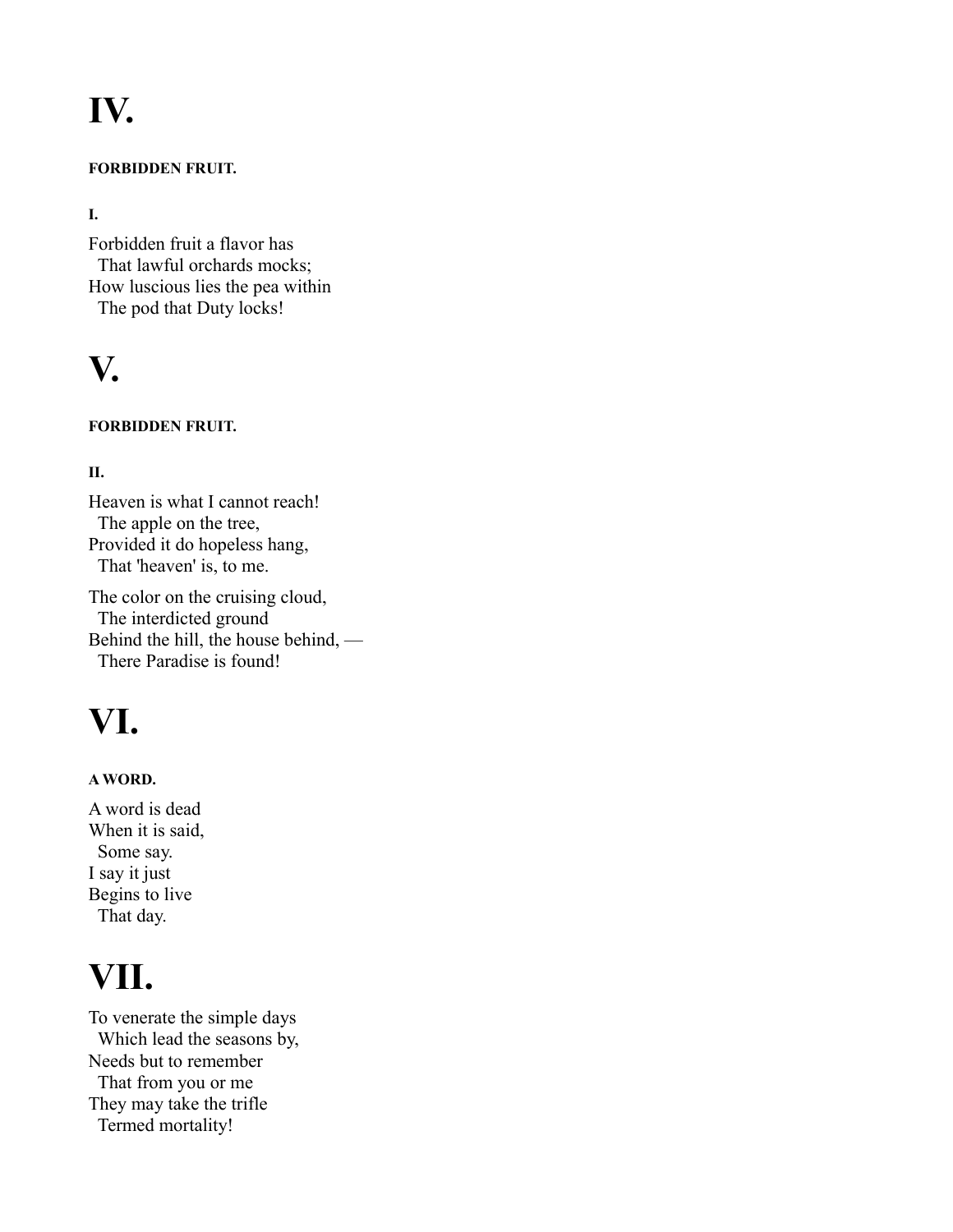To invest existence with a stately air, Needs but to remember That the acorn there Is the egg of forests For the upper air!

### **VIII.**

#### **LIFE'S TRADES.**

It's such a little thing to weep, So short a thing to sigh; And yet by trades the size of these We men and women die!

### **IX.**

Drowning is not so pitiful As the attempt to rise. Three times, 't is said, a sinking man Comes up to face the skies, And then declines forever To that abhorred abode Where hope and he part company, — For he is grasped of God. The Maker's cordial visage, However good to see, Is shunned, we must admit it, Like an adversity.

### **X.**

How still the bells in steeples stand, Till, swollen with the sky, They leap upon their silver feet In frantic melody!

# **XI.**

If the foolish call them 'flowers,' Need the wiser tell? If the savans 'classify' them, It is just as well!

Those who read the Revelations Must not criticise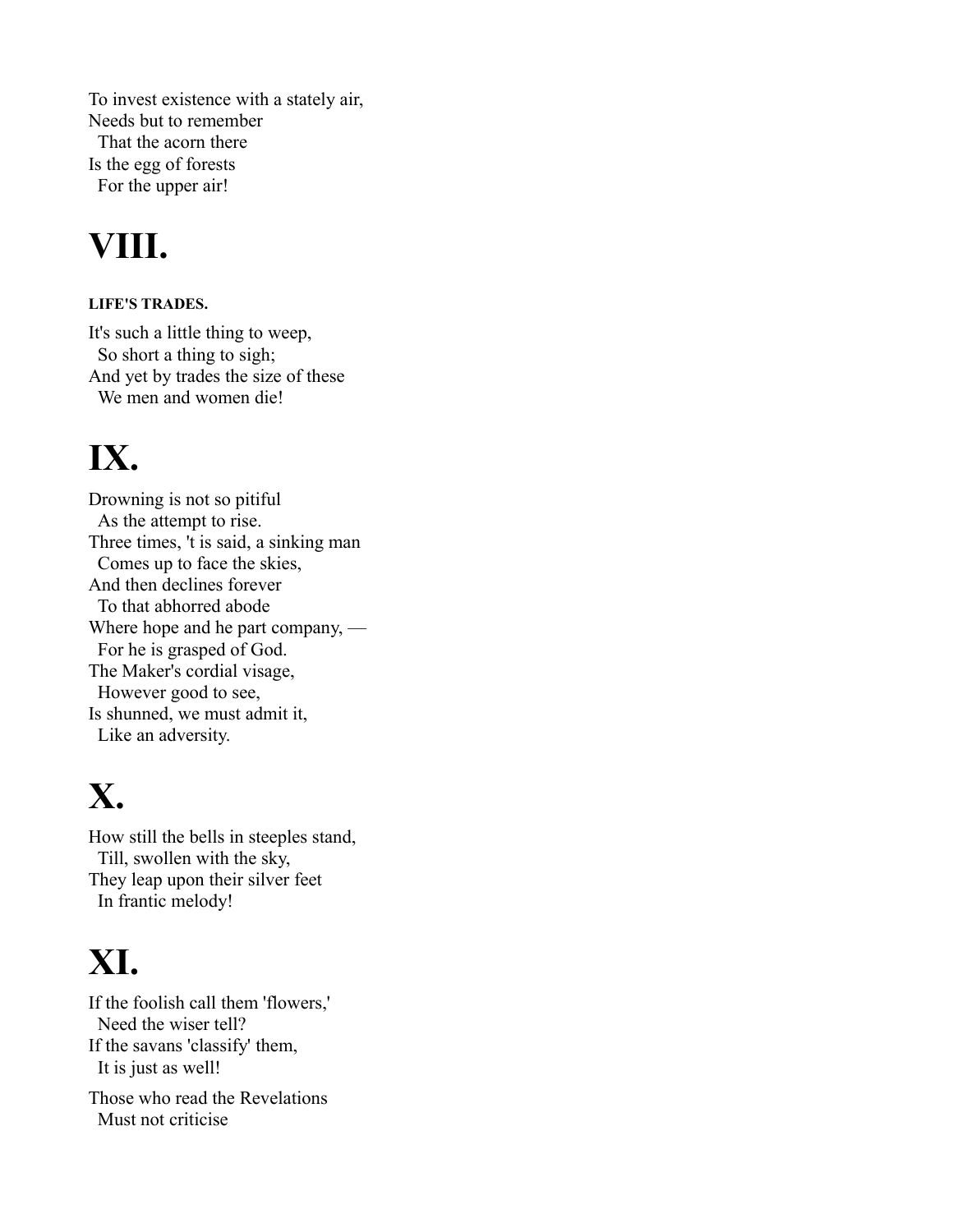Those who read the same edition With beclouded eyes!

Could we stand with that old Moses Canaan denied, — Scan, like him, the stately landscape On the other side, —

Doubtless we should deem superfluous Many sciences Not pursued by learnèd angels In scholastic skies!

Low amid that glad *Belles lettres* Grant that we may stand, Stars, amid profound Galaxies, At that grand 'Right hand'!

# **XII.**

#### **A SYLLABLE.**

Could mortal lip divine The undeveloped freight Of a delivered syllable, 'T would crumble with the weight.

### **XIII.**

#### **PARTING.**

My life closed twice before its close; It yet remains to see If Immortality unveil A third event to me,

So huge, so hopeless to conceive, As these that twice befell. Parting is all we know of heaven, And all we need of hell.

### **XIV.**

#### **ASPIRATION.**

We never know how high we are Till we are called to rise; And then, if we are true to plan,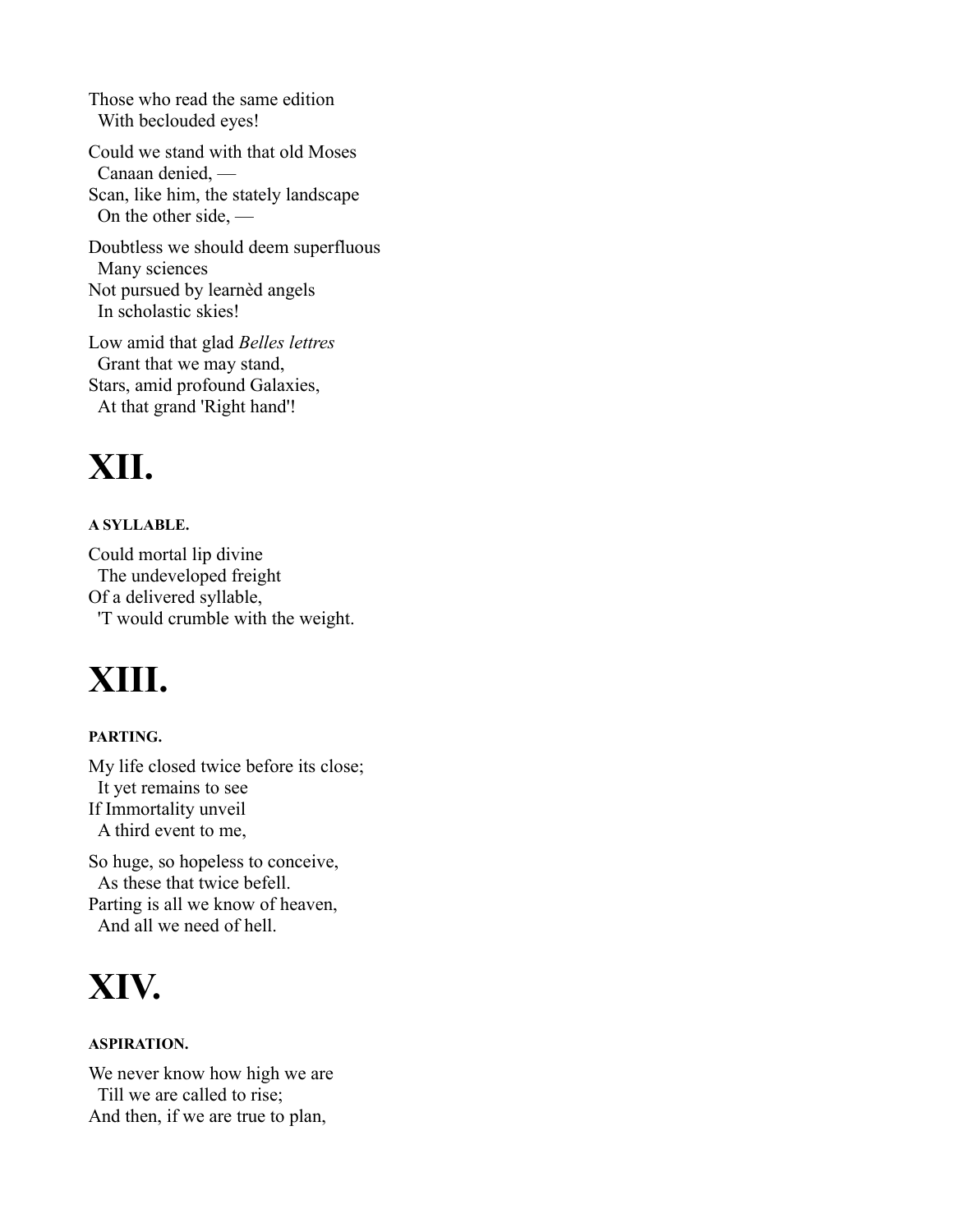Our statures touch the skies.

The heroism we recite Would be a daily thing, Did not ourselves the cubits warp For fear to be a king.

### **XV.**

#### **THE INEVITABLE.**

While I was fearing it, it came, But came with less of fear, Because that fearing it so long Had almost made it dear. There is a fitting a dismay, A fitting a despair. 'Tis harder knowing it is due, Than knowing it is here. The trying on the utmost, The morning it is new, Is terribler than wearing it A whole existence through.

### **XVI.**

#### **A BOOK.**

There is no frigate like a book To take us lands away, Nor any coursers like a page Of prancing poetry. This traverse may the poorest take Without oppress of toll; How frugal is the chariot That bears a human soul!

### **XVII.**

Who has not found the heaven below Will fail of it above. God's residence is next to mine, His furniture is love.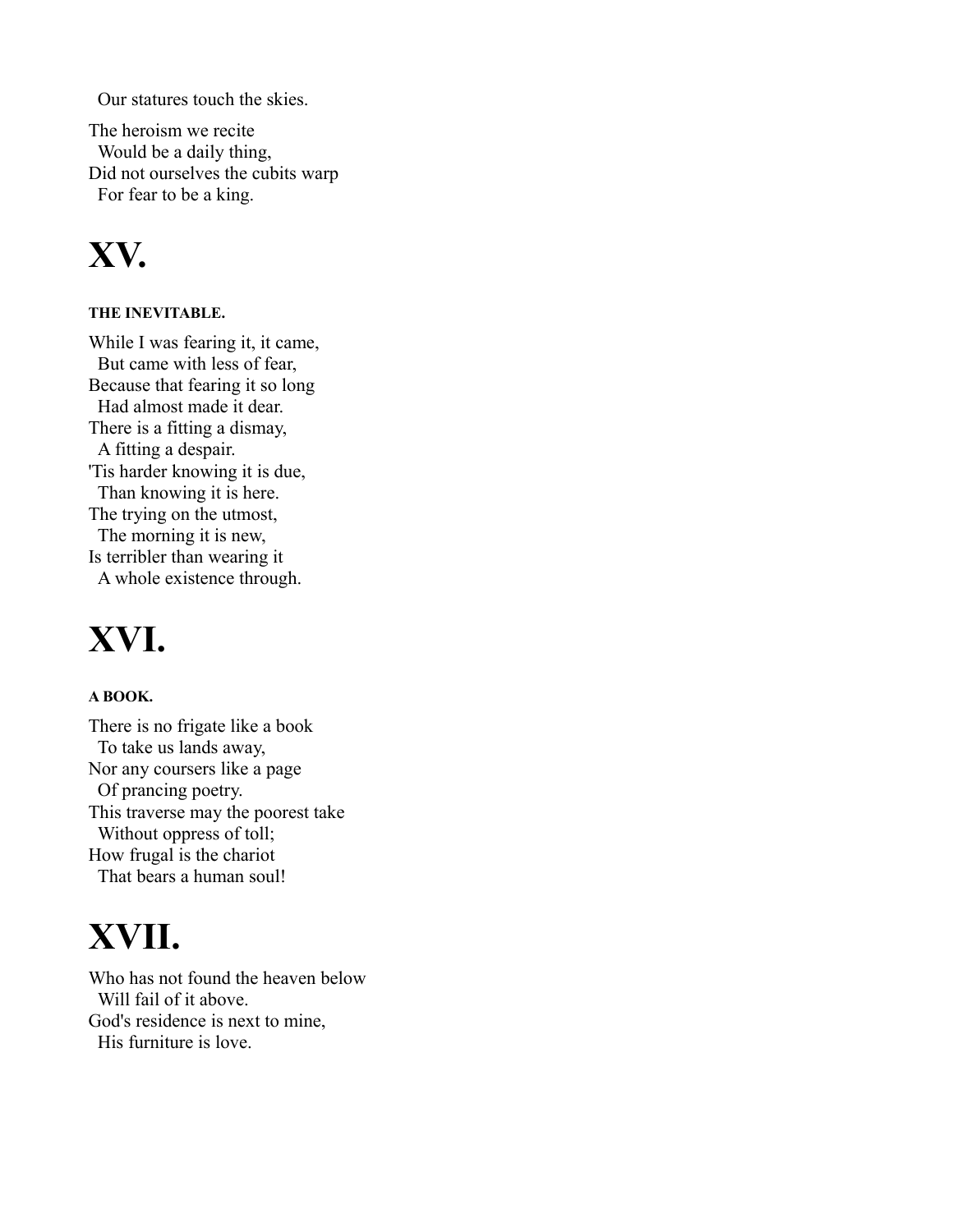### **XVIII.**

#### **A PORTRAIT.**

A face devoid of love or grace, A hateful, hard, successful face, A face with which a stone Would feel as thoroughly at ease As were they old acquaintances, — First time together thrown.

### **XIX.**

#### **I HAD A GUINEA GOLDEN.**

I had a guinea golden; I lost it in the sand, And though the sum was simple, And pounds were in the land, Still had it such a value Unto my frugal eye, That when I could not find it I sat me down to sigh. I had a crimson robin Who sang full many a day, But when the woods were painted He, too, did fly away. Time brought me other robins, — Their ballads were the same, — Still for my missing troubadour I kept the 'house at hame.'

I had a star in heaven; One Pleiad was its name, And when I was not heeding It wandered from the same. And though the skies are crowded, And all the night ashine, I do not care about it, Since none of them are mine.

My story has a moral: I have a missing friend, — Pleiad its name, and robin, And guinea in the sand, — And when this mournful ditty, Accompanied with tear, Shall meet the eye of traitor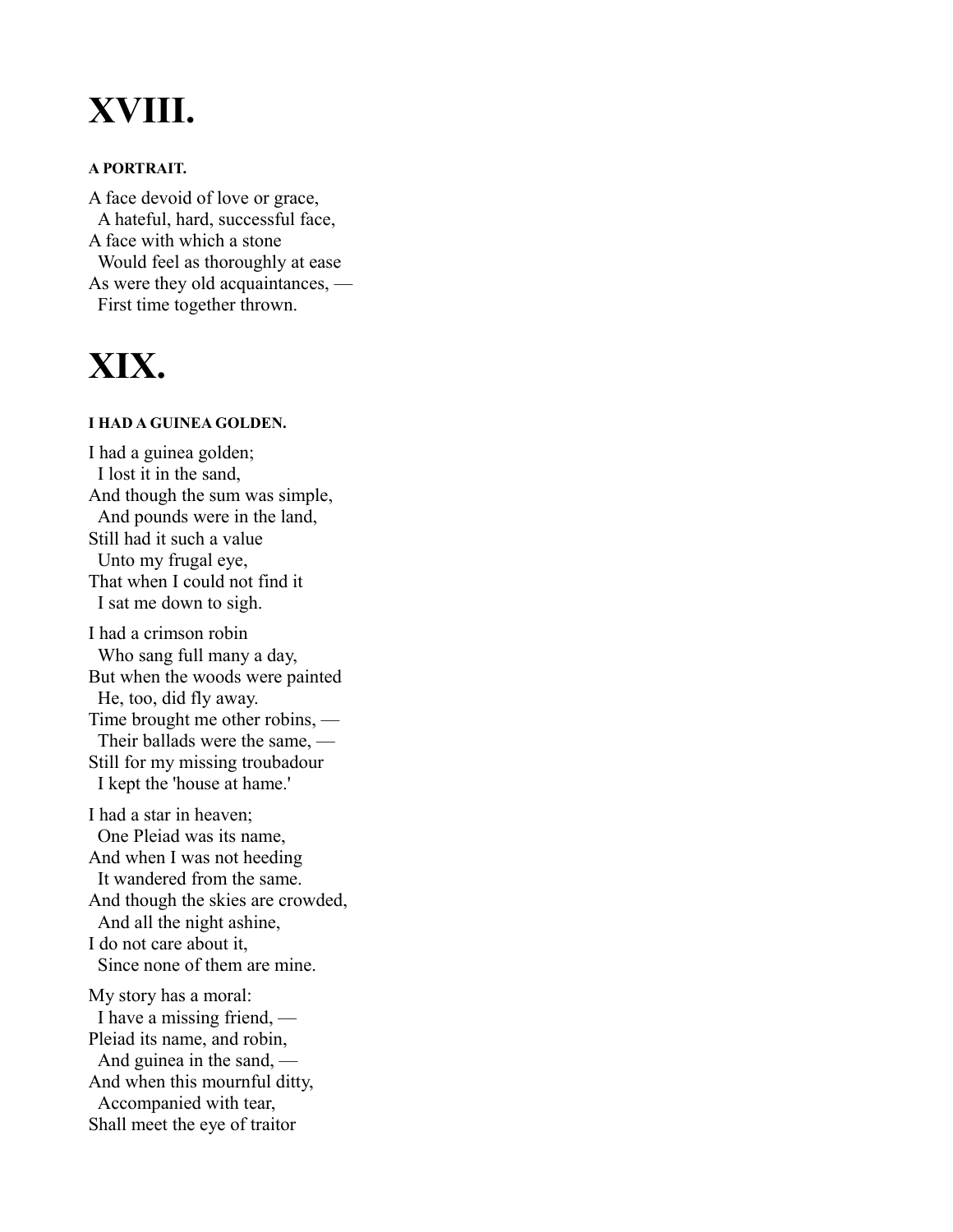In country far from here, Grant that repentance solemn May seize upon his mind, And he no consolation Beneath the sun may find.

NOTE. — This poem may have had, like many others, a personal origin. It is more than probable that it was sent to some friend travelling in Europe, a dainty reminder of letter-writing delinquencies.

### **XX.**

#### **SATURDAY AFTERNOON.**

From all the jails the boys and girls Ecstatically leap, — Beloved, only afternoon That prison doesn't keep.

They storm the earth and stun the air, A mob of solid bliss. Alas! that frowns could lie in wait For such a foe as this!

### **XXI.**

Few get enough, — enough is one; To that ethereal throng Have not each one of us the right To stealthily belong?

# **XXII.**

Upon the gallows hung a wretch, Too sullied for the hell To which the law entitled him. As nature's curtain fell The one who bore him tottered in, For this was woman's son. ''T was all I had,' she stricken gasped; Oh, what a livid boon!

### **XXIII.**

#### **THE LOST THOUGHT.**

I felt a clearing in my mind As if my brain had split;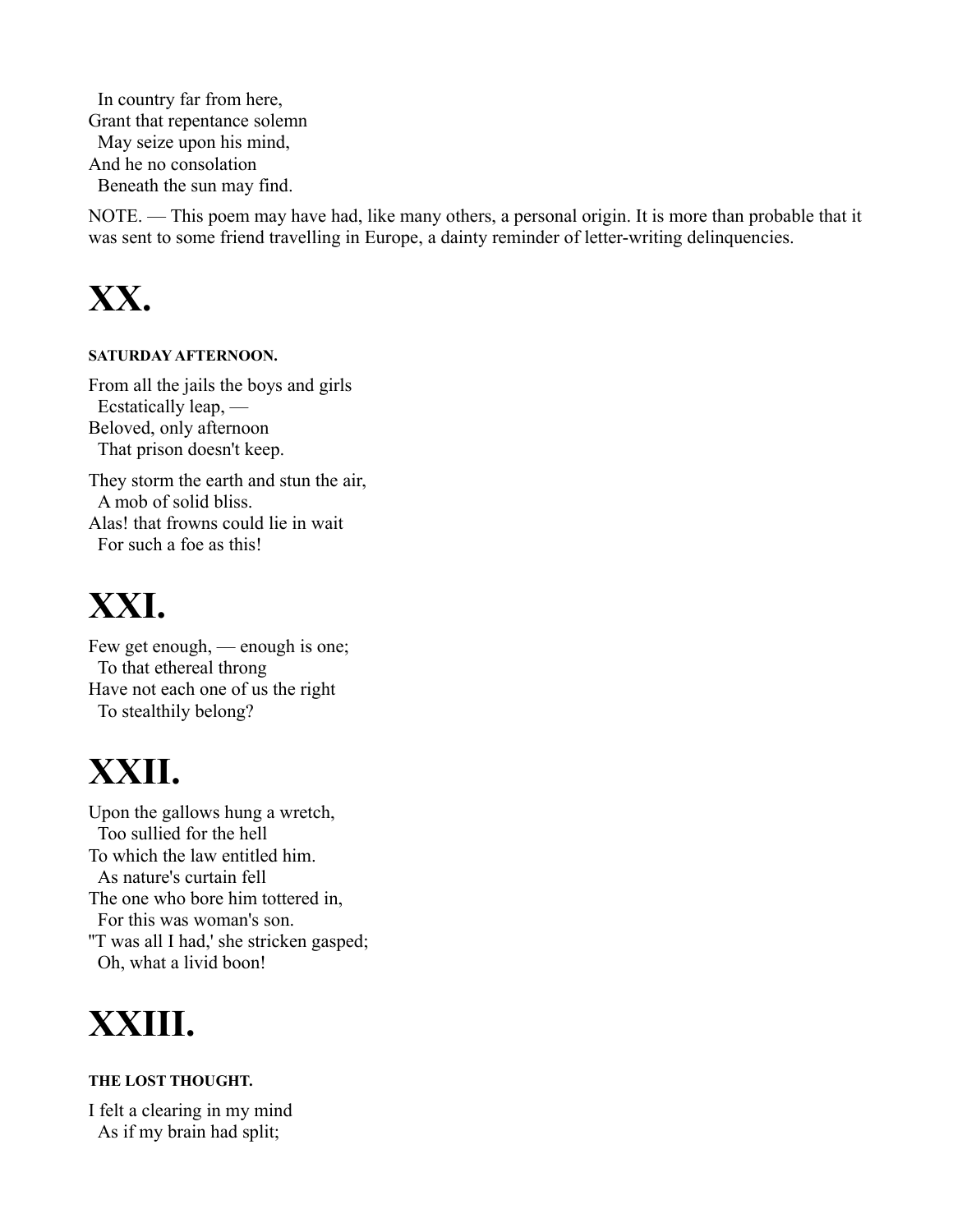I tried to match it, seam by seam, But could not make them fit.

The thought behind I strove to join Unto the thought before, But sequence ravelled out of reach Like balls upon a floor.

### **XXIV.**

#### **RETICENCE.**

The reticent volcano keeps His never slumbering plan; Confided are his projects pink To no precarious man.

If nature will not tell the tale Jehovah told to her, Can human nature not survive Without a listener?

Admonished by her buckled lips Let every babbler be. The only secret people keep Is Immortality.

### **XXV.**

#### **WITH FLOWERS.**

If recollecting were forgetting, Then I remember not; And if forgetting, recollecting, How near I had forgot! And if to miss were merry, And if to mourn were gay, How very blithe the fingers That gathered these to-day!

### **XXVI.**

The farthest thunder that I heard Was nearer than the sky, And rumbles still, though torrid noons Have lain their missiles by. The lightning that preceded it Struck no one but myself,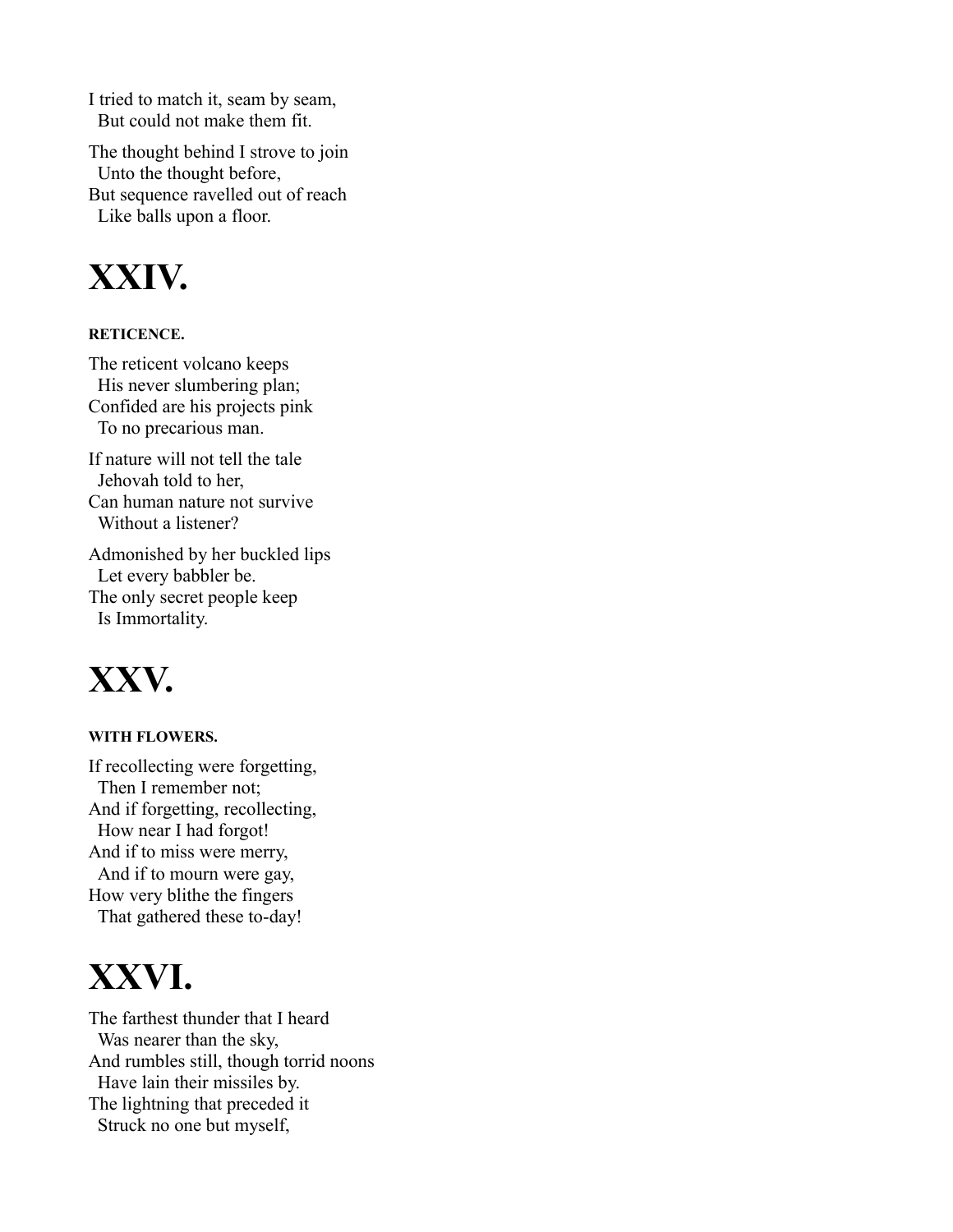But I would not exchange the bolt For all the rest of life. Indebtedness to oxygen The chemist may repay, But not the obligation To electricity. It founds the homes and decks the days, And every clamor bright Is but the gleam concomitant Of that waylaying light. The thought is quiet as a flake, — A crash without a sound; How life's reverberation Its explanation found!

### **XXVII.**

On the bleakness of my lot Bloom I strove to raise. Late, my acre of a rock Yielded grape and maize.

Soil of flint if steadfast tilled Will reward the hand; Seed of palm by Lybian sun Fructified in sand.

### **XXVIII.**

#### **CONTRAST.**

A door just opened on a street — I, lost, was passing by — An instant's width of warmth disclosed, And wealth, and company.

The door as sudden shut, and I, I, lost, was passing by, — Lost doubly, but by contrast most, Enlightening misery.



#### **FRIENDS.**

Are friends delight or pain? Could bounty but remain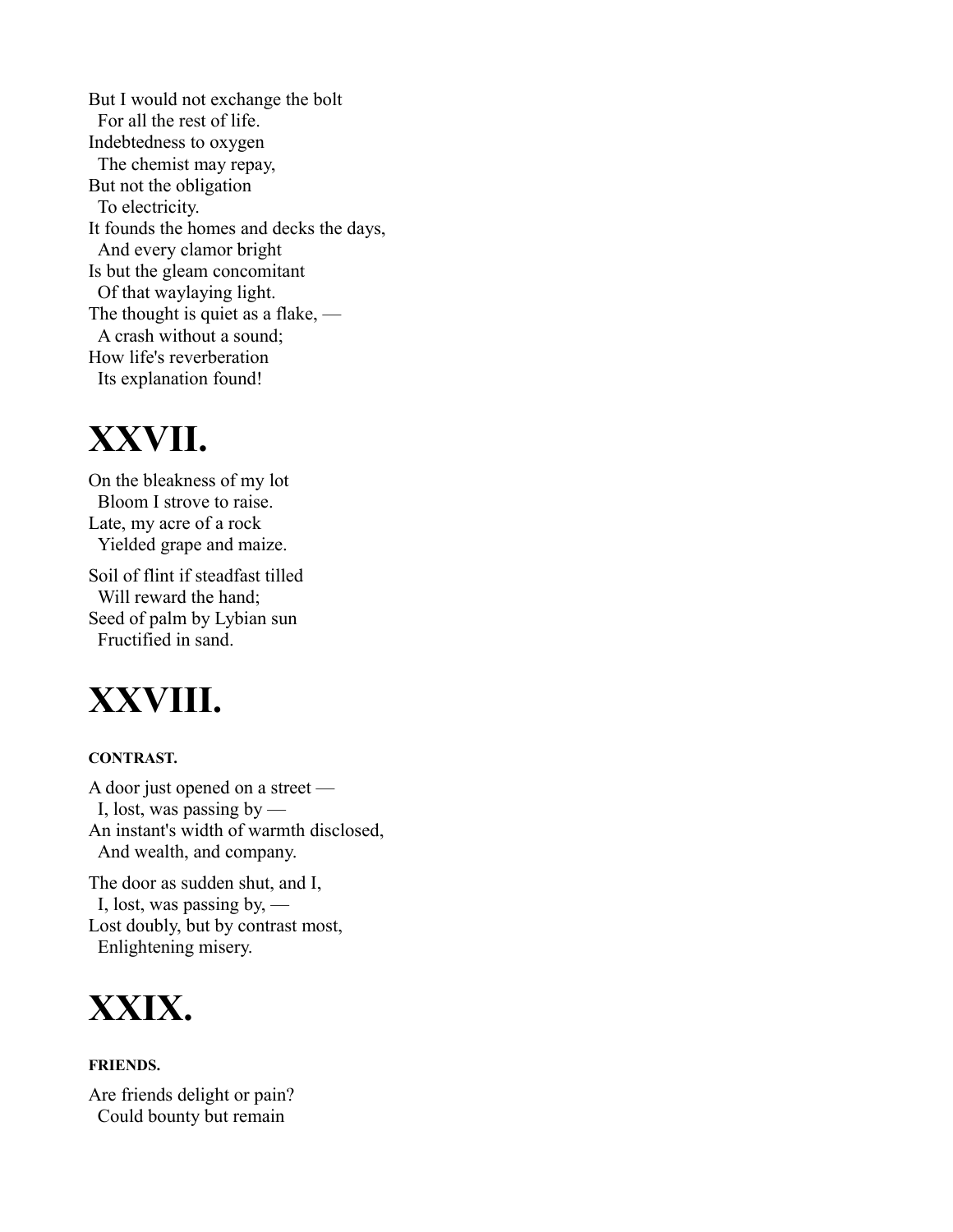Riches were good.

But if they only stay Bolder to fly away, Riches are sad.



#### **FIRE.**

Ashes denote that fire was; Respect the grayest pile For the departed creature's sake That hovered there awhile.

Fire exists the first in light, And then consolidates, — Only the chemist can disclose Into what carbonates.

### **XXXI.**

#### **A MAN.**

Fate slew him, but he did not drop; She felled — he did not fall — Impaled him on her fiercest stakes — He neutralized them all.

She stung him, sapped his firm advance, But, when her worst was done, And he, unmoved, regarded her, Acknowledged him a man.

### **XXXII.**

#### **VENTURES.**

Finite to fail, but infinite to venture. For the one ship that struts the shore Many's the gallant, overwhelmed creature Nodding in navies nevermore.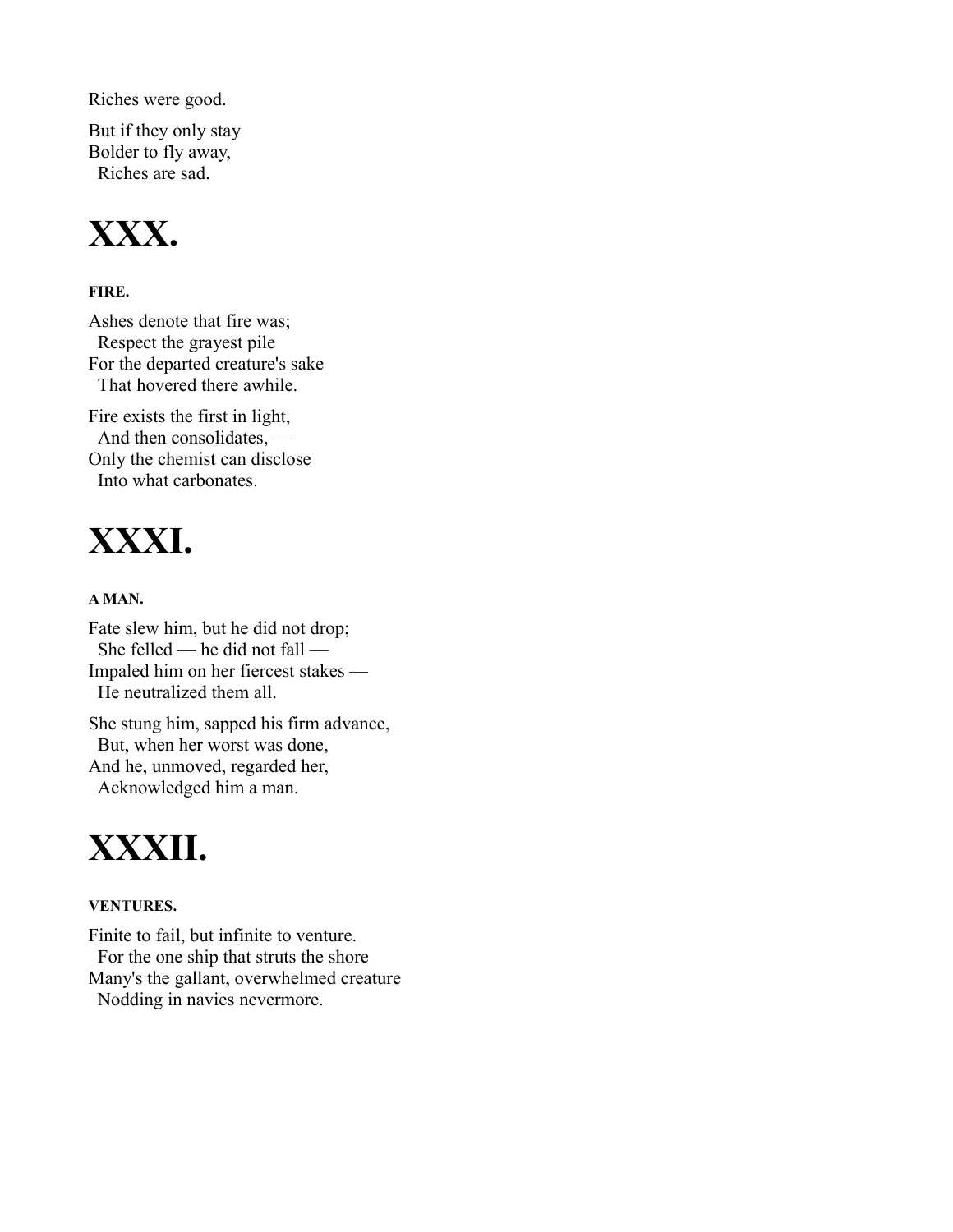### **XXXIII.**

#### **GRIEFS.**

I measure every grief I meet With analytic eyes; I wonder if it weighs like mine, Or has an easier size.

I wonder if they bore it long, Or did it just begin? I could not tell the date of mine, It feels so old a pain.

I wonder if it hurts to live, And if they have to try, And whether, could they choose between, They would not rather die.

I wonder if when years have piled — Some thousands — on the cause Of early hurt, if such a lapse Could give them any pause;

Or would they go on aching still Through centuries above, Enlightened to a larger pain By contrast with the love.

The grieved are many, I am told; The reason deeper lies, — Death is but one and comes but once, And only nails the eyes.

There's grief of want, and grief of cold, — A sort they call 'despair;' There's banishment from native eyes, In sight of native air.

And though I may not guess the kind Correctly, yet to me A piercing comfort it affords In passing Calvary,

To note the fashions of the cross, Of those that stand alone, Still fascinated to presume That some are like my own.

### **XXXIV.**

I have a king who does not speak;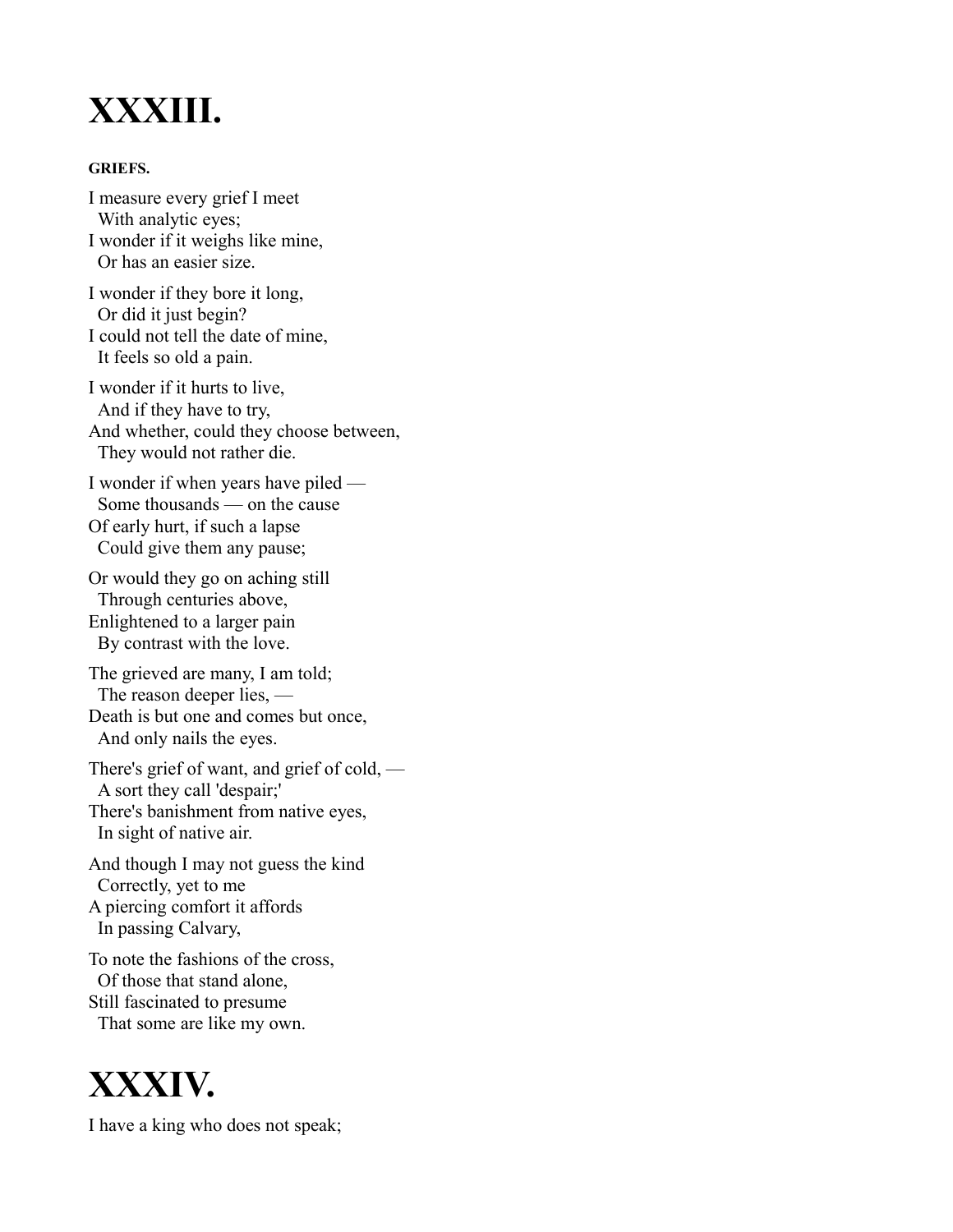So, wondering, thro' the hours meek I trudge the day away,— Half glad when it is night and sleep, If, haply, thro' a dream to peep In parlors shut by day.

And if I do, when morning comes, It is as if a hundred drums Did round my pillow roll, And shouts fill all my childish sky, And bells keep saying 'victory' From steeples in my soul!

And if I don't, the little Bird Within the Orchard is not heard, And I omit to pray, 'Father, thy will be done' to-day, For my will goes the other way, And it were perjury!



#### **DISENCHANTMENT.**

It dropped so low in my regard I heard it hit the ground, And go to pieces on the stones At bottom of my mind;

Yet blamed the fate that fractured, less Than I reviled myself For entertaining plated wares Upon my silver shelf.



#### **LOST FAITH.**

To lose one's faith surpasses The loss of an estate, Because estates can be Replenished, — faith cannot. Inherited with life, Belief but once can be; Annihilate a single clause, And Being's beggary.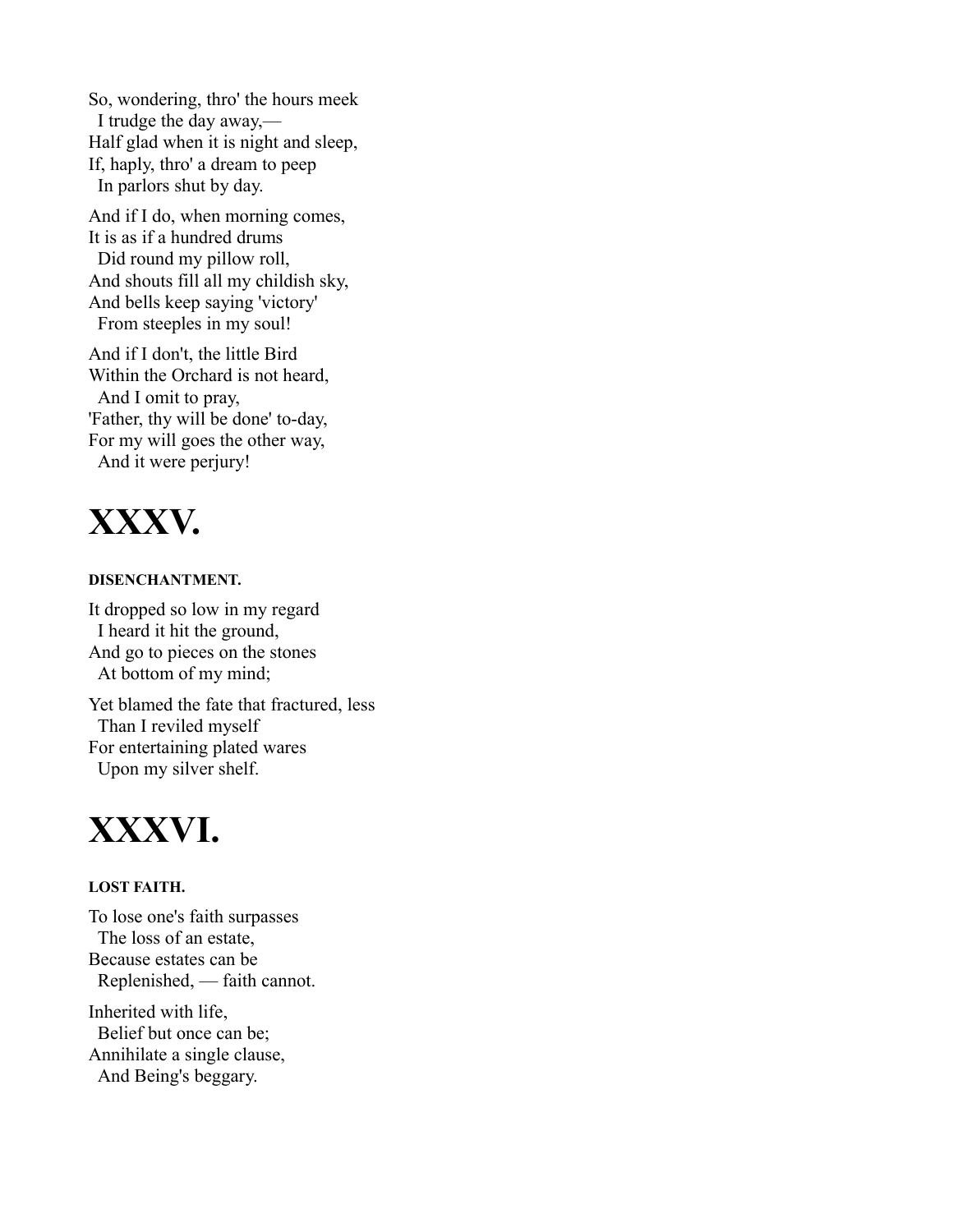### **XXXVII.**

#### **LOST JOY.**

I had a daily bliss I half indifferent viewed, Till sudden I perceived it stir, — It grew as I pursued,

Till when, around a crag, It wasted from my sight, Enlarged beyond my utmost scope, I learned its sweetness right.

### **XXXVIII.**

I worked for chaff, and earning wheat Was haughty and betrayed. What right had fields to arbitrate In matters ratified?

I tasted wheat, — and hated chaff, And thanked the ample friend; Wisdom is more becoming viewed At distance than at hand.

### **XXXIX.**

Life, and Death, and Giants Such as these, are still. Minor apparatus, hopper of the mill, Beetle at the candle, Or a fife's small fame, Maintain by accident That they proclaim.

### **XL.**

#### **ALPINE GLOW.**

Our lives are Swiss, — So still, so cool, Till, some odd afternoon, The Alps neglect their curtains, And we look farther on.

Italy stands the other side,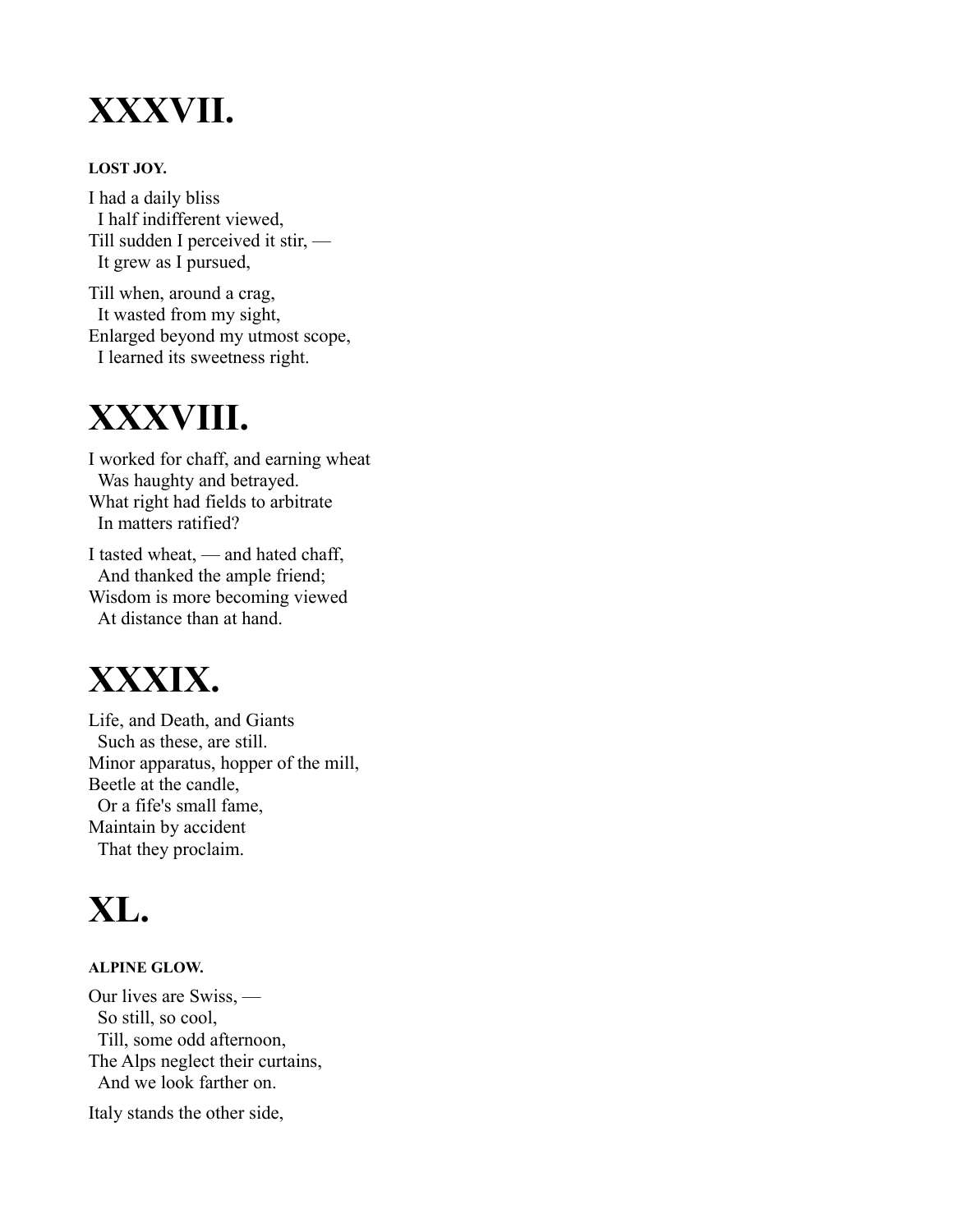While, like a guard between, The solemn Alps, The siren Alps, Forever intervene!

# **XLI.**

#### **REMEMBRANCE.**

Remembrance has a rear and front, — 'T is something like a house; It has a garret also For refuse and the mouse,

Besides, the deepest cellar That ever mason hewed; Look to it, by its fathoms Ourselves be not pursued.

# **XLII.**

To hang our head ostensibly, And subsequent to find That such was not the posture Of our immortal mind,

Affords the sly presumption That, in so dense a fuzz, You, too, take cobweb attitudes Upon a plane of gauze!

# **XLIII.**

#### **THE BRAIN.**

The brain is wider than the sky, For, put them side by side, The one the other will include With ease, and you beside.

The brain is deeper than the sea, For, hold them, blue to blue, The one the other will absorb, As sponges, buckets do.

The brain is just the weight of God, For, lift them, pound for pound, And they will differ, if they do,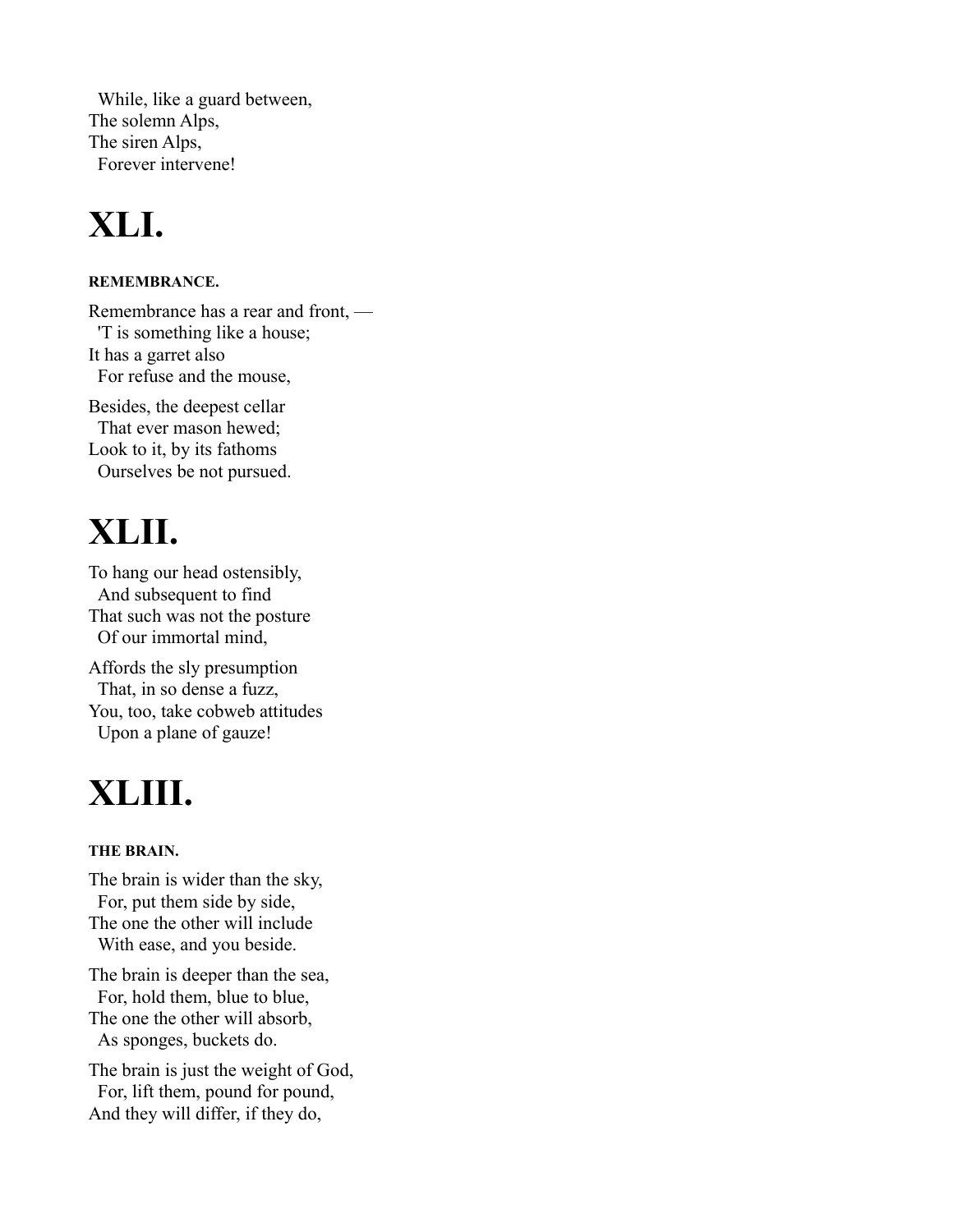As syllable from sound.

# **XLIV.**

The bone that has no marrow; What ultimate for that? It is not fit for table, For beggar, or for cat.

A bone has obligations, A being has the same; A marrowless assembly Is culpabler than shame.

But how shall finished creatures A function fresh obtain? — Old Nicodemus' phantom Confronting us again!

# **XLV.**

#### **THE PAST.**

The past is such a curious creature, To look her in the face A transport may reward us, Or a disgrace. Unarmed if any meet her,

I charge him, fly! Her rusty ammunition Might yet reply!

# **XLVI.**

To help our bleaker parts Salubrious hours are given, Which if they do not fit for earth Drill silently for heaven.

# **XLVII.**

What soft, cherubic creatures These gentlewomen are! One would as soon assault a plush Or violate a star.

Such dimity convictions,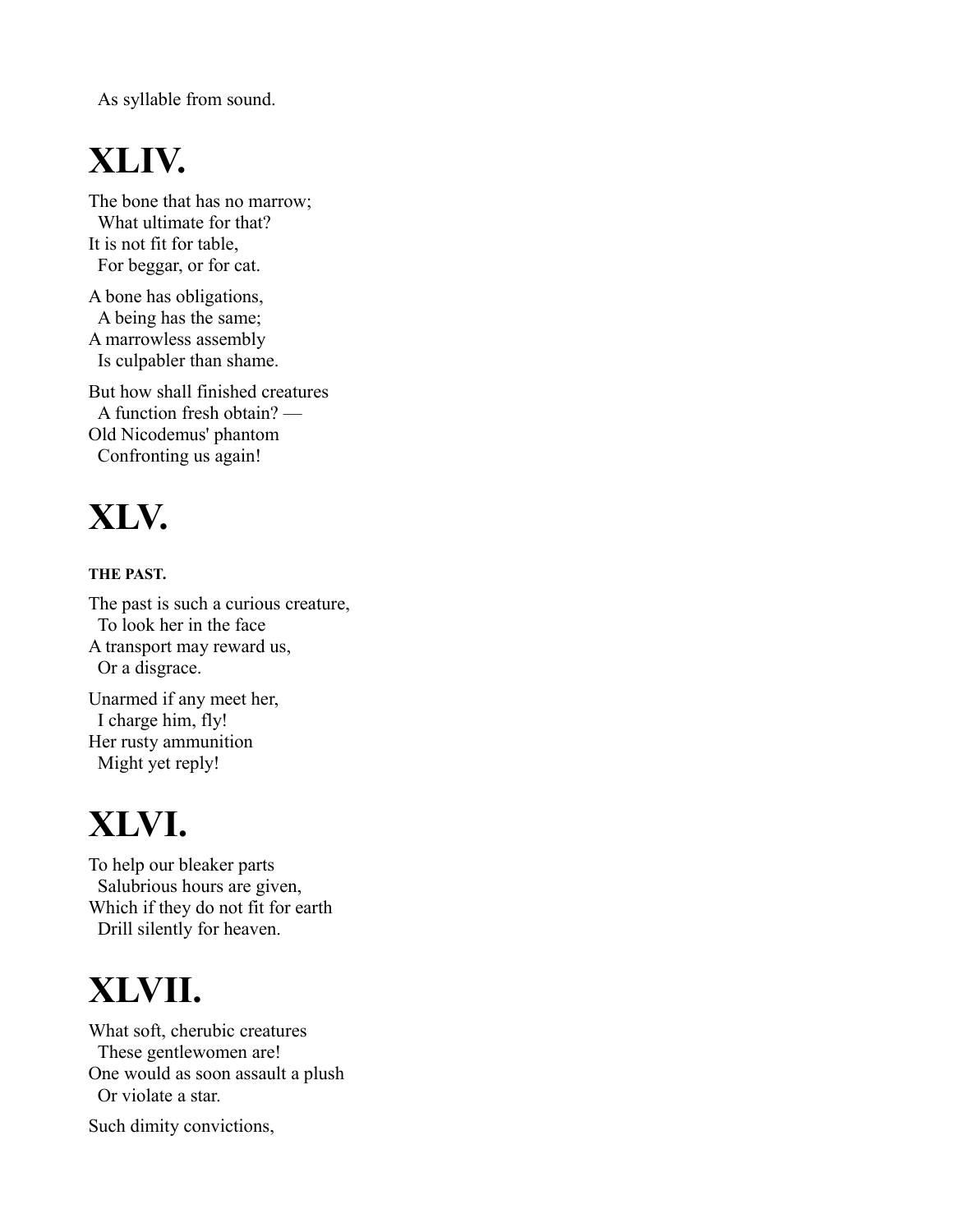A horror so refined Of freckled human nature, Of Deity ashamed, —

It's such a common glory, A fisherman's degree! Redemption, brittle lady, Be so, ashamed of thee.

# **XLVIII.**

#### **DESIRE.**

Who never wanted, — maddest joy Remains to him unknown: The banquet of abstemiousness Surpasses that of wine.

Within its hope, though yet ungrasped Desire's perfect goal, No nearer, lest reality Should disenthrall thy soul.

### **XLIX.**

#### **PHILOSOPHY.**

It might be easier To fail with land in sight, Than gain my blue peninsula To perish of delight.

### **L.**

#### **POWER.**

You cannot put a fire out; A thing that can ignite Can go, itself, without a fan Upon the slowest night.

You cannot fold a flood And put it in a drawer, — Because the winds would find it out, And tell your cedar floor.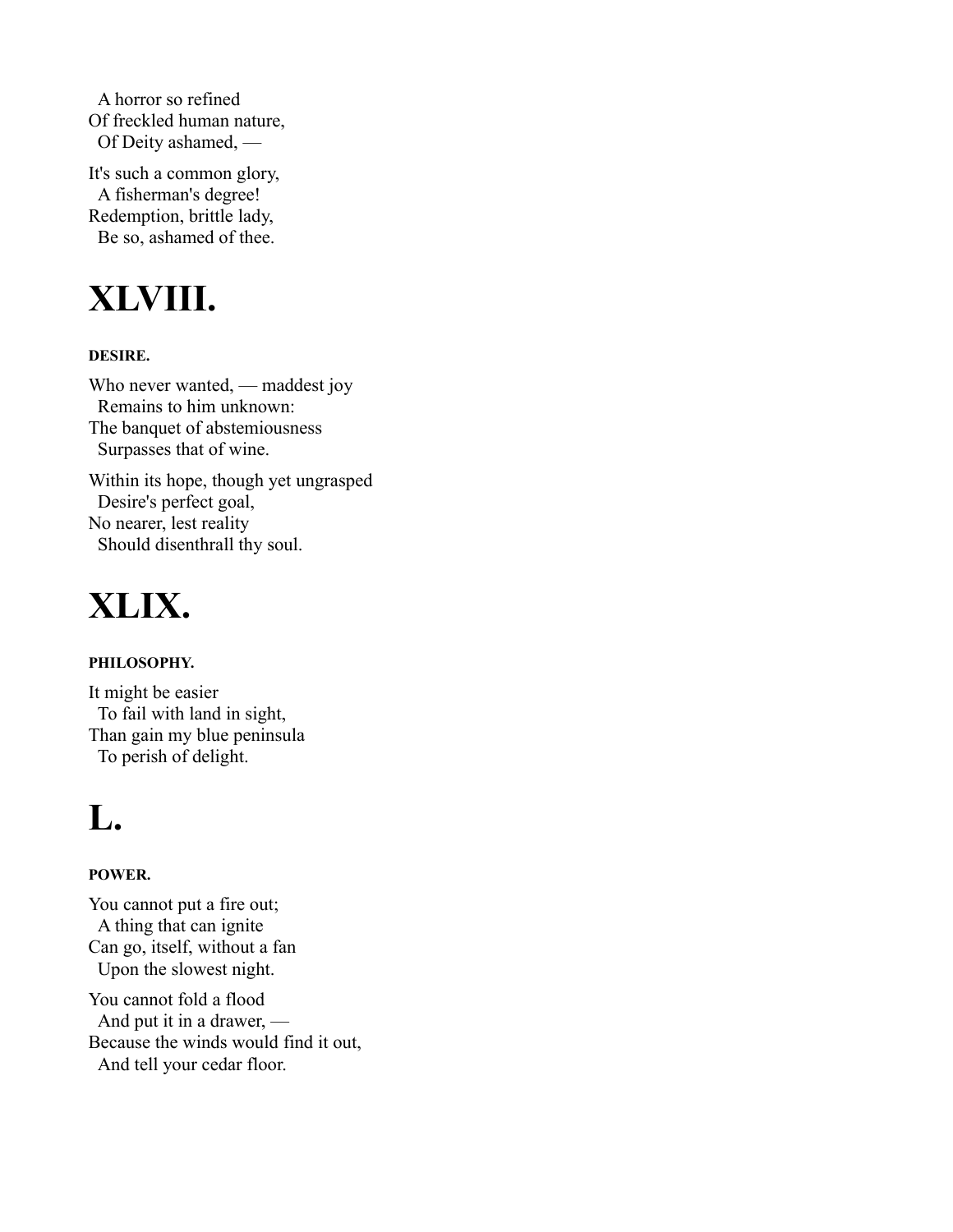# **LI.**

A modest lot, a fame petite, A brief campaign of sting and sweet Is plenty! Is enough! A sailor's business is the shore, A soldier's — balls. Who asketh more Must seek the neighboring life!

### **LII.**

Is bliss, then, such abyss I must not put my foot amiss For fear I spoil my shoe?

I'd rather suit my foot Than save my boot, For yet to buy another pair Is possible At any fair.

But bliss is sold just once; The patent lost None buy it any more.

# **LIII.**

#### **EXPERIENCE.**

I stepped from plank to plank So slow and cautiously; The stars about my head I felt, About my feet the sea.

I knew not but the next Would be my final inch, — This gave me that precarious gait Some call experience.

### **LIV.**

#### **THANKSGIVING DAY.**

One day is there of the series Termed Thanksgiving day, Celebrated part at table, Part in memory.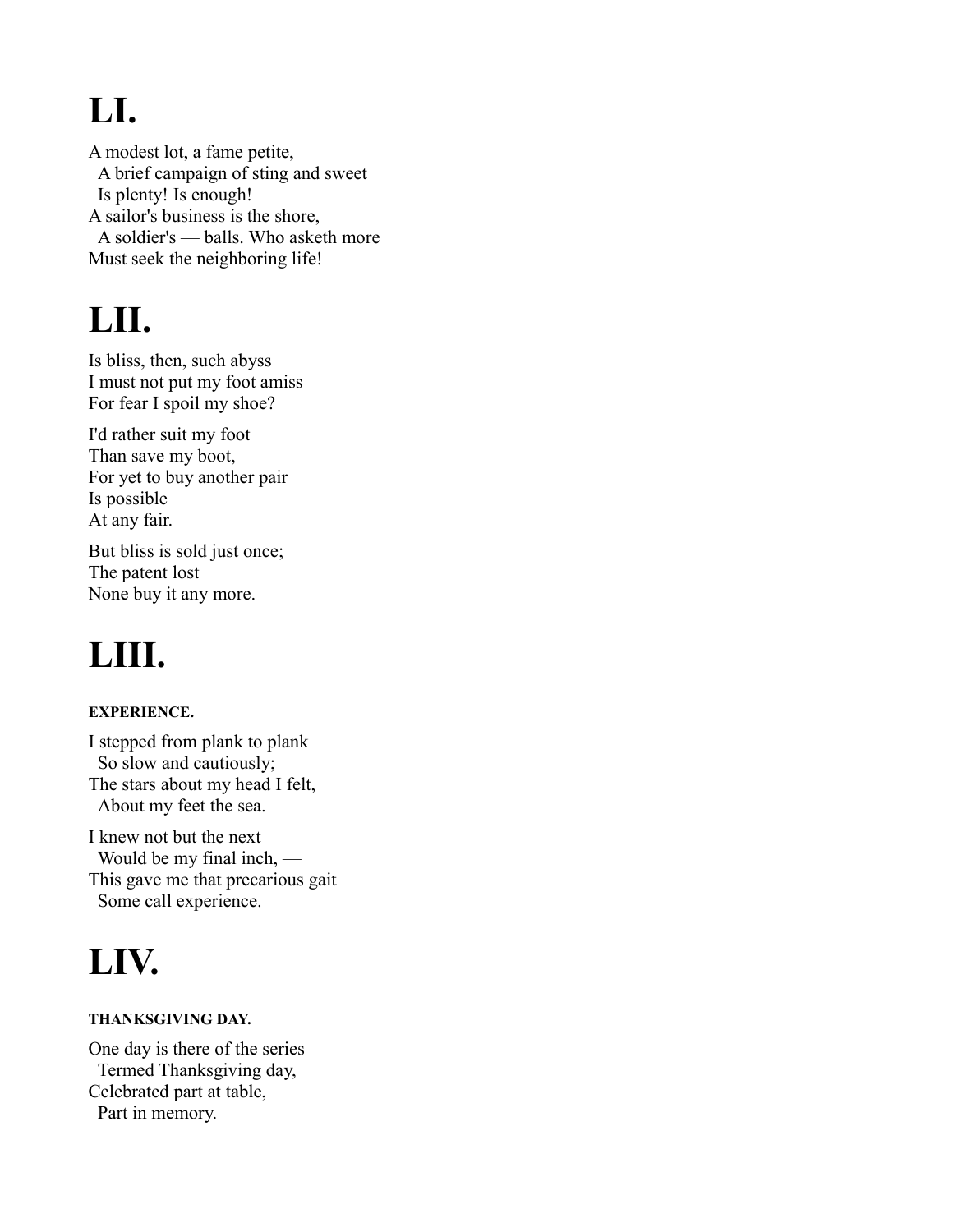Neither patriarch nor pussy, I dissect the play; Seems it, to my hooded thinking, Reflex holiday.

Had there been no sharp subtraction From the early sum, Not an acre or a caption Where was once a room,

Not a mention, whose small pebble Wrinkled any bay, — Unto such, were such assembly, 'T were Thanksgiving day.

### **LV.**

#### **CHILDISH GRIEFS.**

Softened by Time's consummate plush, How sleek the woe appears That threatened childhood's citadel And undermined the years! Bisected now by bleaker griefs,

We envy the despair That devastated childhood's realm, So easy to repair.

### **II. LOVE.**

#### **I.**

**CONSECRATION.**

Proud of my broken heart since thou didst break it, Proud of the pain I did not feel till thee, Proud of my night since thou with moons dost slake it, Not to partake thy passion, my humility.

# **II.**

#### **LOVE'S HUMILITY.**

My worthiness is all my doubt, His merit all my fear, Contrasting which, my qualities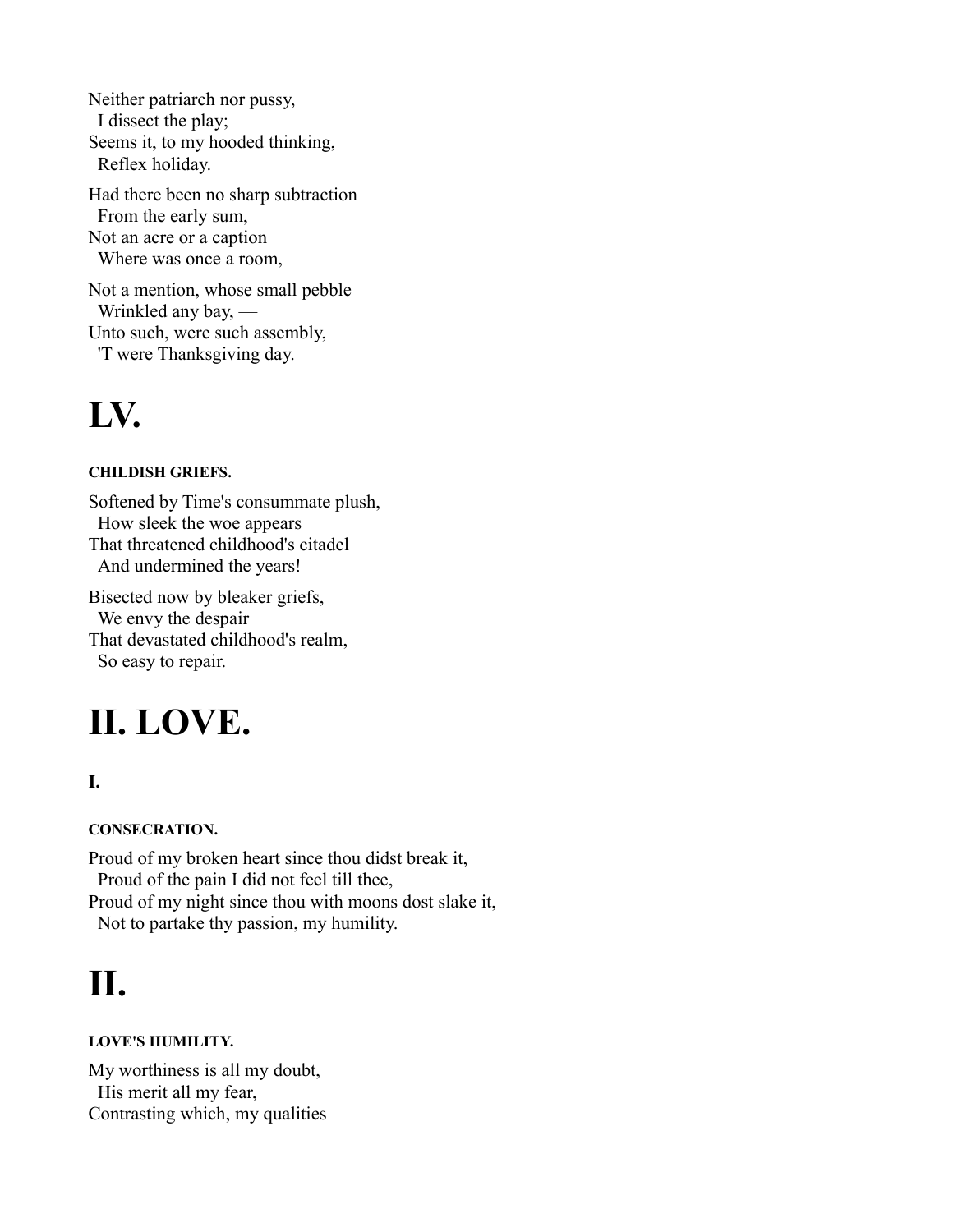Do lowlier appear;

Lest I should insufficient prove For his beloved need, The chiefest apprehension Within my loving creed.

So I, the undivine abode Of his elect content, Conform my soul as 't were a church Unto her sacrament.

# **III.**

#### **LOVE.**

Love is anterior to life, Posterior to death, Initial of creation, and The exponent of breath.

# **IV.**

#### **SATISFIED.**

One blessing had I, than the rest So larger to my eyes That I stopped gauging, satisfied, For this enchanted size.

It was the limit of my dream, The focus of my prayer, — A perfect, paralyzing bliss Contented as despair.

I knew no more of want or cold, Phantasms both become, For this new value in the soul, Supremest earthly sum.

The heaven below the heaven above Obscured with ruddier hue. Life's latitude leant over-full; The judgment perished, too.

Why joys so scantily disburse, Why Paradise defer, Why floods are served to us in bowls, — I speculate no more.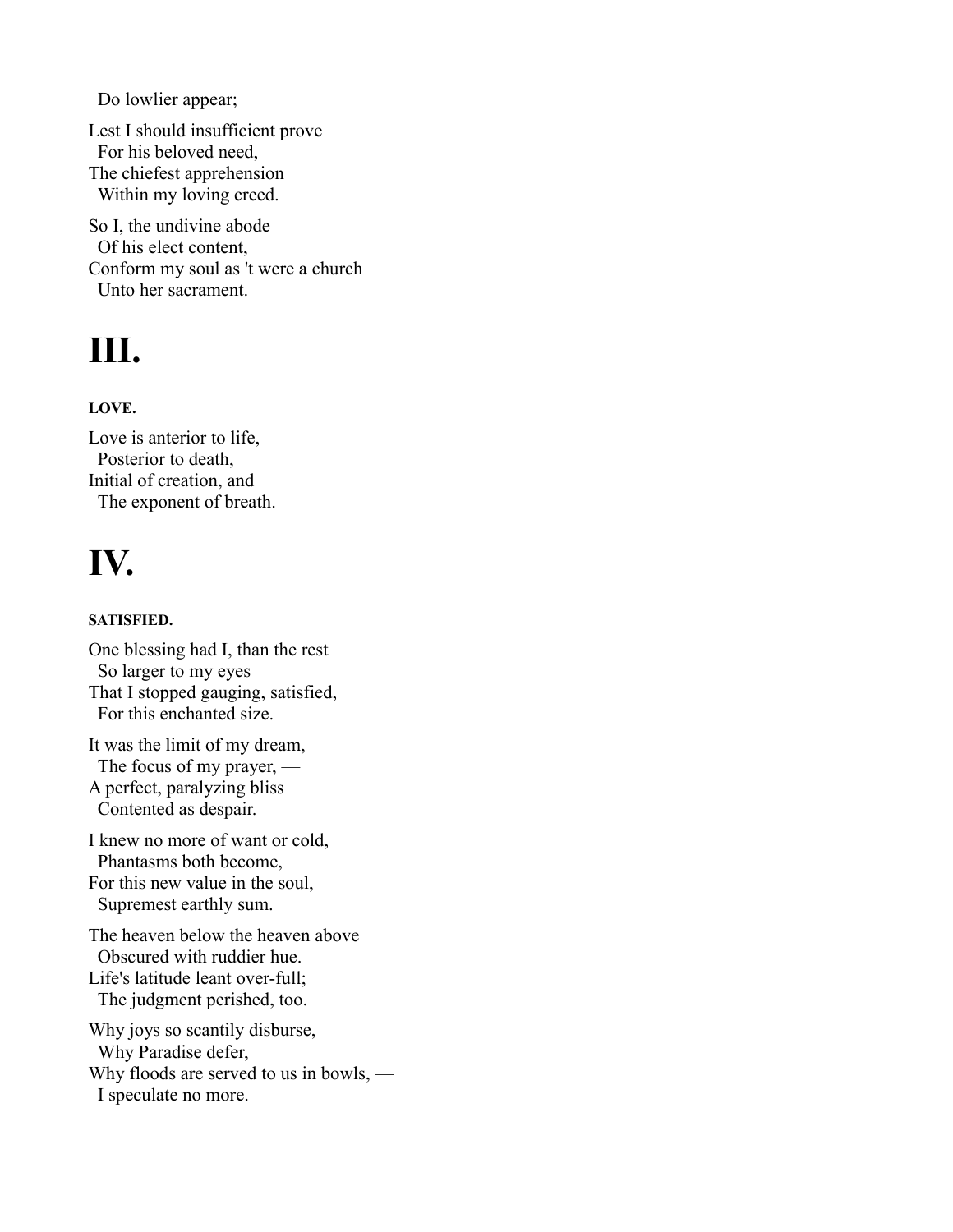**V.**

#### **WITH A FLOWER.**

When roses cease to bloom, dear, And violets are done, When bumble-bees in solemn flight Have passed beyond the sun,

The hand that paused to gather Upon this summer's day Will idle lie, in Auburn, — Then take my flower, pray!

### **VI.**

#### **SONG.**

Summer for thee grant I may be When summer days are flown! Thy music still when whippoorwill And oriole are done!

For thee to bloom, I'll skip the tomb And sow my blossoms o'er! Pray gather me, Anemone, Thy flower forevermore!

### **VII.**

#### **LOYALTY.**

Split the lark and you'll find the music, Bulb after bulb, in silver rolled, Scantily dealt to the summer morning, Saved for your ear when lutes be old.

Loose the flood, you shall find it patent, Gush after gush, reserved for you; Scarlet experiment! sceptic Thomas, Now, do you doubt that your bird was true?

### **VIII.**

To lose thee, sweeter than to gain All other hearts I knew. 'T is true the drought is destitute,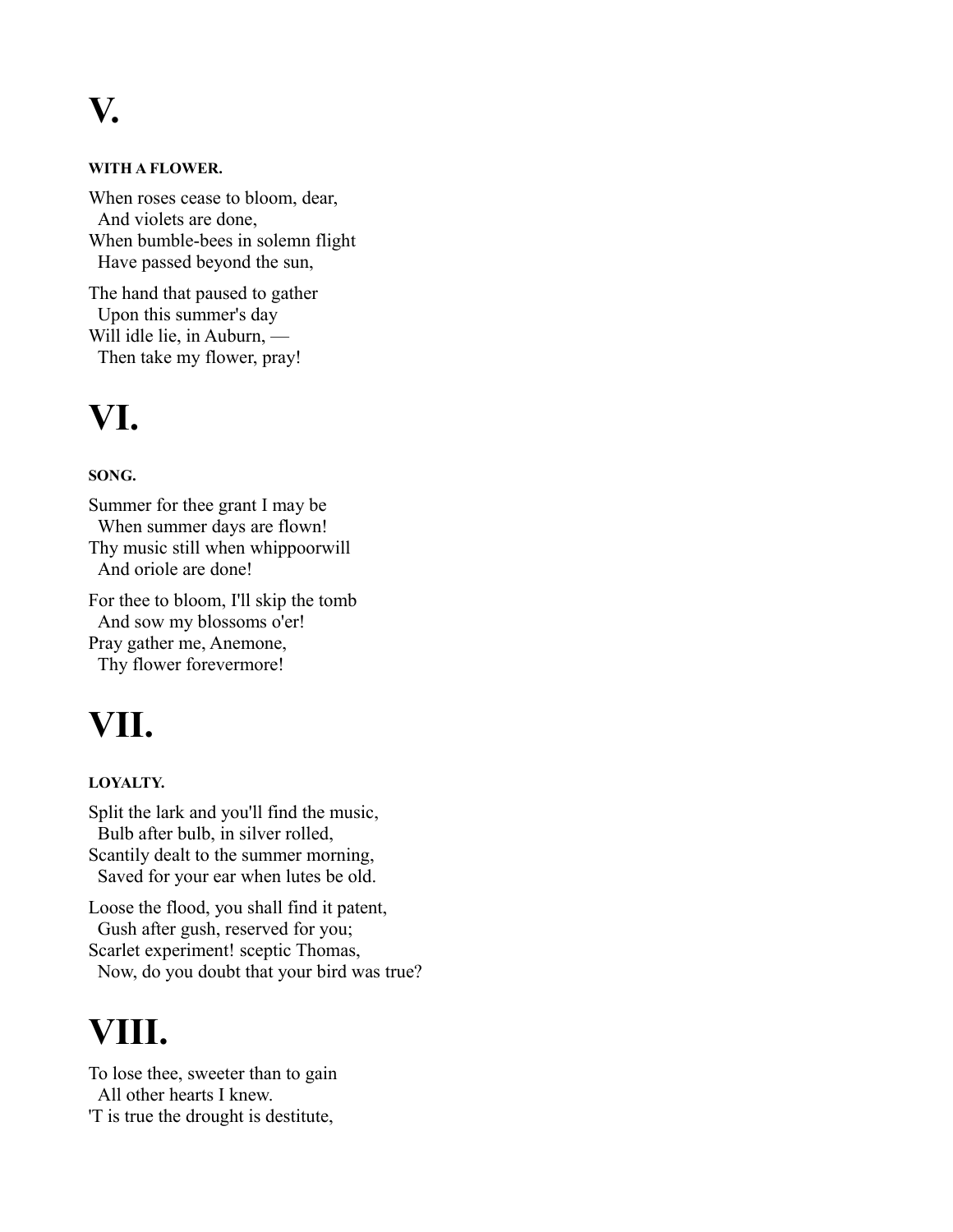But then I had the dew!

The Caspian has its realms of sand, Its other realm of sea; Without the sterile perquisite No Caspian could be.

### **IX.**

Poor little heart! Did they forget thee? Then dinna care! Then dinna care!

Proud little heart! Did they forsake thee? Be debonair! Be debonair!

Frail little heart! I would not break thee: Could'st credit me? Could'st credit me?

Gay little heart! Like morning glory Thou'll wilted be; thou'll wilted be!

### **X.**

#### **FORGOTTEN.**

There is a word Which bears a sword Can pierce an armed man. It hurls its barbed syllables,— At once is mute again. But where it fell The saved will tell On patriotic day, Some epauletted brother Gave his breath away. Wherever runs the breathless sun, Wherever roams the day, There is its noiseless onset, There is its victory! Behold the keenest marksman!

The most accomplished shot! Time's sublimest target Is a soul 'forgot'!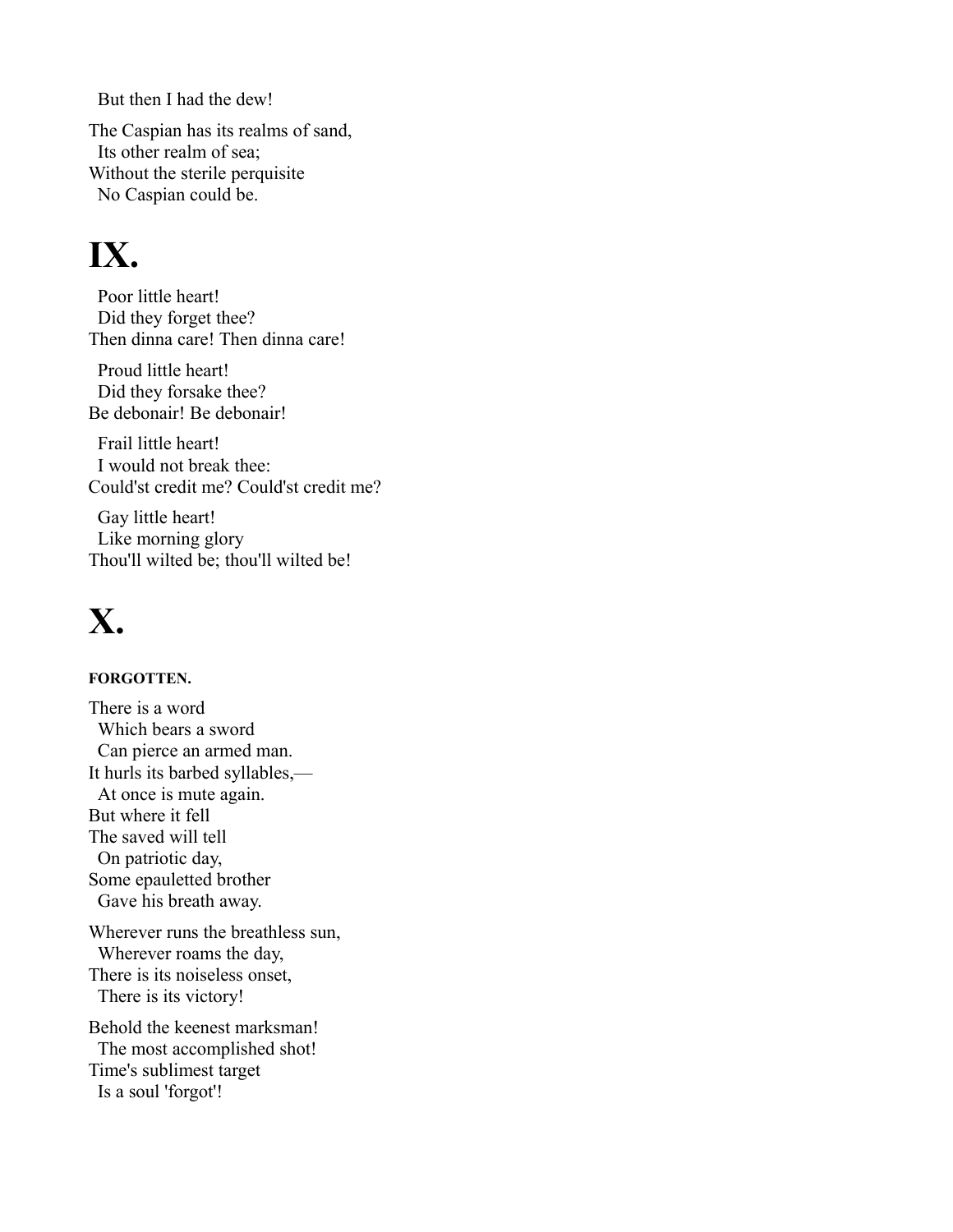# **XI.**

I've got an arrow here; Loving the hand that sent it, I the dart revere.

Fell, they will say, in 'skirmish'! Vanquished, my soul will know, By but a simple arrow Sped by an archer's bow.

# **XII.**

#### **THE MASTER.**

He fumbles at your spirit As players at the keys Before they drop full music on; He stuns you by degrees,

Prepares your brittle substance For the ethereal blow, By fainter hammers, further heard, Then nearer, then so slow

Your breath has time to straighten, Your brain to bubble cool, — Deals one imperial thunderbolt That scalps your naked soul.

### **XIII.**

Heart, we will forget him! You and I, to-night! You may forget the warmth he gave, I will forget the light.

When you have done, pray tell me, That I my thoughts may dim; Haste! lest while you're lagging, I may remember him!

### **XIV.**

Father, I bring thee not myself, — That were the little load; I bring thee the imperial heart I had not strength to hold.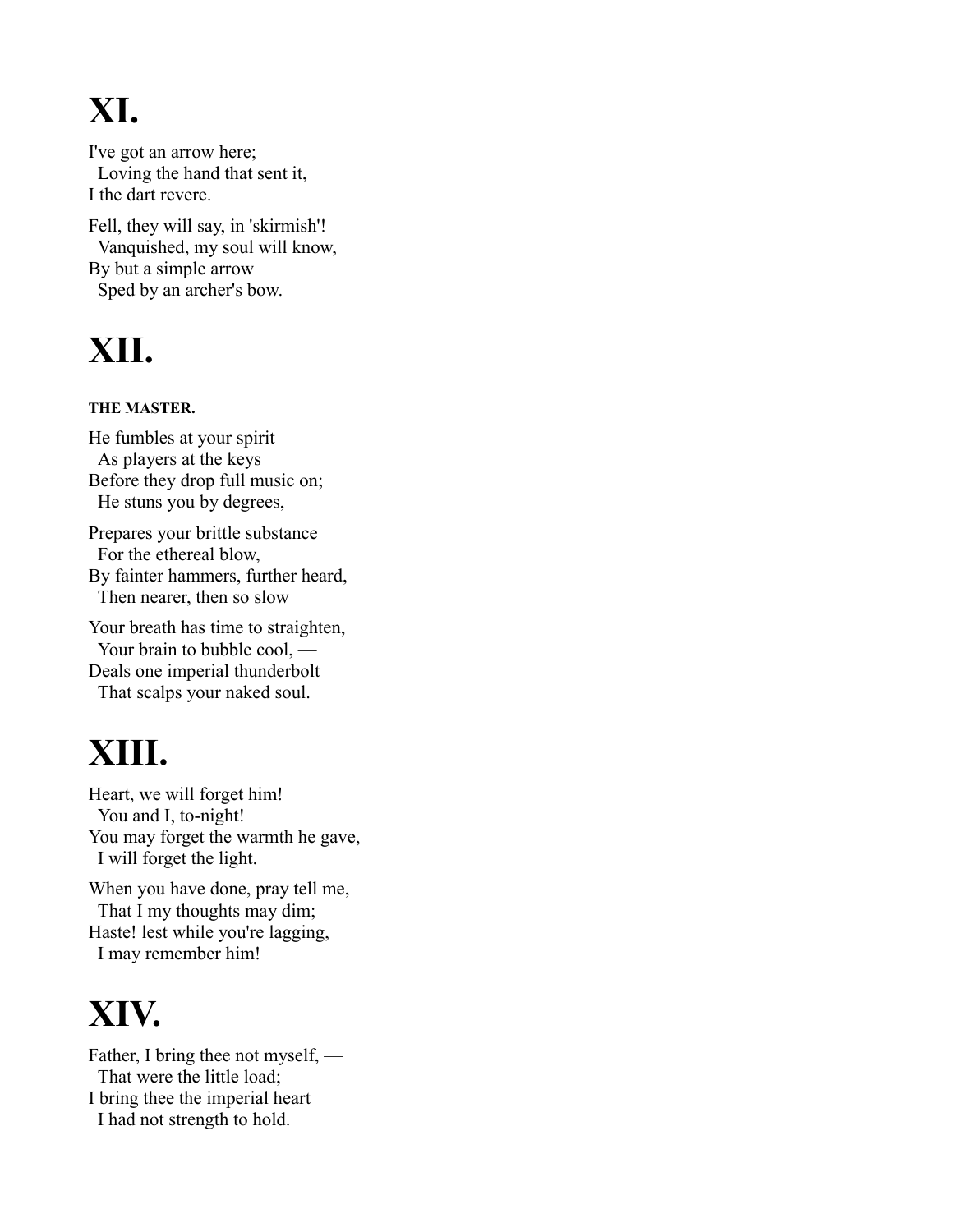The heart I cherished in my own Till mine too heavy grew, Yet strangest, heavier since it went, Is it too large for you?

# **XV.**

We outgrow love like other things And put it in the drawer, Till it an antique fashion shows Like costumes grandsires wore.

# **XVI.**

Not with a club the heart is broken, Nor with a stone; A whip, so small you could not see it. I've known To lash the magic creature Till it fell, Yet that whip's name too noble Then to tell.

Magnanimous of bird By boy descried, To sing unto the stone Of which it died.

# **XVII.**

#### **WHO?**

My friend must be a bird, Because it flies! Mortal my friend must be, Because it dies! Barbs has it, like a bee. Ah, curious friend, Thou puzzlest me!

# **XVIII.**

He touched me, so I live to know That such a day, permitted so, I groped upon his breast. It was a boundless place to me,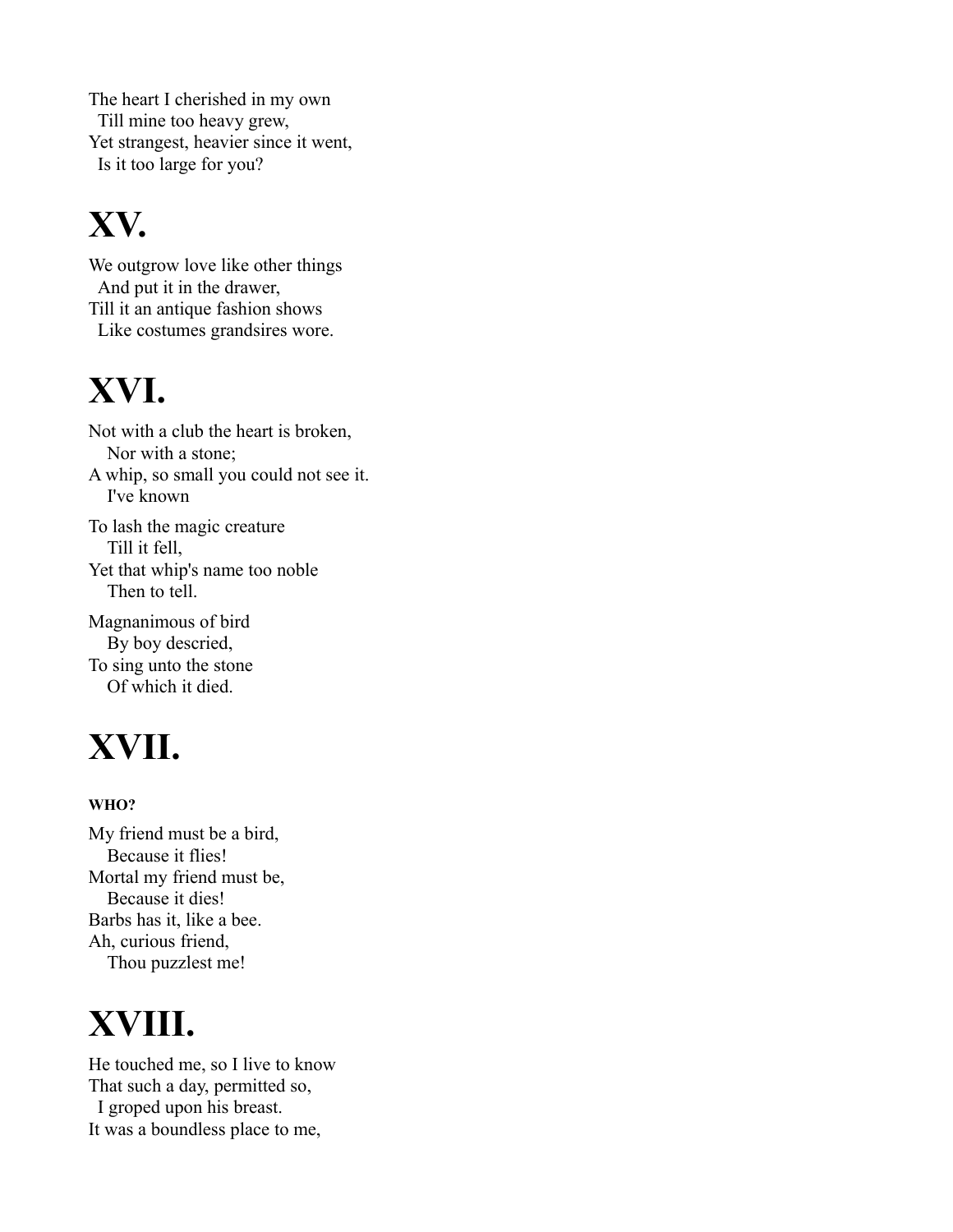And silenced, as the awful sea Puts minor streams to rest.

And now, I'm different from before, As if I breathed superior air, Or brushed a royal gown; My feet, too, that had wandered so, My gypsy face transfigured now To tenderer renown.

### **XIX.**

#### **DREAMS.**

Let me not mar that perfect dream By an auroral stain, But so adjust my daily night That it will come again.

### **XX.**

#### **NUMEN LUMEN.**

I live with him, I see his face; I go no more away For visitor, or sundown; Death's single privacy,

The only one forestalling mine, And that by right that he Presents a claim invisible, No wedlock granted me.

I live with him, I hear his voice, I stand alive to-day To witness to the certainty Of immortality

Taught me by Time, — the lower way, Conviction every day, — That life like this is endless, Be judgment what it may.



**LONGING.** I envy seas whereon he rides,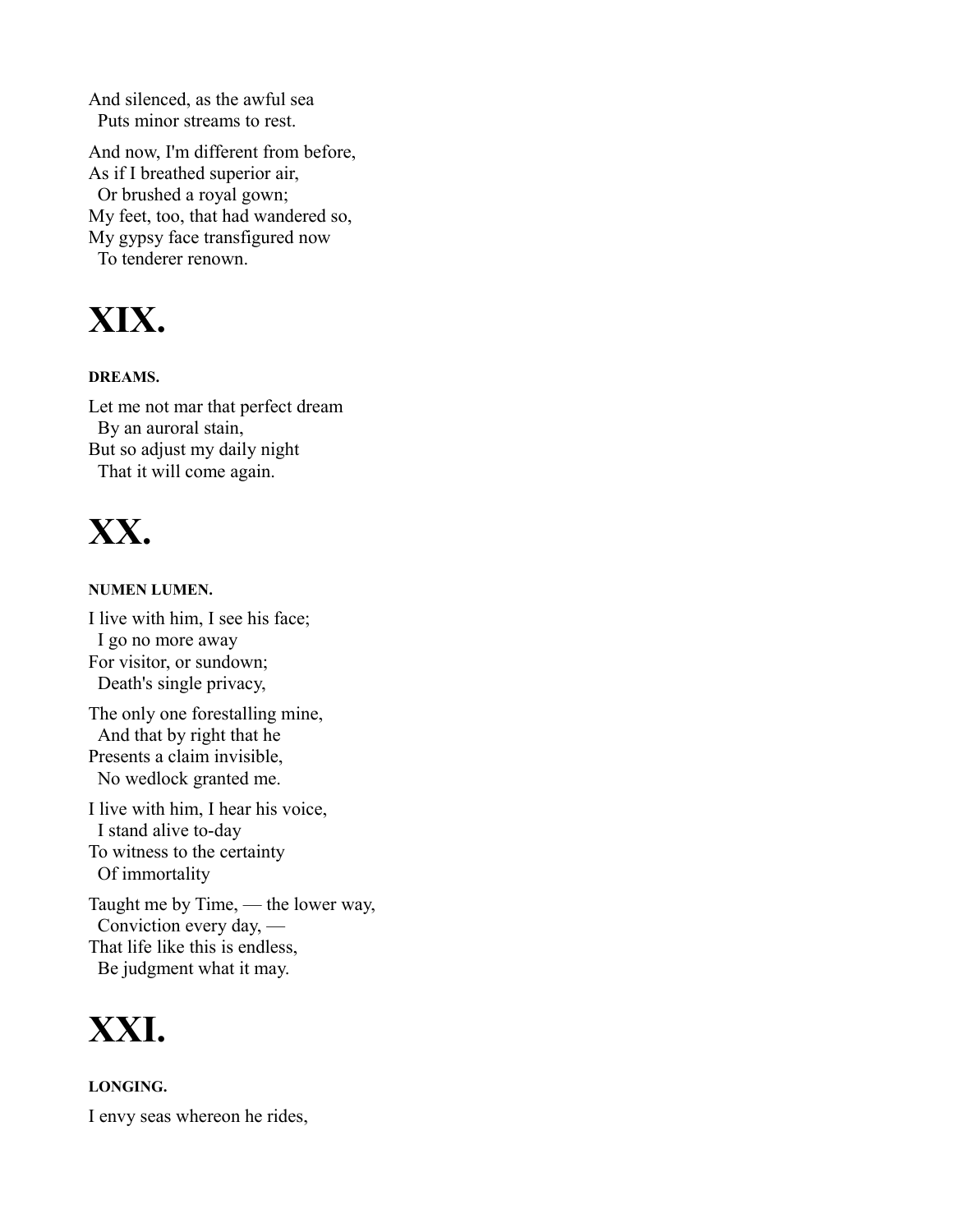I envy spokes of wheels Of chariots that him convey, I envy speechless hills

That gaze upon his journey; How easy all can see What is forbidden utterly As heaven, unto me!

I envy nests of sparrows That dot his distant eaves, The wealthy fly upon his pane, The happy, happy leaves

That just abroad his window Have summer's leave to be, The earrings of Pizarro Could not obtain for me.

I envy light that wakes him, And bells that boldly ring To tell him it is noon abroad, — Myself his noon could bring,

Yet interdict my blossom And abrogate my bee, Lest noon in everlasting night Drop Gabriel and me.

### **XXII.**

#### **WEDDED.**

A solemn thing it was, I said, A woman white to be, And wear, if God should count me fit, Her hallowed mystery.

A timid thing to drop a life Into the purple well, Too plummetless that it come back Eternity until.

### **III. NATURE.**

#### **I.**

**NATURE'S CHANGES.**

The springtime's pallid landscape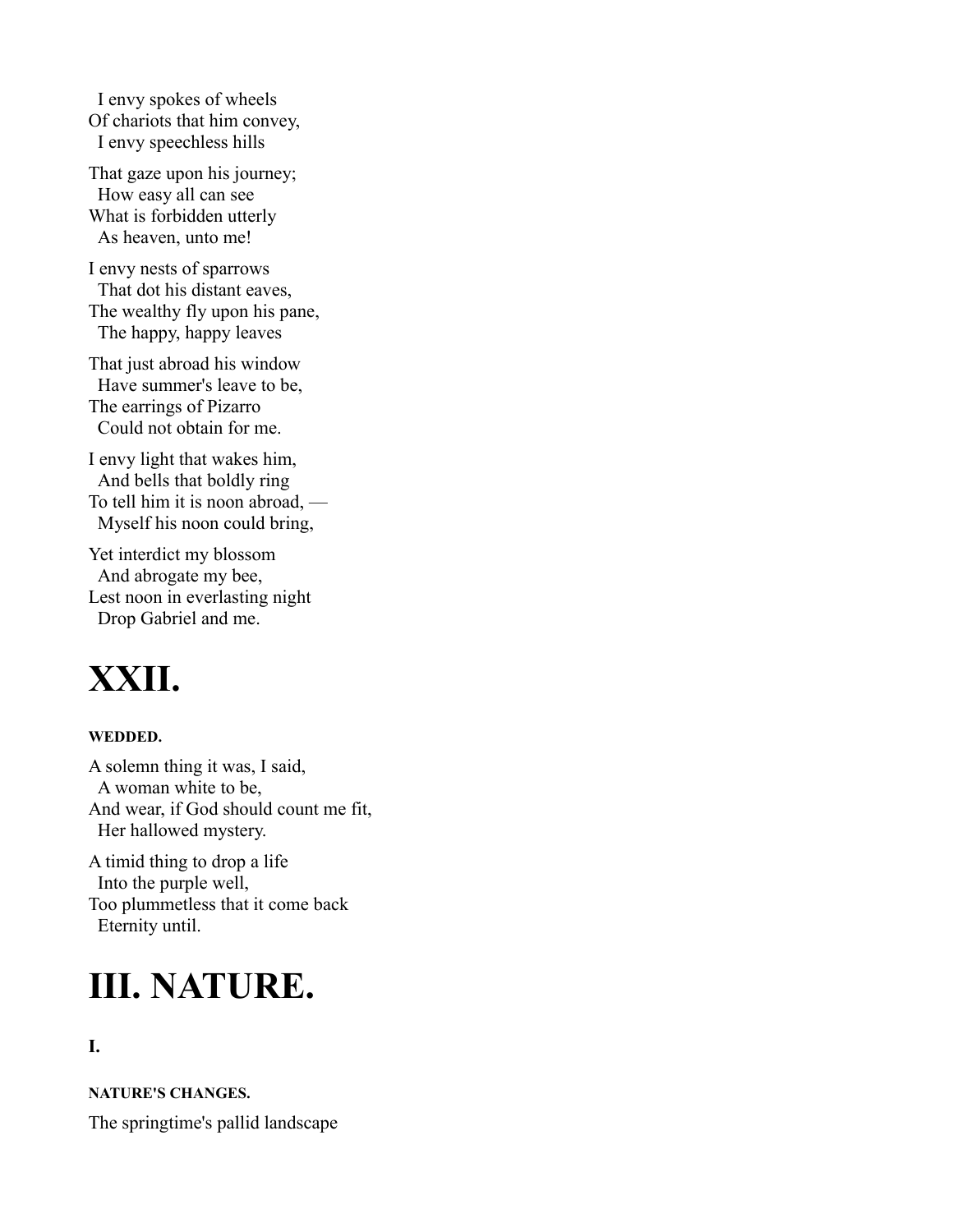Will glow like bright bouquet, Though drifted deep in parian The village lies to-day.

The lilacs, bending many a year, With purple load will hang; The bees will not forget the tune Their old forefathers sang.

The rose will redden in the bog, The aster on the hill Her everlasting fashion set, And covenant gentians frill,

Till summer folds her miracle As women do their gown, Or priests adjust the symbols When sacrament is done.

### **II.**

#### **THE TULIP.**

She slept beneath a tree Remembered but by me. I touched her cradle mute; She recognized the foot, Put on her carmine suit, — And see!

### **III.**

A light exists in spring Not present on the year At any other period. When March is scarcely here

A color stands abroad On solitary hills That science cannot overtake, But human nature feels.

It waits upon the lawn; It shows the furthest tree Upon the furthest slope we know; It almost speaks to me.

Then, as horizons step, Or noons report away, Without the formula of sound,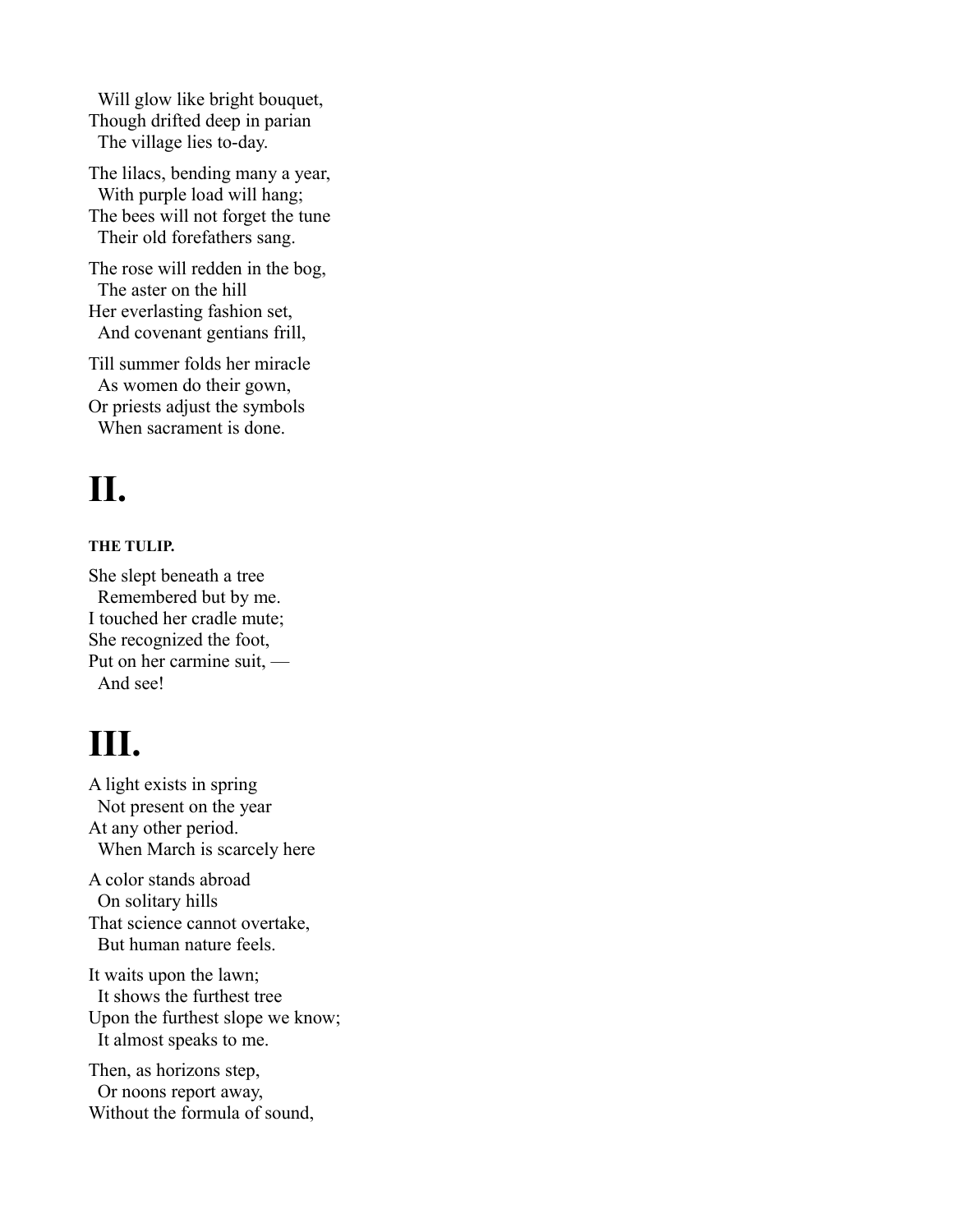It passes, and we stay:

A quality of loss Affecting our content, As trade had suddenly encroached Upon a sacrament.

### **IV.**

#### **THE WAKING YEAR.**

A lady red upon the hill Her annual secret keeps; A lady white within the field In placid lily sleeps!

The tidy breezes with their brooms Sweep vale, and hill, and tree! Prithee, my pretty housewives! Who may expected be?

The neighbors do not yet suspect! The woods exchange a smile — Orchard, and buttercup, and bird — In such a little while!

And yet how still the landscape stands, How nonchalant the wood, As if the resurrection Were nothing very odd!

### **V.**

#### **TO MARCH.**

Dear March, come in! How glad I am! I looked for you before. Put down your hat — You must have walked — How out of breath you are! Dear March, how are you? And the rest? Did you leave Nature well? Oh, March, come right upstairs with me, I have so much to tell!

I got your letter, and the birds'; The maples never knew That you were coming, — I declare,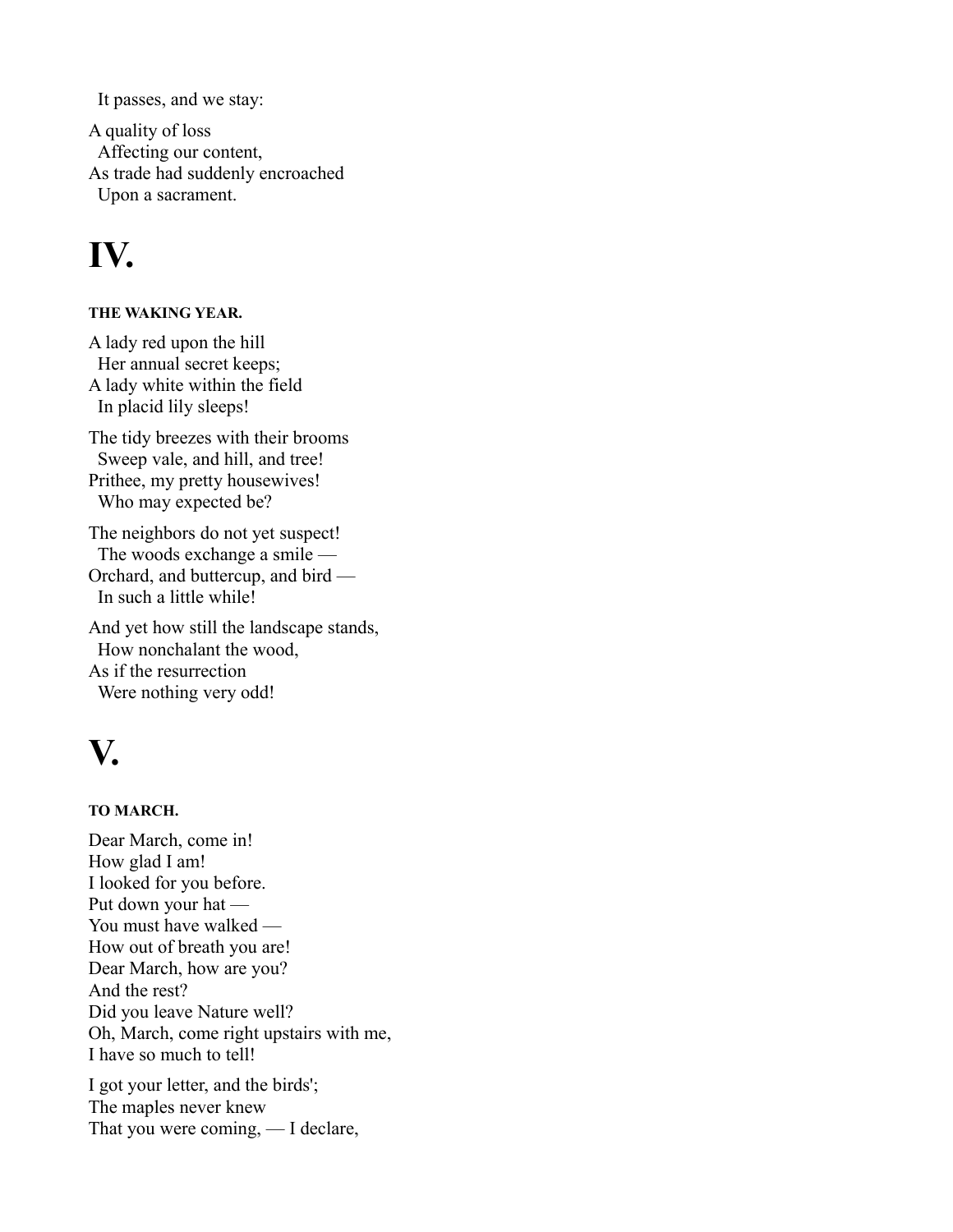How red their faces grew! But, March, forgive me — And all those hills You left for me to hue; There was no purple suitable, You took it all with you.

Who knocks? That April! Lock the door! I will not be pursued! He stayed away a year, to call When I am occupied. But trifles look so trivial As soon as you have come, That blame is just as dear as praise And praise as mere as blame.

### **VI.**

#### **MARCH.**

We like March, his shoes are purple, He is new and high; Makes he mud for dog and peddler, Makes he forest dry; Knows the adder's tongue his coming, And begets her spot. Stands the sun so close and mighty That our minds are hot. News is he of all the others; Bold it were to die With the blue-birds buccaneering On his British sky.

### **VII.**

#### **DAWN.**

Not knowing when the dawn will come I open every door; Or has it feathers like a bird, Or billows like a shore?

### **VIII.**

A murmur in the trees to note, Not loud enough for wind;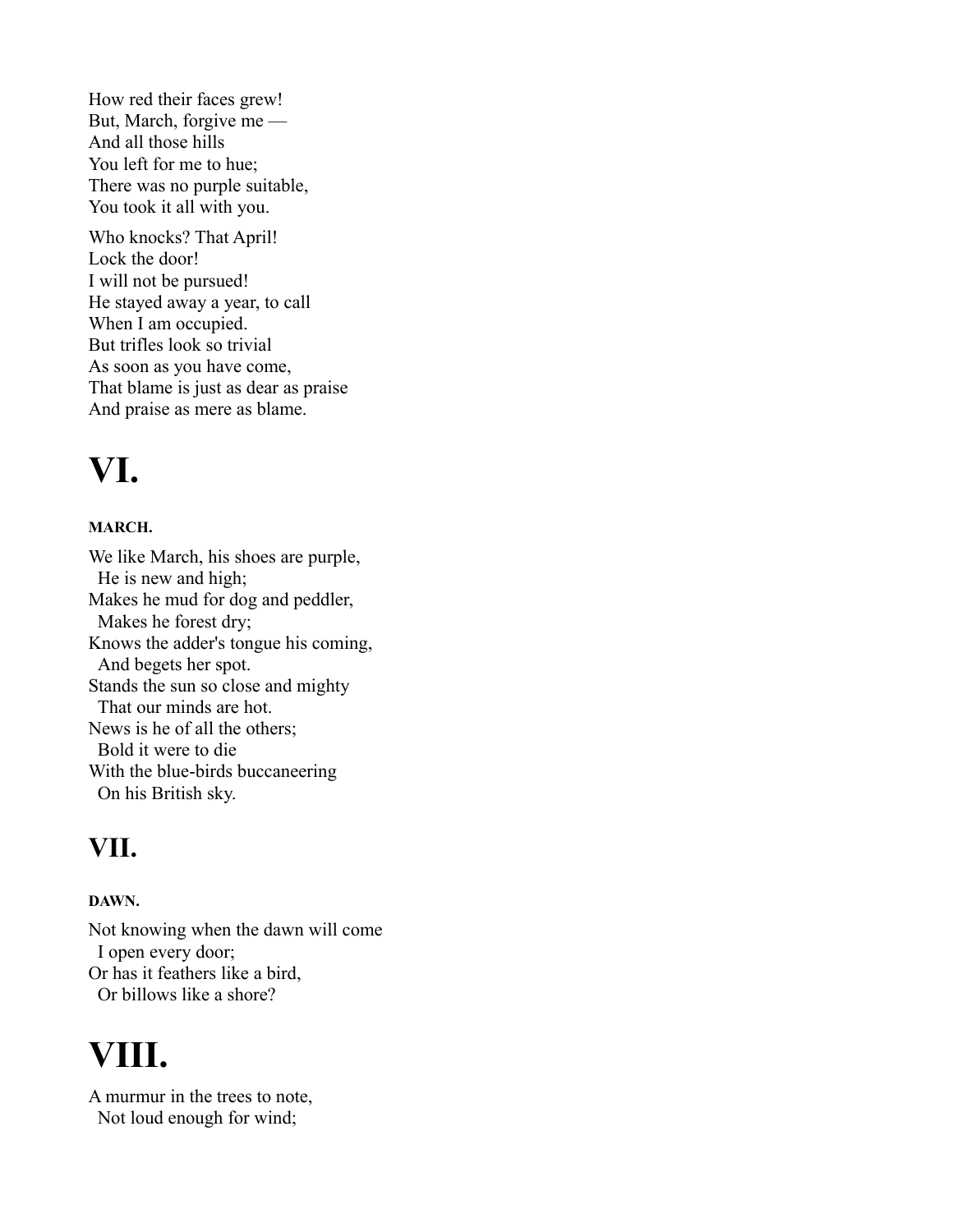A star not far enough to seek, Nor near enough to find;

A long, long yellow on the lawn, A hubbub as of feet; Not audible, as ours to us, But dapperer, more sweet;

A hurrying home of little men To houses unperceived, — All this, and more, if I should tell, Would never be believed.

Of robins in the trundle bed How many I espy Whose nightgowns could not hide the wings, Although I heard them try!

But then I promised ne'er to tell; How could I break my word? So go your way and I'll go mine, — No fear you'll miss the road.

# **IX.**

Morning is the place for dew, Corn is made at noon, After dinner light for flowers, Dukes for setting sun!

### **X.**

To my quick ear the leaves conferred; The bushes they were bells; I could not find a privacy From Nature's sentinels.

In cave if I presumed to hide, The walls began to tell; Creation seemed a mighty crack To make me visible.

# **XI.**

#### **A ROSE.**

A sepal, petal, and a thorn Upon a common summer's morn, A flash of dew, a bee or two,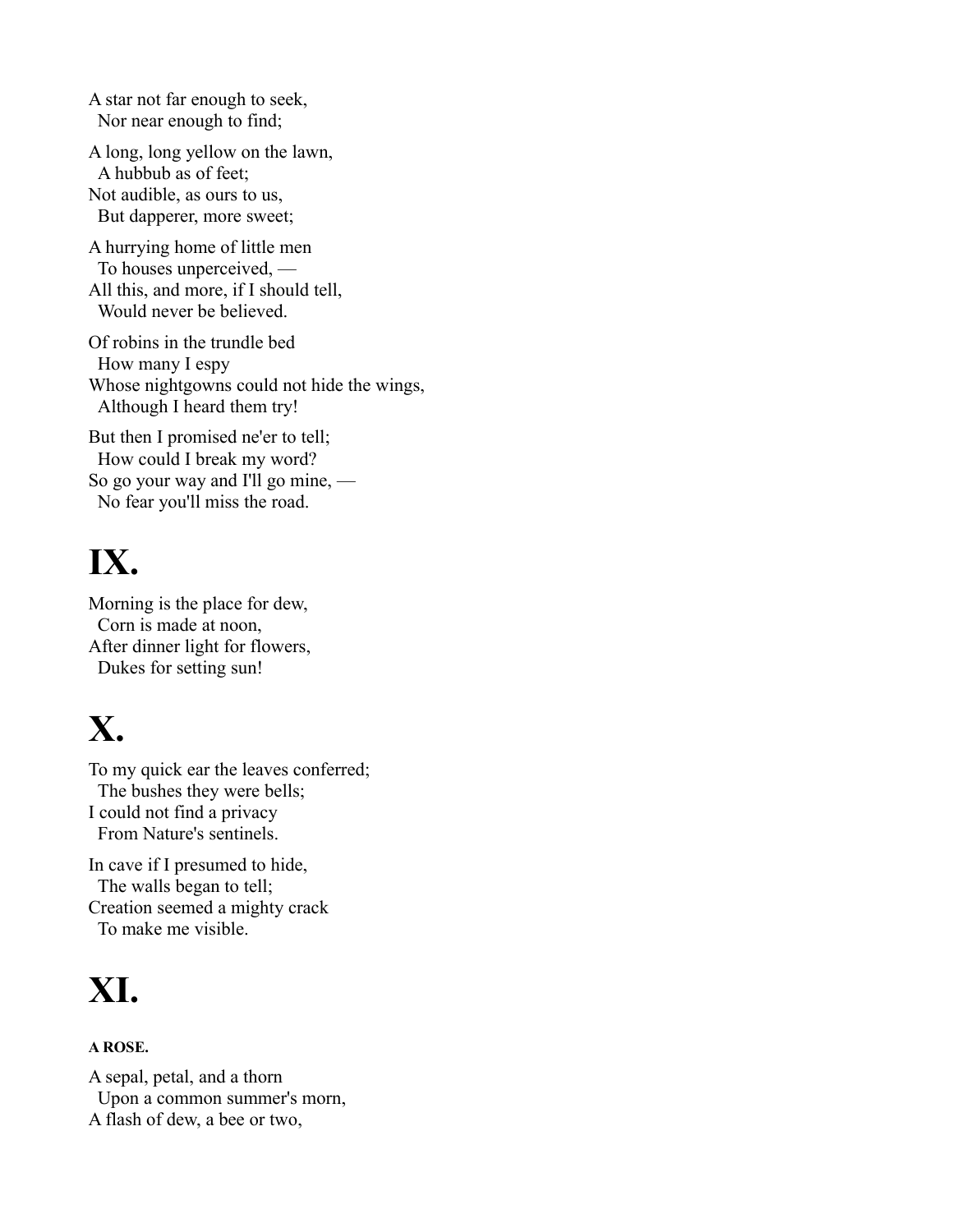A breeze A caper in the trees, — And I'm a rose!

### **XII.**

High from the earth I heard a bird; He trod upon the trees As he esteemed them trifles, And then he spied a breeze, And situated softly Upon a pile of wind Which in a perturbation Nature had left behind. A joyous-going fellow I gathered from his talk, Which both of benediction And badinage partook, Without apparent burden, I learned, in leafy wood He was the faithful father Of a dependent brood; And this untoward transport His remedy for care, — A contrast to our respites. How different we are!

# **XIII.**

#### **COBWEBS.**

The spider as an artist Has never been employed Though his surpassing merit Is freely certified

By every broom and Bridget Throughout a Christian land. Neglected son of genius, I take thee by the hand.

### **XIV.**

#### **A WELL.**

What mystery pervades a well! The water lives so far,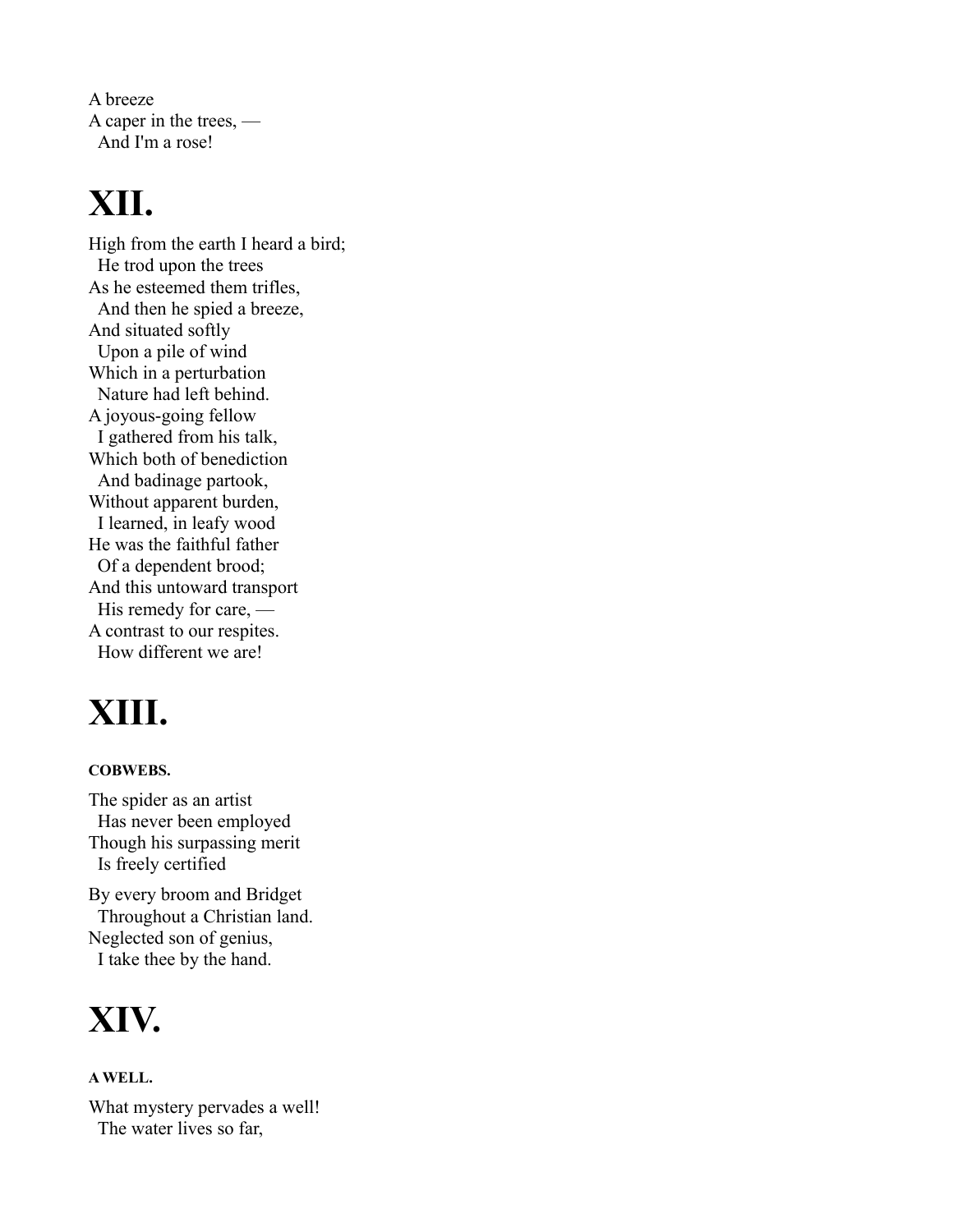Like neighbor from another world Residing in a jar.

The grass does not appear afraid; I often wonder he Can stand so close and look so bold At what is dread to me.

Related somehow they may be, — The sedge stands next the sea, Where he is floorless, yet of fear No evidence gives he.

But nature is a stranger yet; The ones that cite her most Have never passed her haunted house, Nor simplified her ghost.

To pity those that know her not Is helped by the regret That those who know her, know her less The nearer her they get.

### **XV.**

To make a prairie it takes a clover and one bee, — One clover, and a bee, And revery. The revery alone will do If bees are few.

# **XVI.**

#### **THE WIND.**

It's like the light, — A fashionless delight It's like the bee, — A dateless melody. It's like the woods, Private like breeze,

Phraseless, yet it stirs The proudest trees.

It's like the morning, — Best when it's done, — The everlasting clocks Chime noon.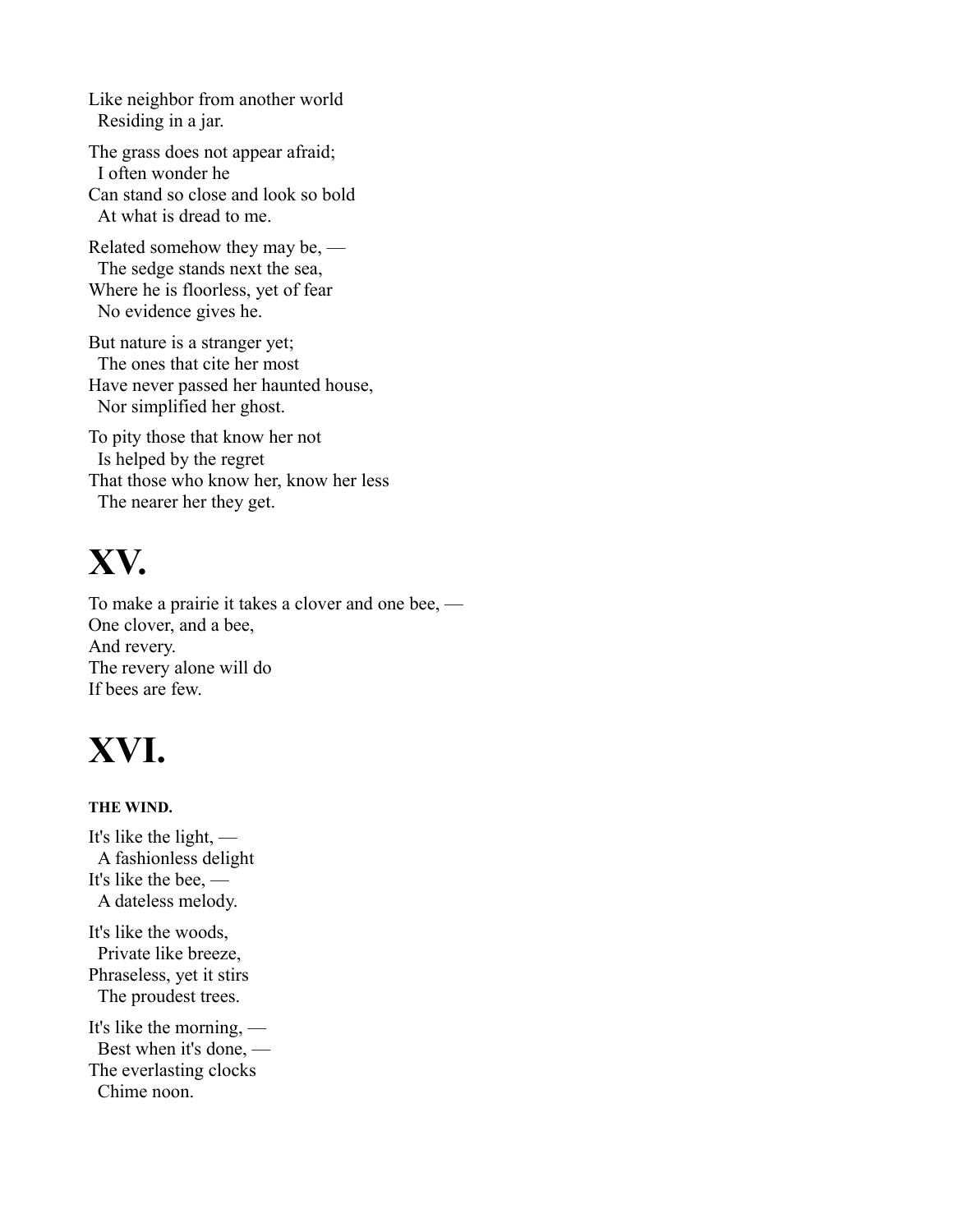# **XVII.**

A dew sufficed itself And satisfied a leaf, And felt, 'how vast a destiny! How trivial is life!'

The sun went out to work, The day went out to play, But not again that dew was seen By physiognomy.

Whether by day abducted, Or emptied by the sun Into the sea, in passing, Eternally unknown.

# **XVIII.**

#### **THE WOODPECKER.**

His bill an auger is, His head, a cap and frill. He laboreth at every tree, — A worm his utmost goal.

### **XIX.**

#### **A SNAKE.**

Sweet is the swamp with its secrets, Until we meet a snake; 'T is then we sigh for houses, And our departure take At that enthralling gallop That only childhood knows. A snake is summer's treason, And guile is where it goes.

### **XX.**

Could I but ride indefinite, As doth the meadow-bee, And visit only where I liked, And no man visit me,

And flirt all day with buttercups,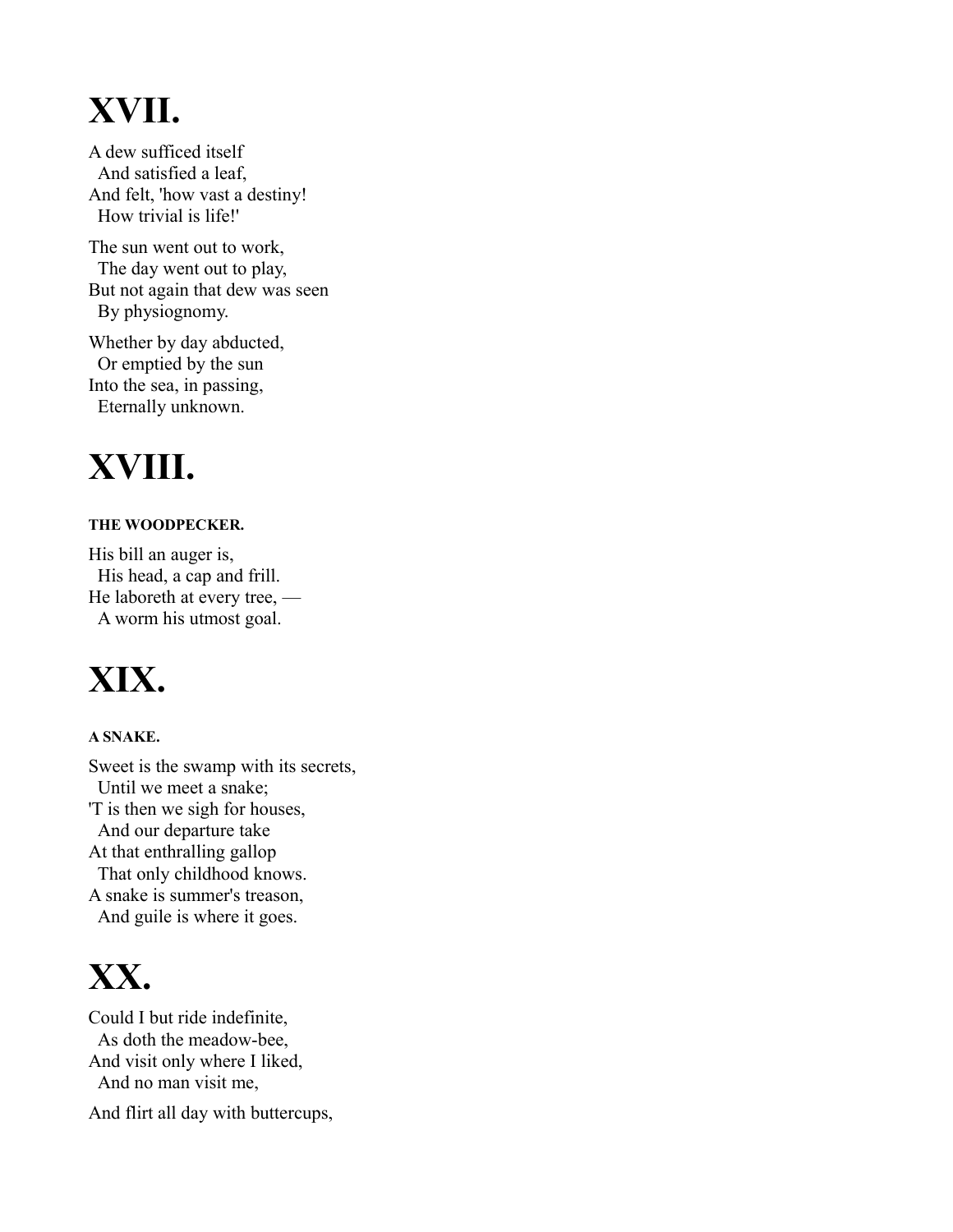And marry whom I may, And dwell a little everywhere, Or better, run away

With no police to follow, Or chase me if I do, Till I should jump peninsulas To get away from you, —

I said, but just to be a bee Upon a raft of air, And row in nowhere all day long, And anchor off the bar,— What liberty! So captives deem Who tight in dungeons are.

### **XXI.**

#### **THE MOON.**

The moon was but a chin of gold A night or two ago, And now she turns her perfect face Upon the world below.

Her forehead is of amplest blond; Her cheek like beryl stone; Her eye unto the summer dew The likest I have known.

Her lips of amber never part; But what must be the smile Upon her friend she could bestow Were such her silver will!

And what a privilege to be But the remotest star! For certainly her way might pass Beside your twinkling door.

Her bonnet is the firmament, The universe her shoe, The stars the trinkets at her belt, Her dimities of blue.



**THE BAT.** The bat is dun with wrinkled wings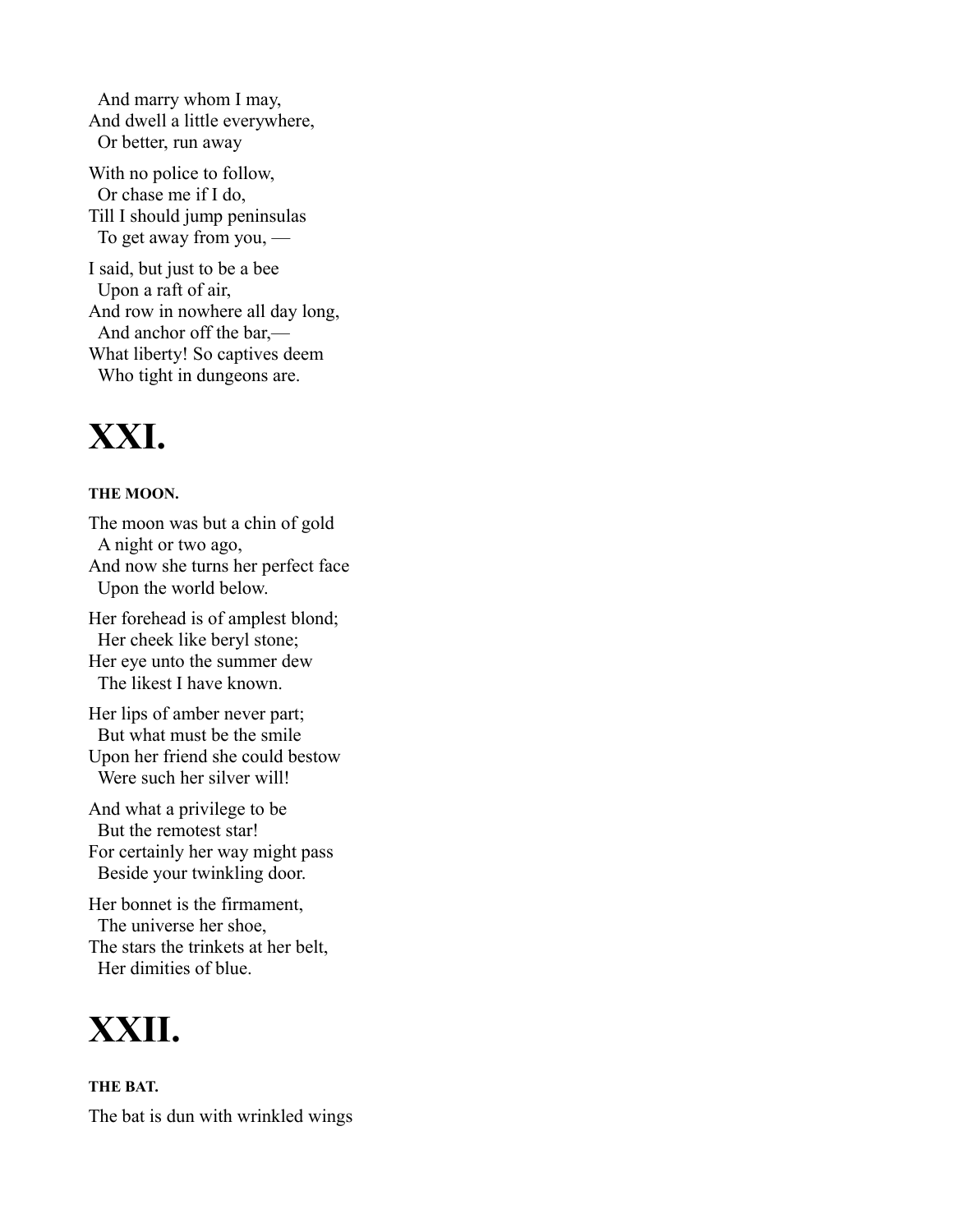Like fallow article, And not a song pervades his lips, Or none perceptible.

His small umbrella, quaintly halved, Describing in the air An arc alike inscrutable, — Elate philosopher!

Deputed from what firmament Of what astute abode, Empowered with what malevolence Auspiciously withheld.

To his adroit Creator Ascribe no less the praise; Beneficent, believe me, His eccentricities.

### **XXIII.**

#### **THE BALLOON.**

You've seen balloons set, haven't you? So stately they ascend It is as swans discarded you For duties diamond.

Their liquid feet go softly out Upon a sea of blond; They spurn the air as 't were too mean For creatures so renowned.

Their ribbons just beyond the eye, They struggle some for breath, And yet the crowd applauds below; They would not encore death.

The gilded creature strains and spins, Trips frantic in a tree, Tears open her imperial veins And tumbles in the sea.

The crowd retire with an oath The dust in streets goes down, And clerks in counting-rooms observe, ''T was only a balloon.'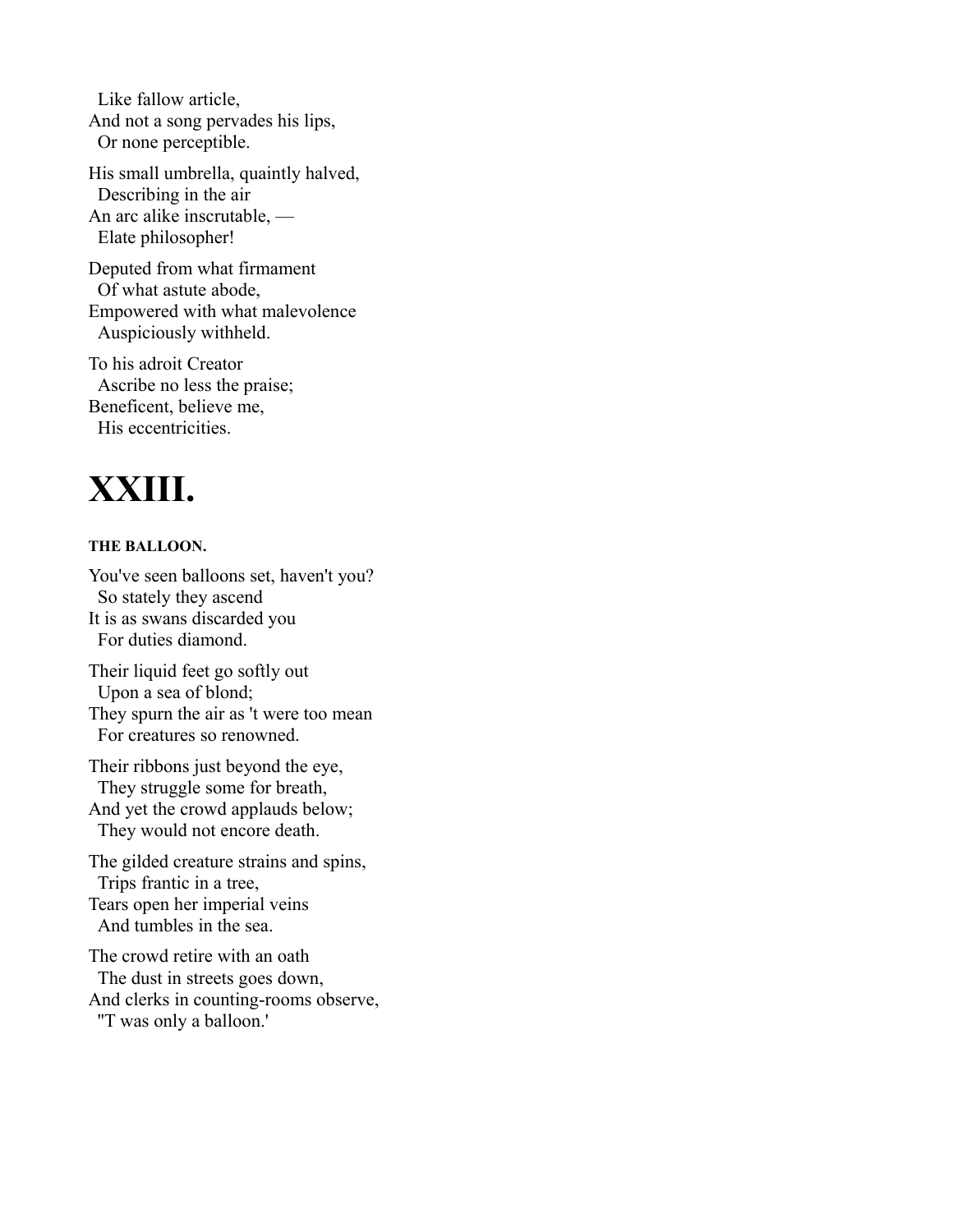### **XXIV.**

#### **EVENING.**

The cricket sang, And set the sun, And workmen finished, one by one, Their seam the day upon.

The low grass loaded with the dew, The twilight stood as strangers do With hat in hand, polite and new, To stay as if, or go.

A vastness, as a neighbor, came, — A wisdom without face or name, A peace, as hemispheres at home, — And so the night became.



#### **COCOON.**

Drab habitation of whom? Tabernacle or tomb, Or dome of worm, Or porch of gnome, Or some elf's catacomb?

### **XXVI.**

#### **SUNSET.**

A sloop of amber slips away Upon an ether sea, And wrecks in peace a purple tar, The son of ecstasy.



#### **AURORA.**

Of bronze and blaze The north, to-night! So adequate its forms, So preconcerted with itself, So distant to alarms, —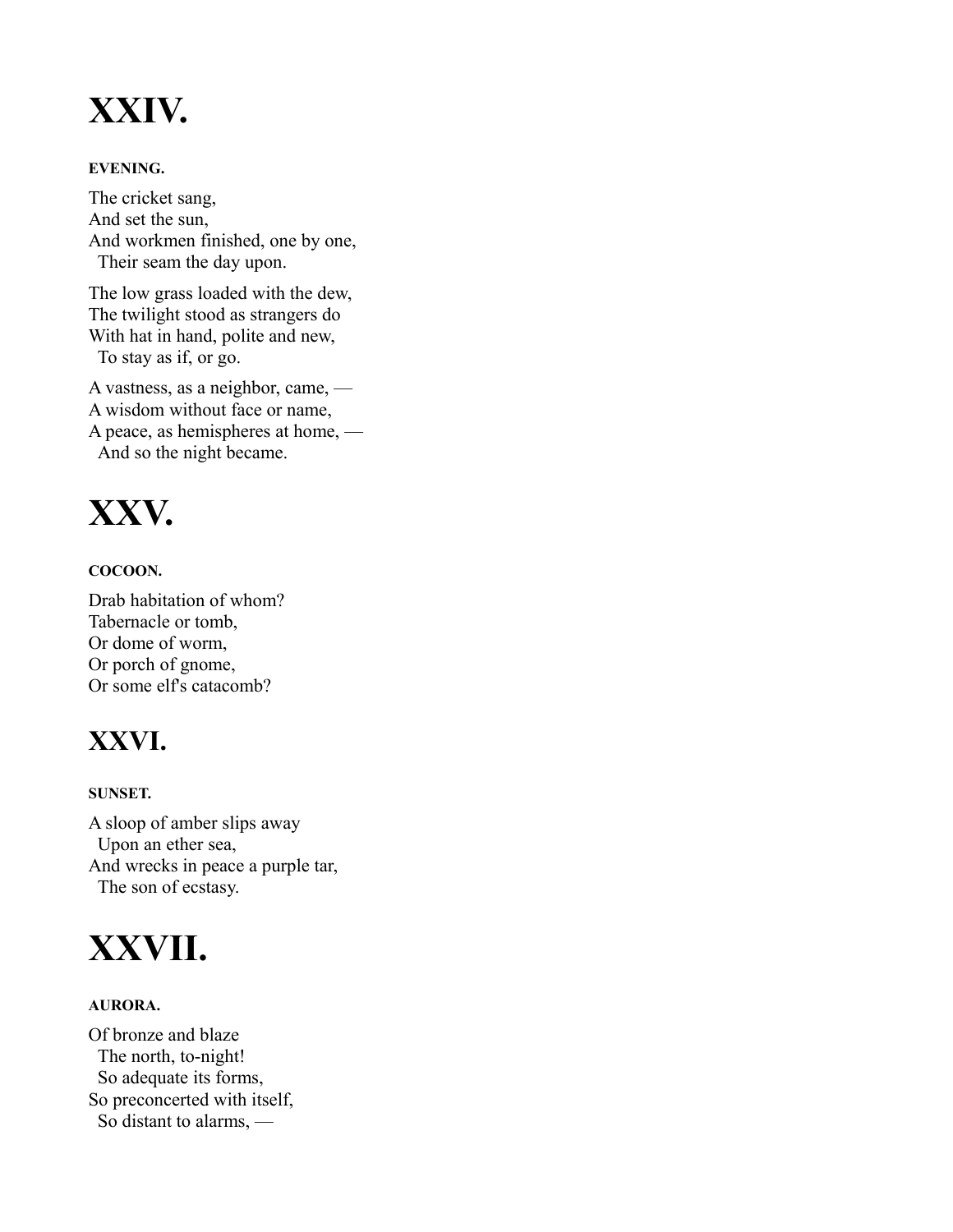An unconcern so sovereign To universe, or me, It paints my simple spirit With tints of majesty, Till I take vaster attitudes, And strut upon my stem, Disdaining men and oxygen, For arrogance of them.

My splendors are menagerie; But their competeless show Will entertain the centuries When I am, long ago, An island in dishonored grass, Whom none but daisies know.

### **XXVIII.**

#### **THE COMING OF NIGHT.**

How the old mountains drip with sunset, And the brake of dun! How the hemlocks are tipped in tinsel By the wizard sun! How the old steeples hand the scarlet, Till the ball is full, — Have I the lip of the flamingo That I dare to tell? Then, how the fire ebbs like billows, Touching all the grass With a departing, sapphire feature, As if a duchess pass! How a small dusk crawls on the village Till the houses blot; And the odd flambeaux no men carry Glimmer on the spot! Now it is night in nest and kennel, And where was the wood, Just a dome of abyss is nodding Into solitude! — These are the visions baffled Guido; Titian never told; Domenichino dropped the pencil, Powerless to unfold.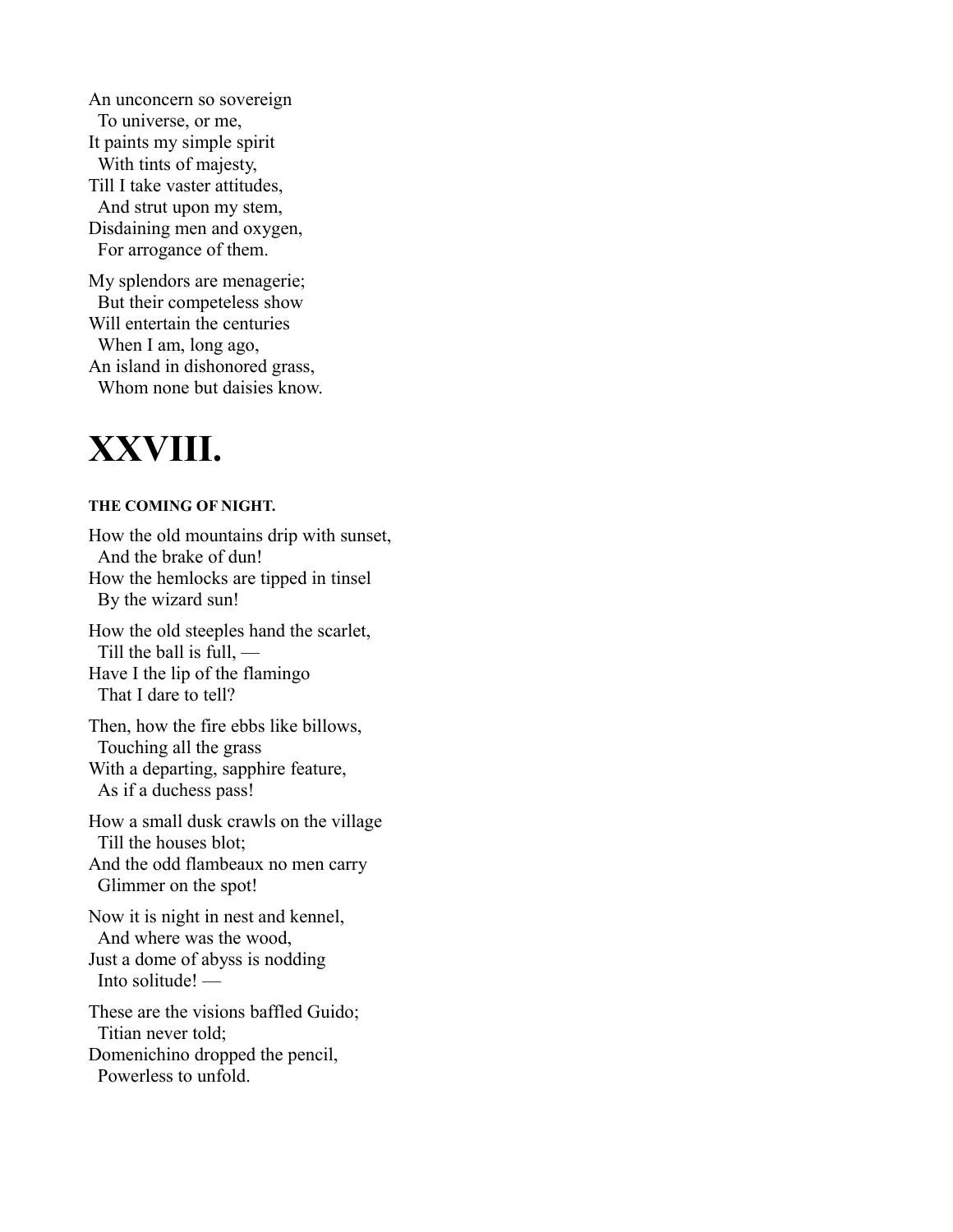### **XXIX.**

#### **AFTERMATH.**

The murmuring of bees has ceased; But murmuring of some Posterior, prophetic, Has simultaneous come, —

The lower metres of the year, When nature's laugh is done, — The Revelations of the book Whose Genesis is June.

### **IV. TIME AND ETERNITY.**

#### **I.**

This world is not conclusion; A sequel stands beyond, Invisible, as music, But positive, as sound. It beckons and it baffles; Philosophies don't know, And through a riddle, at the last, Sagacity must go. To guess it puzzles scholars; To gain it, men have shown Contempt of generations, And crucifixion known.

### **II.**

We learn in the retreating How vast an one Was recently among us. A perished sun

Endears in the departure How doubly more Than all the golden presence It was before!

### **III.**

They say that 'time assuages,' — Time never did assuage;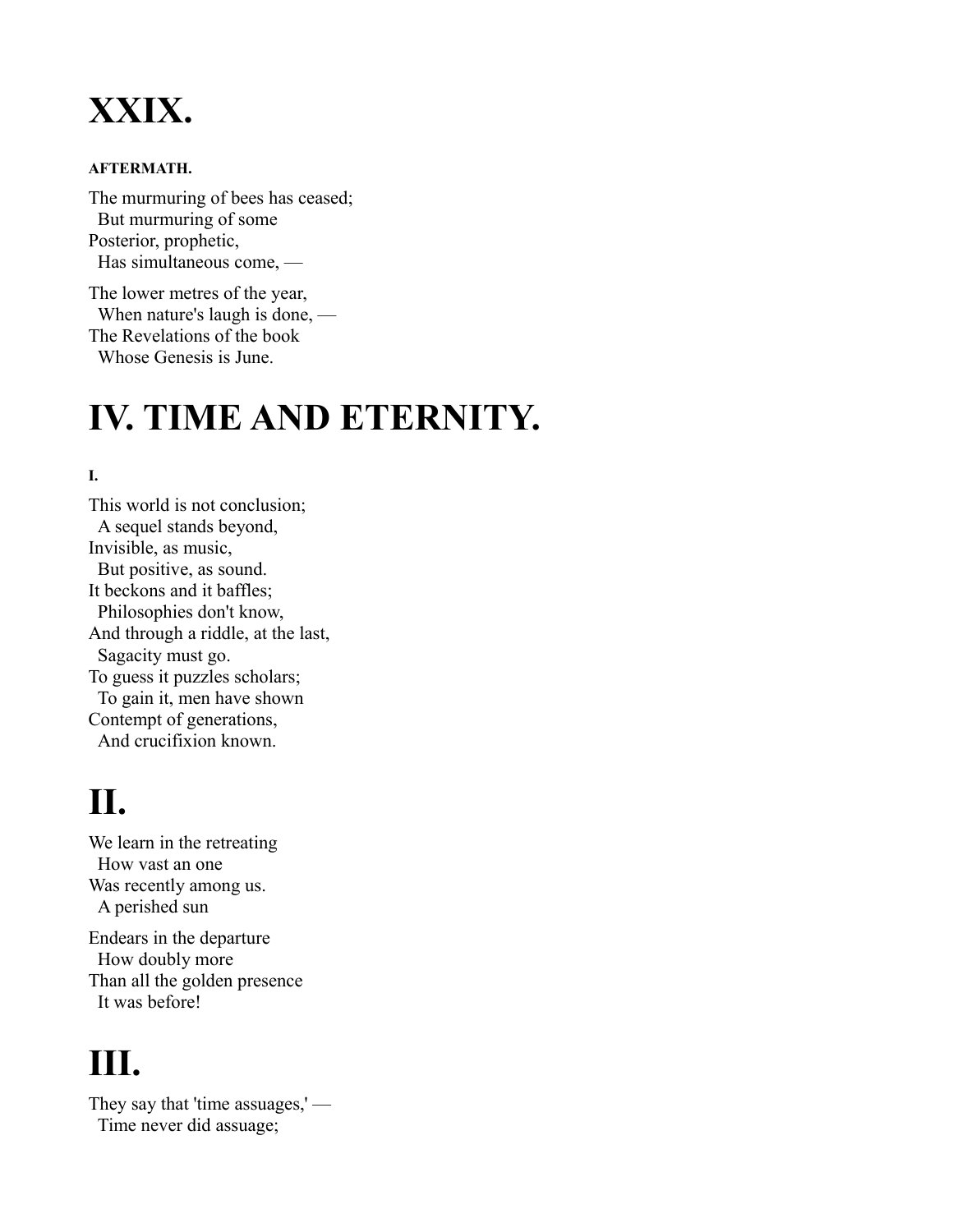An actual suffering strengthens, As sinews do, with age.

Time is a test of trouble, But not a remedy. If such it prove, it prove too There was no malady.

# **IV.**

We cover thee, sweet face. Not that we tire of thee, But that thyself fatigue of us; Remember, as thou flee, We follow thee until Thou notice us no more, And then, reluctant, turn away To con thee o'er and o'er, And blame the scanty love We were content to show, Augmented, sweet, a hundred fold If thou would'st take it now.

### **V.**

#### **ENDING.**

That is solemn we have ended, — Be it but a play, Or a glee among the garrets, Or a holiday,

Or a leaving home; or later, Parting with a world We have understood, for better Still it be unfurled.

# **VI.**

The stimulus, beyond the grave His countenance to see, Supports me like imperial drams Afforded royally.

# **VII.**

Given in marriage unto thee,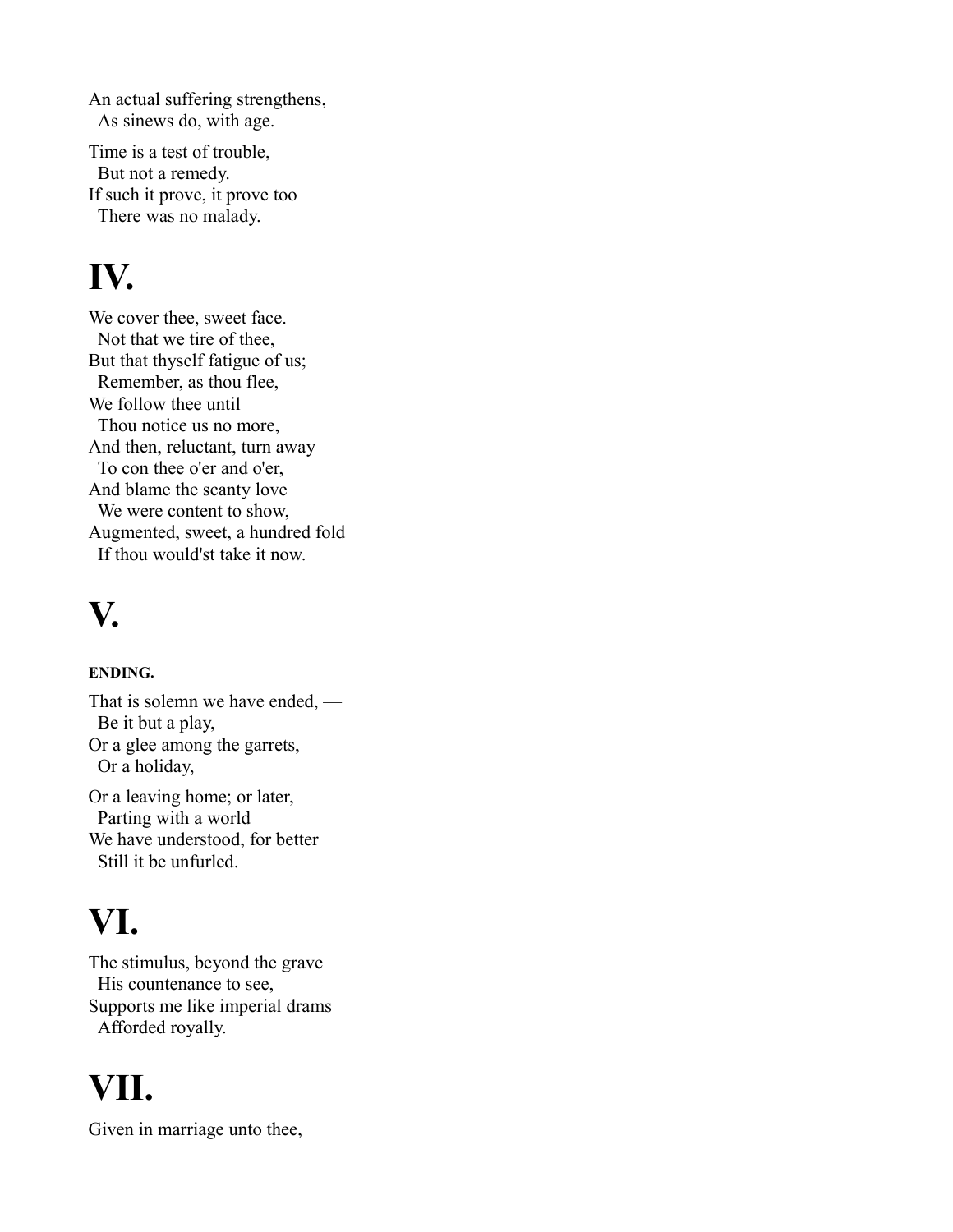Oh, thou celestial host! Bride of the Father and the Son, Bride of the Holy Ghost!

Other betrothal shall dissolve, Wedlock of will decay; Only the keeper of this seal Conquers mortality.

# **VIII.**

That such have died enables us The tranquiller to die; That such have lived, certificate For immortality.

# **IX.**

They won't frown always, — some sweet day When I forget to tease, They'll recollect how cold I looked, And how I just said 'please.'

Then they will hasten to the door To call the little child, Who cannot thank them, for the ice That on her lisping piled.

# **X.**

#### **IMMORTALITY.**

It is an honorable thought, And makes one lift one's hat, As one encountered gentlefolk Upon a daily street,

That we've immortal place, Though pyramids decay, And kingdoms, like the orchard, Flit russetly away.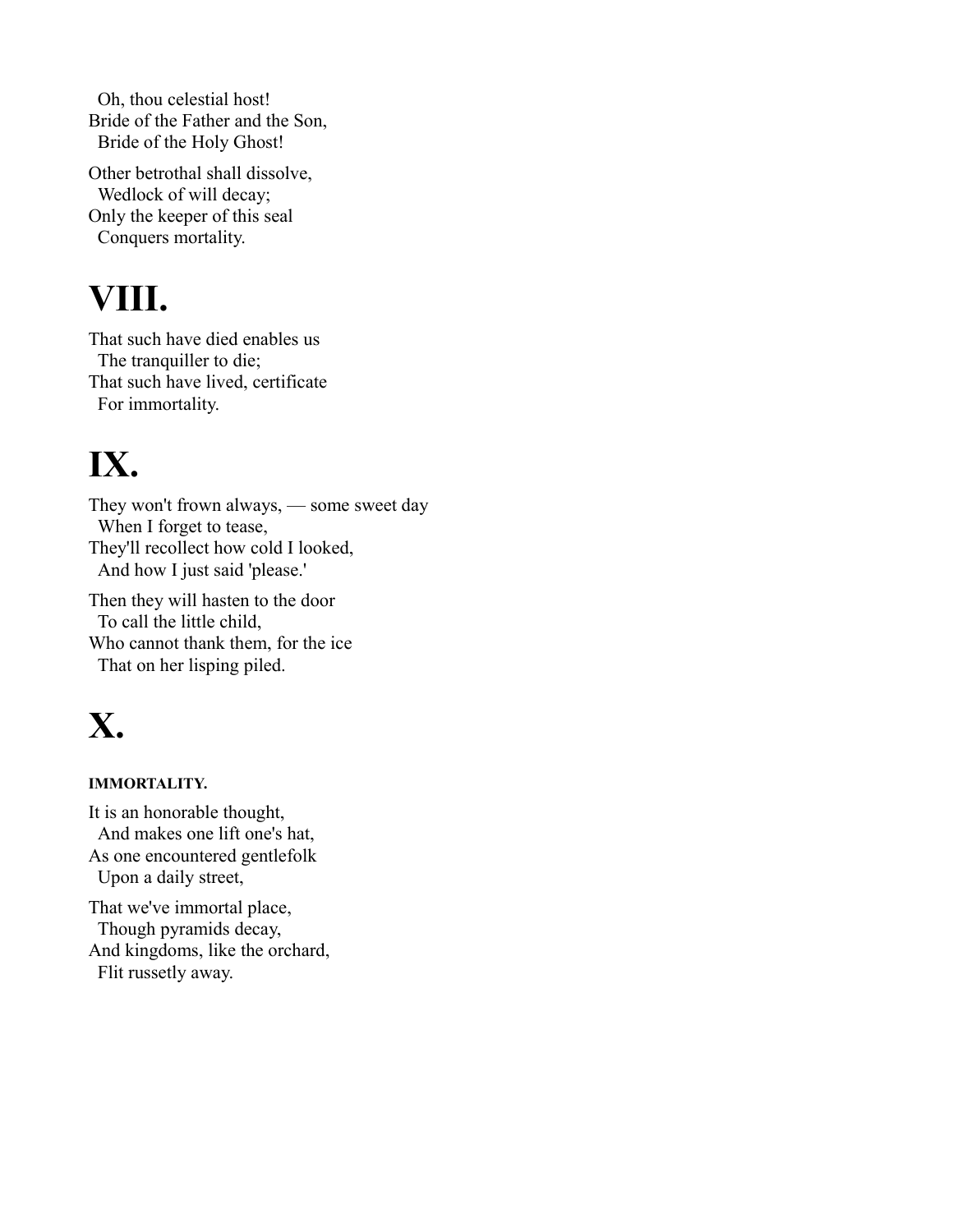# **XI.**

The distance that the dead have gone Does not at first appear; Their coming back seems possible For many an ardent year.

And then, that we have followed them We more than half suspect, So intimate have we become With their dear retrospect.

### **XII.**

How dare the robins sing, When men and women hear Who since they went to their account Have settled with the year! — Paid all that life had earned In one consummate bill, And now, what life or death can do Is immaterial. Insulting is the sun To him whose mortal light, Beguiled of immortality, Bequeaths him to the night. In deference to him Extinct be every hum, Whose garden wrestles with the dew, At daybreak overcome!

### **XIII.**

#### **DEATH.**

Death is like the insect Menacing the tree, Competent to kill it, But decoyed may be.

Bait it with the balsam, Seek it with the knife, Baffle, if it cost you Everything in life.

Then, if it have burrowed Out of reach of skill, Ring the tree and leave it, —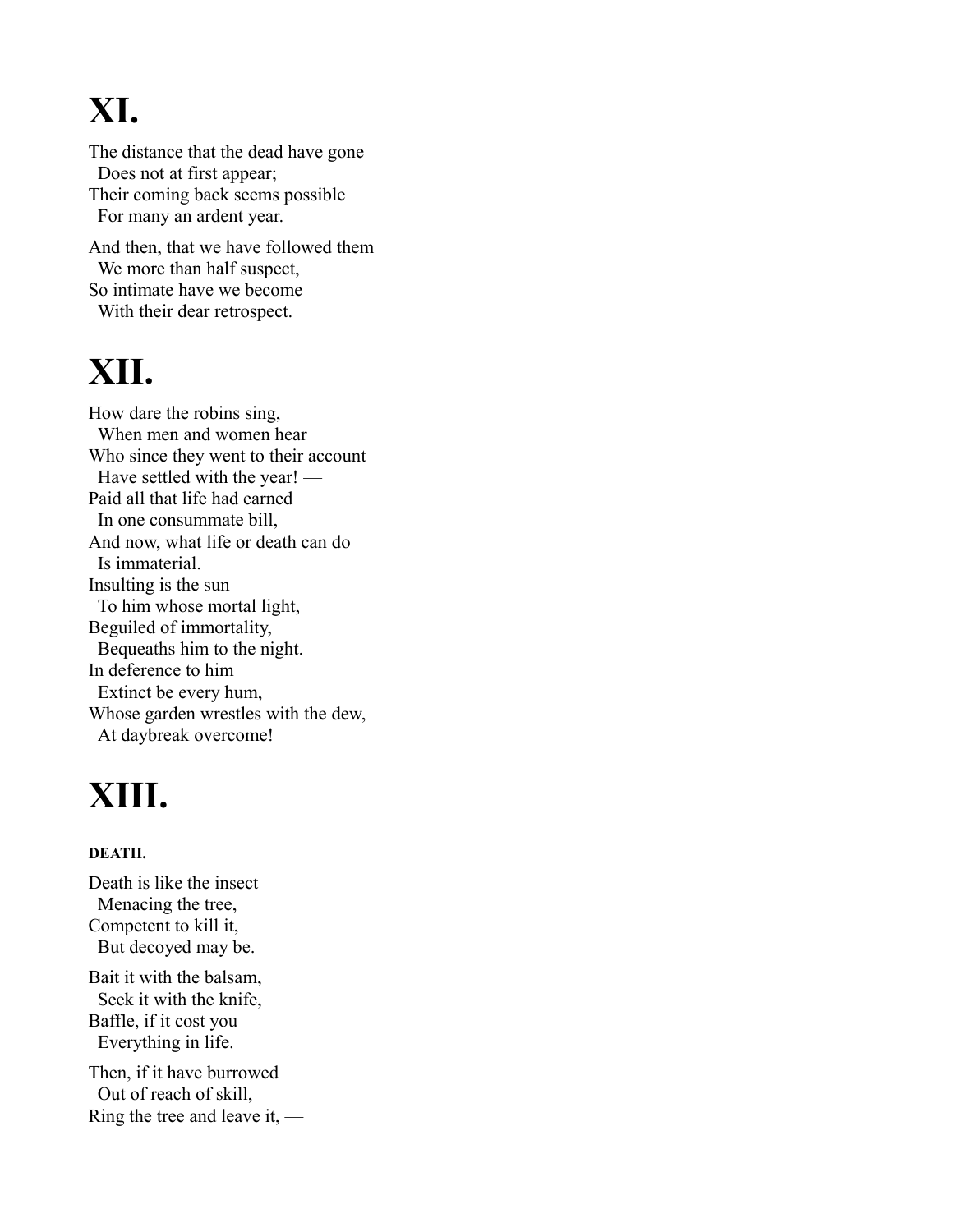'T is the vermin's will.

# **XIV.**

#### **UNWARNED.**

'T is sunrise, little maid, hast thou No station in the day? 'T was not thy wont to hinder so, — Retrieve thine industry.

'T is noon, my little maid, alas! And art thou sleeping yet? The lily waiting to be wed, The bee, dost thou forget?

My little maid, 't is night; alas, That night should be to thee Instead of morning! Hadst thou broached Thy little plan to me, Dissuade thee if I could not, sweet, I might have aided thee.

### **XV.**

Each that we lose takes part of us; A crescent still abides, Which like the moon, some turbid night, Is summoned by the tides.

# **XVI.**

Not any higher stands the grave For heroes than for men; Not any nearer for the child Than numb three-score and ten.

This latest leisure equal lulls The beggar and his queen; Propitiate this democrat By summer's gracious mien.

### **XVII.**

**ASLEEP.** As far from pity as complaint,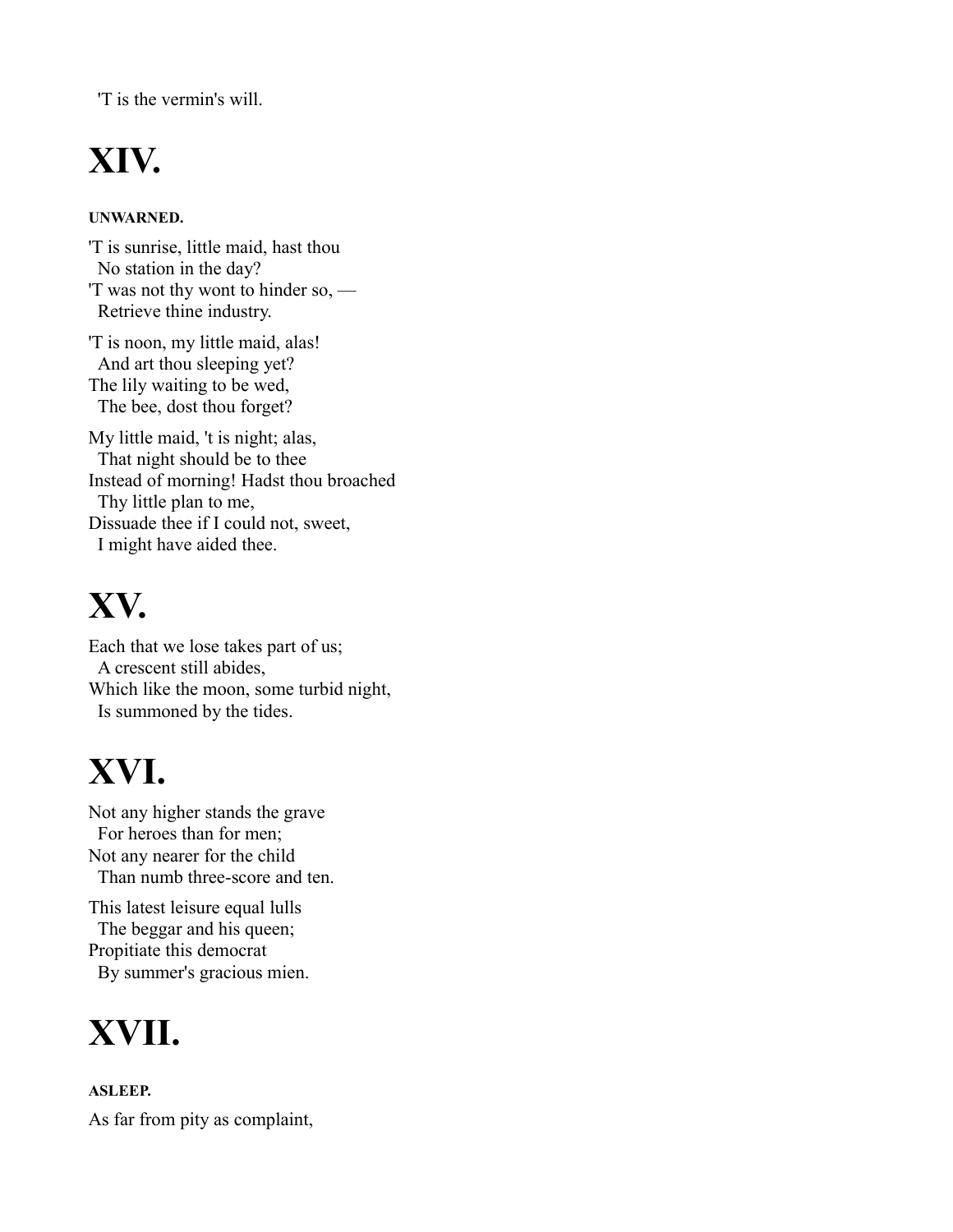As cool to speech as stone, As numb to revelation As if my trade were bone.

As far from time as history, As near yourself to-day As children to the rainbow's scarf, Or sunset's yellow play

To eyelids in the sepulchre. How still the dancer lies, While color's revelations break, And blaze the butterflies!

### **XVIII.**

#### **THE SPIRIT.**

'T is whiter than an Indian pipe, 'T is dimmer than a lace; No stature has it, like a fog, When you approach the place.

Not any voice denotes it here, Or intimates it there; A spirit, how doth it accost? What customs hath the air?

This limitless hyperbole Each one of us shall be; 'T is drama, if (hypothesis) It be not tragedy!

### **XIX.**

#### **THE MONUMENT.**

She laid her docile crescent down, And this mechanic stone Still states, to dates that have forgot, The news that she is gone.

So constant to its stolid trust, The shaft that never knew, It shames the constancy that fled Before its emblem flew.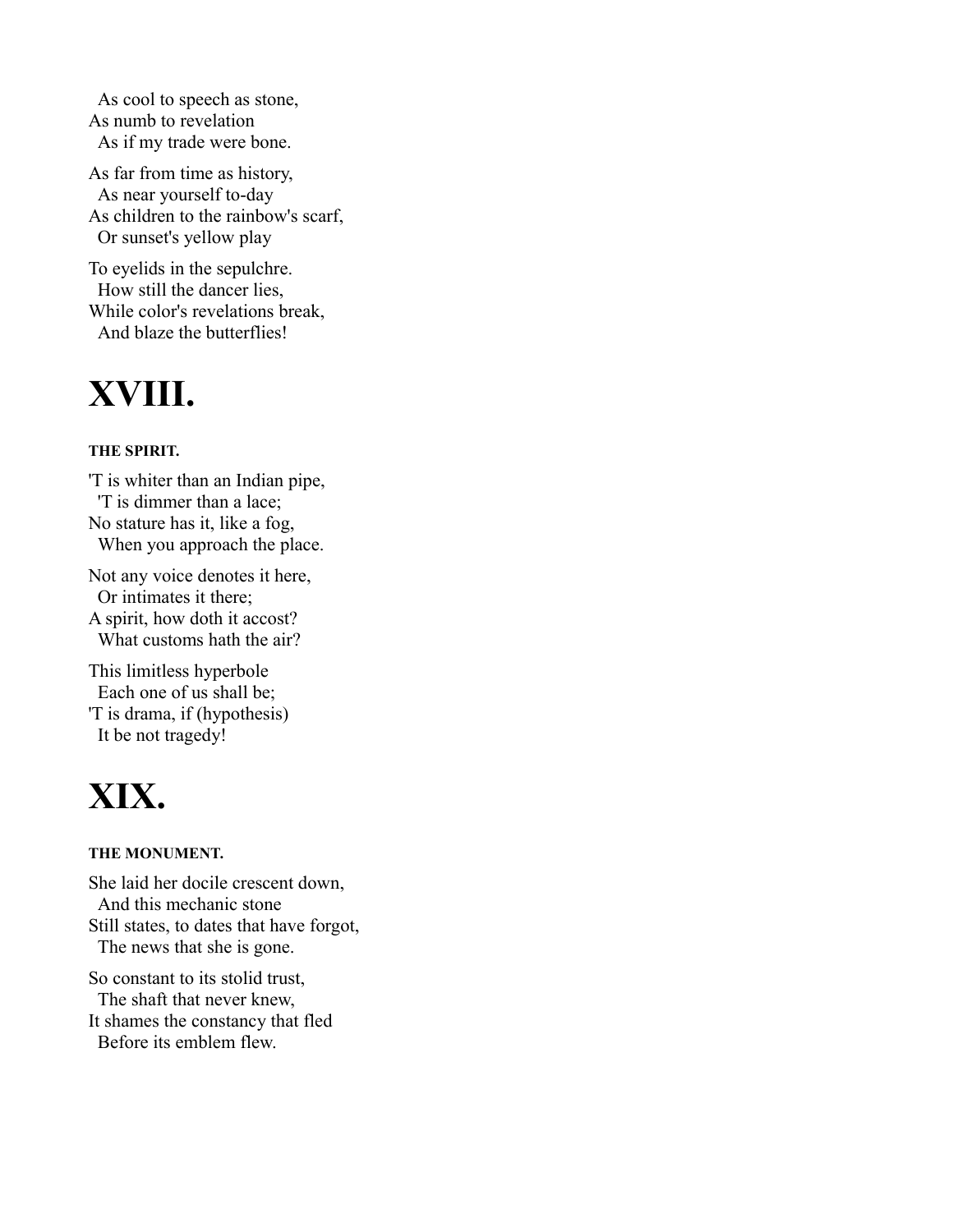# **XX.**

Bless God, he went as soldiers, His musket on his breast; Grant, God, he charge the bravest Of all the martial blest.

Please God, might I behold him In epauletted white, I should not fear the foe then, I should not fear the fight.

### **XXI.**

Immortal is an ample word When what we need is by, But when it leaves us for a time, 'T is a necessity.

Of heaven above the firmest proof We fundamental know, Except for its marauding hand, It had been heaven below.

# **XXII.**

Where every bird is bold to go, And bees abashless play, The foreigner before he knocks Must thrust the tears away.

# **XXIII.**

The grave my little cottage is, Where, keeping house for thee, I make my parlor orderly, And lay the marble tea,

For two divided, briefly, A cycle, it may be, Till everlasting life unite In strong society.

### **XXIV.**

This was in the white of the year, That was in the green,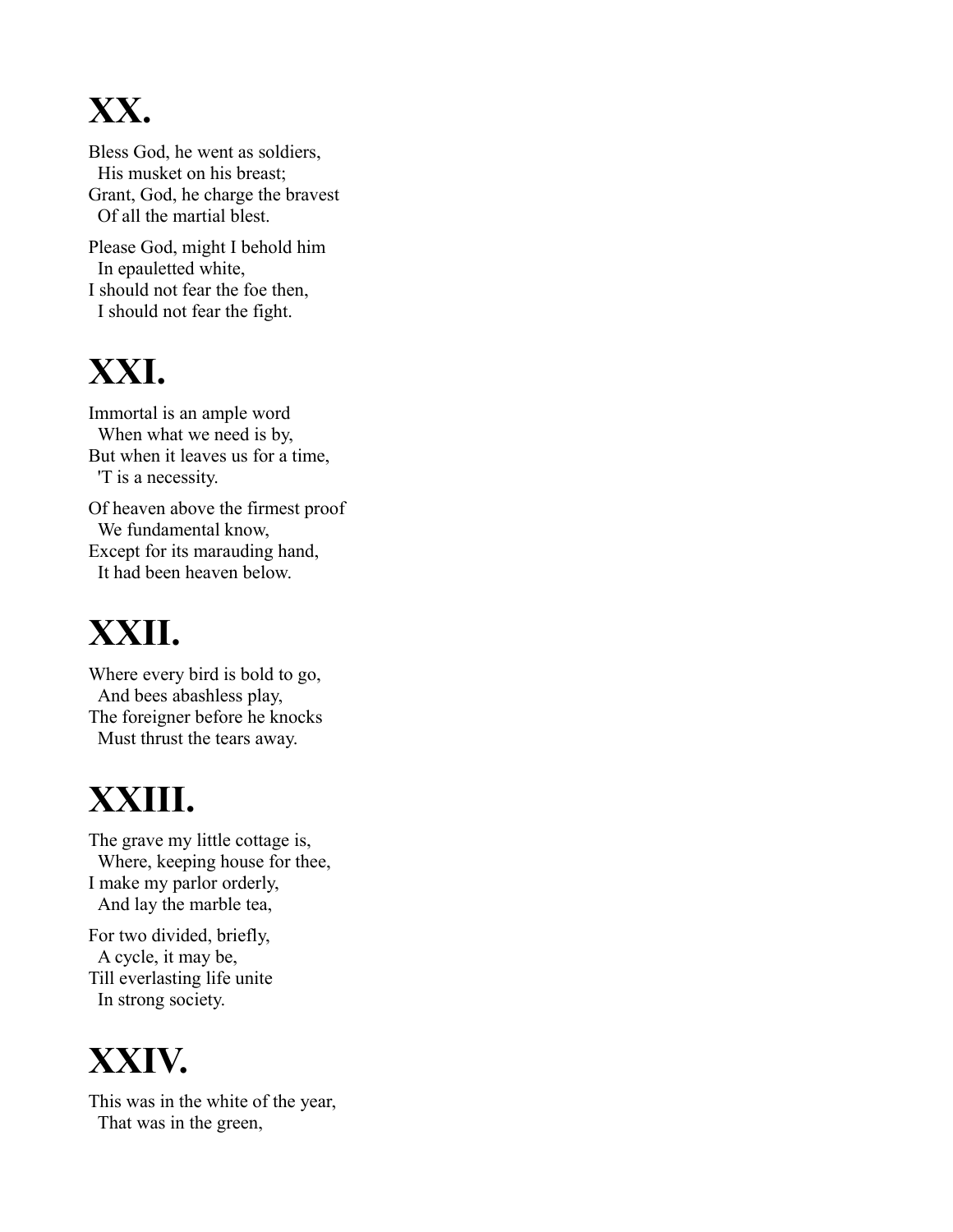Drifts were as difficult then to think As daisies now to be seen.

Looking back is best that is left, Or if it be before, Retrospection is prospect's half, Sometimes almost more.

### **XXV.**

Sweet hours have perished here; This is a mighty room; Within its precincts hopes have played, — Now shadows in the tomb.

### **XXVI.**

Me! Come! My dazzled face In such a shining place!

Me! Hear! My foreign ear The sounds of welcome near!

The saints shall meet Our bashful feet.

My holiday shall be That they remember me;

My paradise, the fame That they pronounce my name.

# **XXVII.**

#### **INVISIBLE.**

From us she wandered now a year, Her tarrying unknown; If wilderness prevent her feet, Or that ethereal zone

No eye hath seen and lived, We ignorant must be. We only know what time of year We took the mystery.

# **XXVIII.**

I wish I knew that woman's name,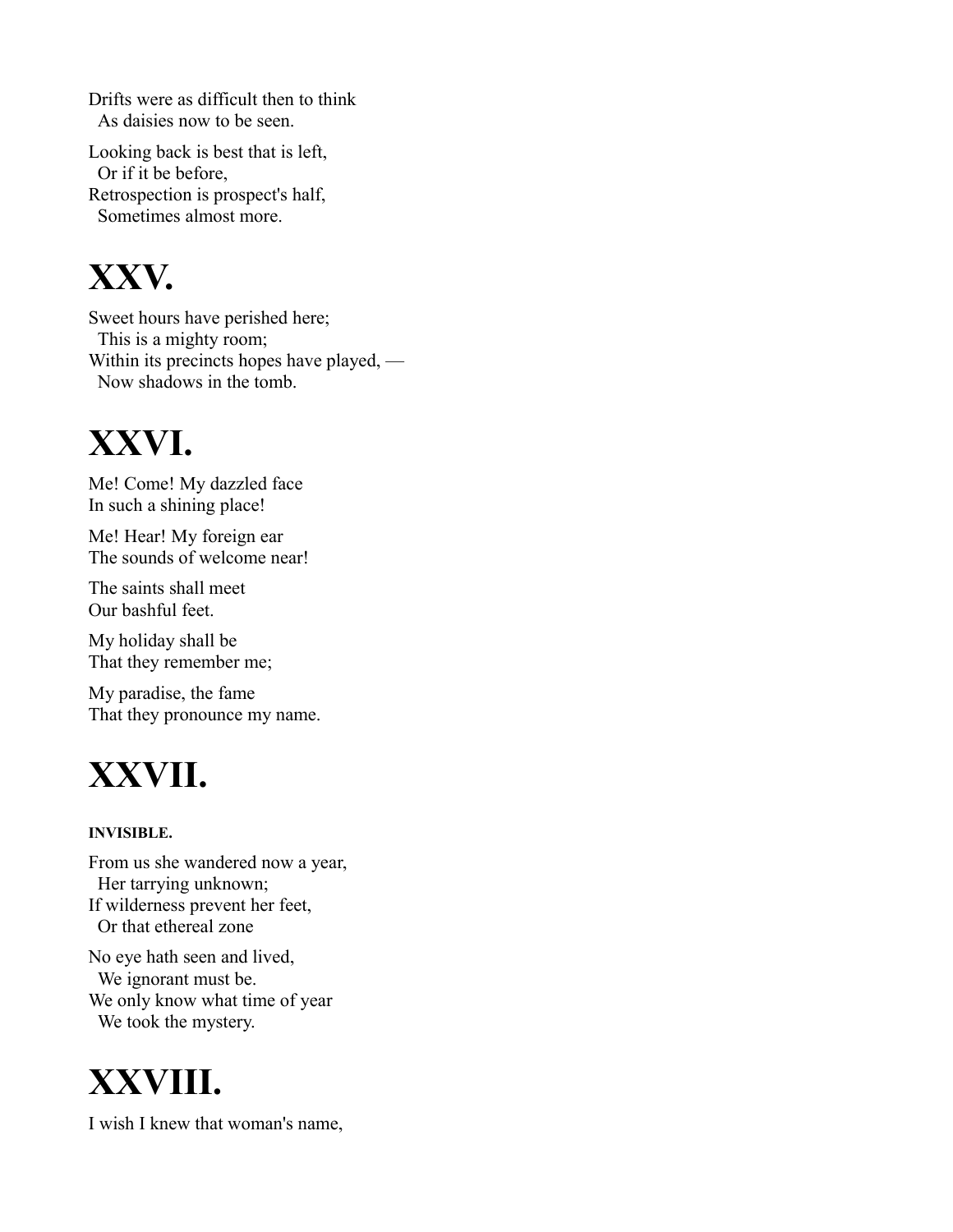So, when she comes this way, To hold my life, and hold my ears, For fear I hear her say

She's 'sorry I am dead,' again, Just when the grave and I Have sobbed ourselves almost to sleep, — Our only lullaby.



#### **TRYING TO FORGET.**

Bereaved of all, I went abroad, No less bereaved to be Upon a new peninsula, — The grave preceded me,

Obtained my lodgings ere myself, And when I sought my bed, The grave it was, reposed upon The pillow for my head.

I waked, to find it first awake, I rose, — it followed me; I tried to drop it in the crowd, To lose it in the sea,

In cups of artificial drowse To sleep its shape away, — The grave was finished, but the spade Remained in memory.

### **XXX.**

I felt a funeral in my brain, And mourners, to and fro, Kept treading, treading, till it seemed That sense was breaking through.

And when they all were seated, A service like a drum Kept beating, beating, till I thought My mind was going numb.

And then I heard them lift a box, And creak across my soul With those same boots of lead, again. Then space began to toll

As all the heavens were a bell,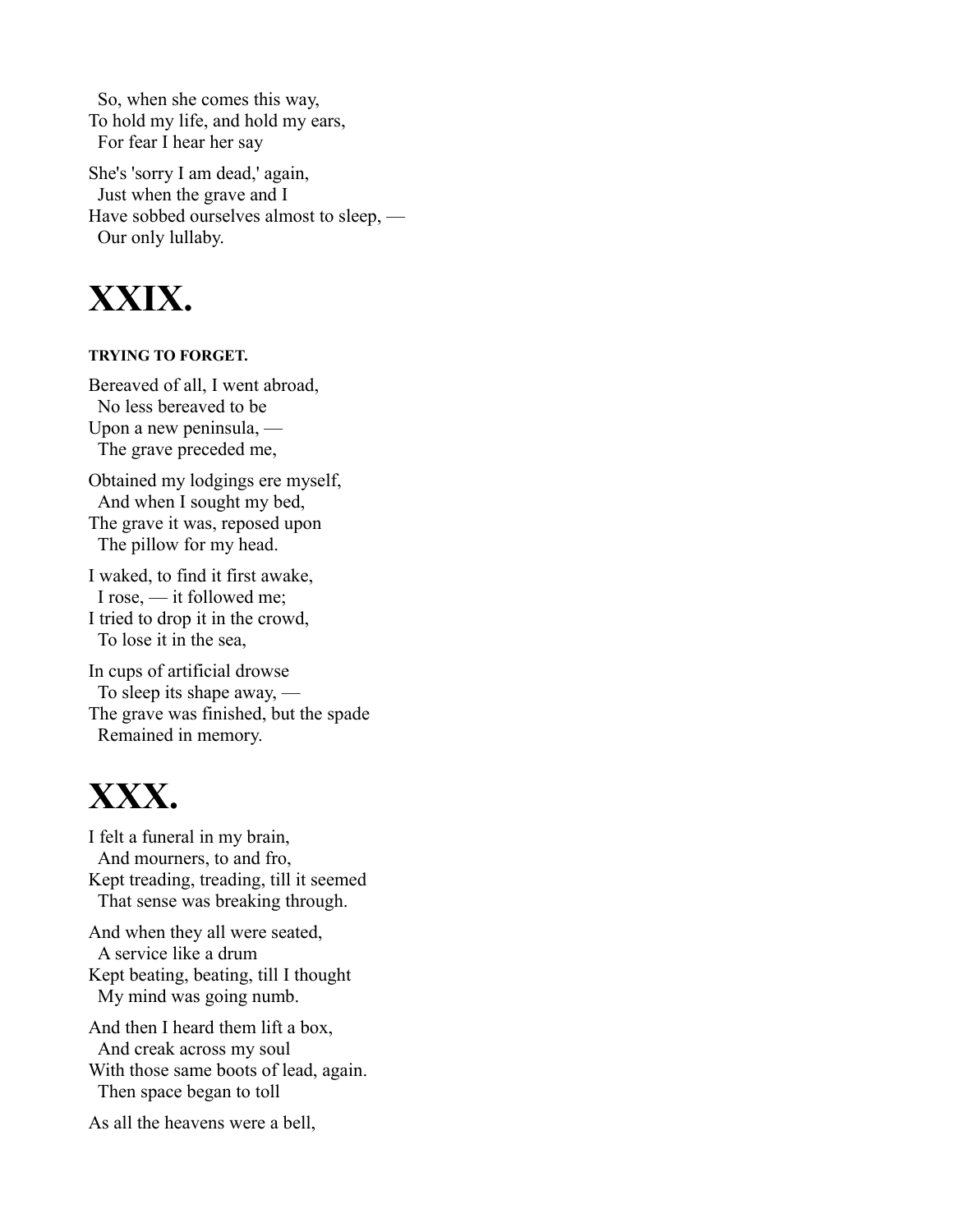And Being but an ear, And I and silence some strange race, Wrecked, solitary, here.

### **XXXI.**

I meant to find her when I came; Death had the same design; But the success was his, it seems, And the discomfit mine.

I meant to tell her how I longed For just this single time; But Death had told her so the first, And she had hearkened him.

To wander now is my abode; To rest, — to rest would be A privilege of hurricane To memory and me.

# **XXXII.**

#### **WAITING.**

I sing to use the waiting, My bonnet but to tie, And shut the door unto my house; No more to do have I,

Till, his best step approaching, We journey to the day, And tell each other how we sang To keep the dark away.

### **XXXIII.**

A sickness of this world it most occasions When best men die; A wishfulness their far condition To occupy. A chief indifference, as foreign A world must be Themselves forsake contented, For Deity.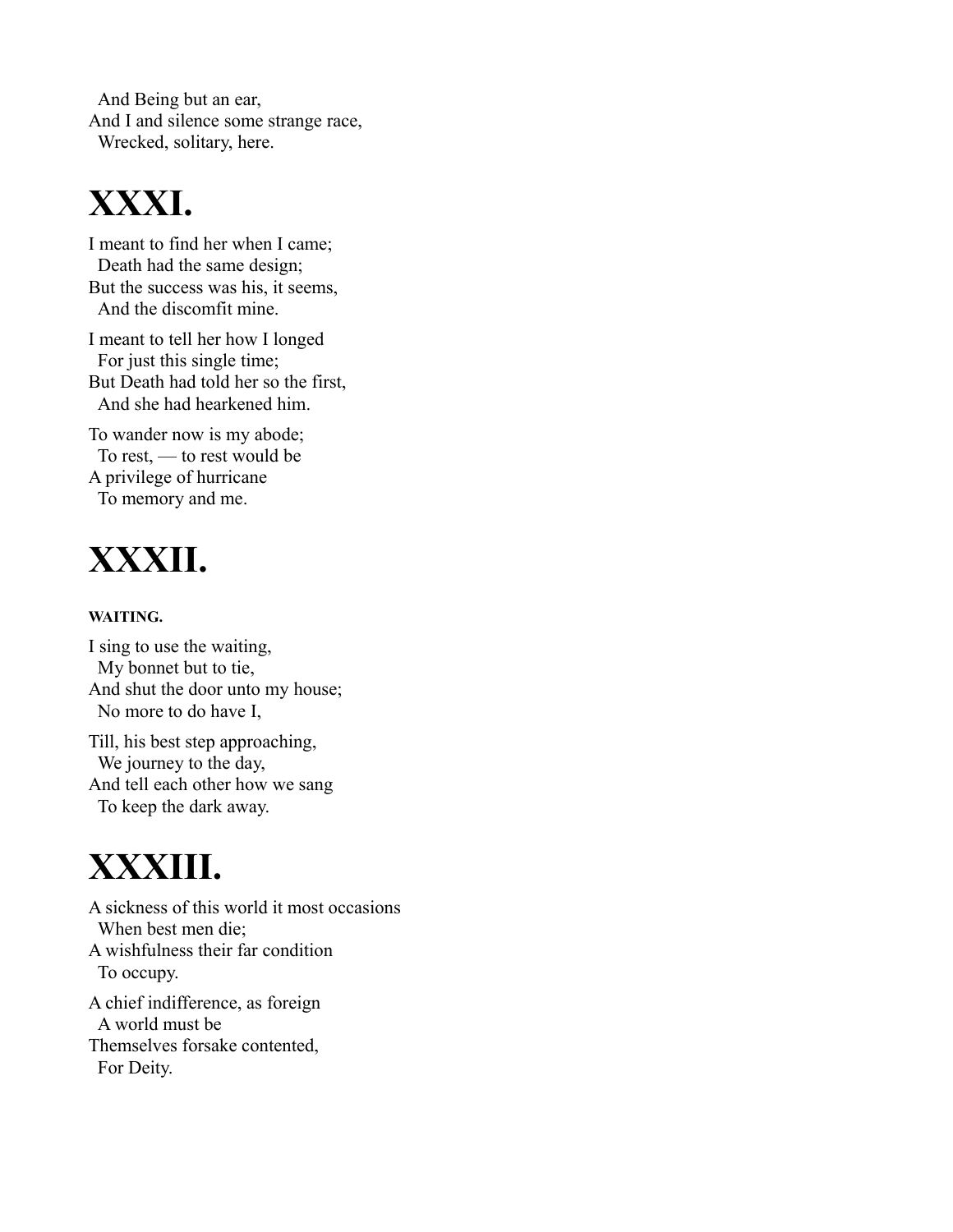### **XXXIV.**

Superfluous were the sun When excellence is dead; He were superfluous every day, For every day is said

That syllable whose faith Just saves it from despair, And whose 'I'll meet you' hesitates If love inquire, 'Where?'

Upon his dateless fame Our periods may lie, As stars that drop anonymous From an abundant sky.

### **XXXV.**

So proud she was to die It made us all ashamed That what we cherished, so unknown To her desire seemed.

So satisfied to go Where none of us should be, Immediately, that anguish stooped Almost to jealousy.

### **XXXVI.**

#### **FAREWELL.**

Tie the strings to my life, my Lord, Then I am ready to go! Just a look at the horses — Rapid! That will do!

Put me in on the firmest side, So I shall never fall; For we must ride to the Judgment, And it's partly down hill.

But never I mind the bridges, And never I mind the sea; Held fast in everlasting race By my own choice and thee.

Good-by to the life I used to live, And the world I used to know;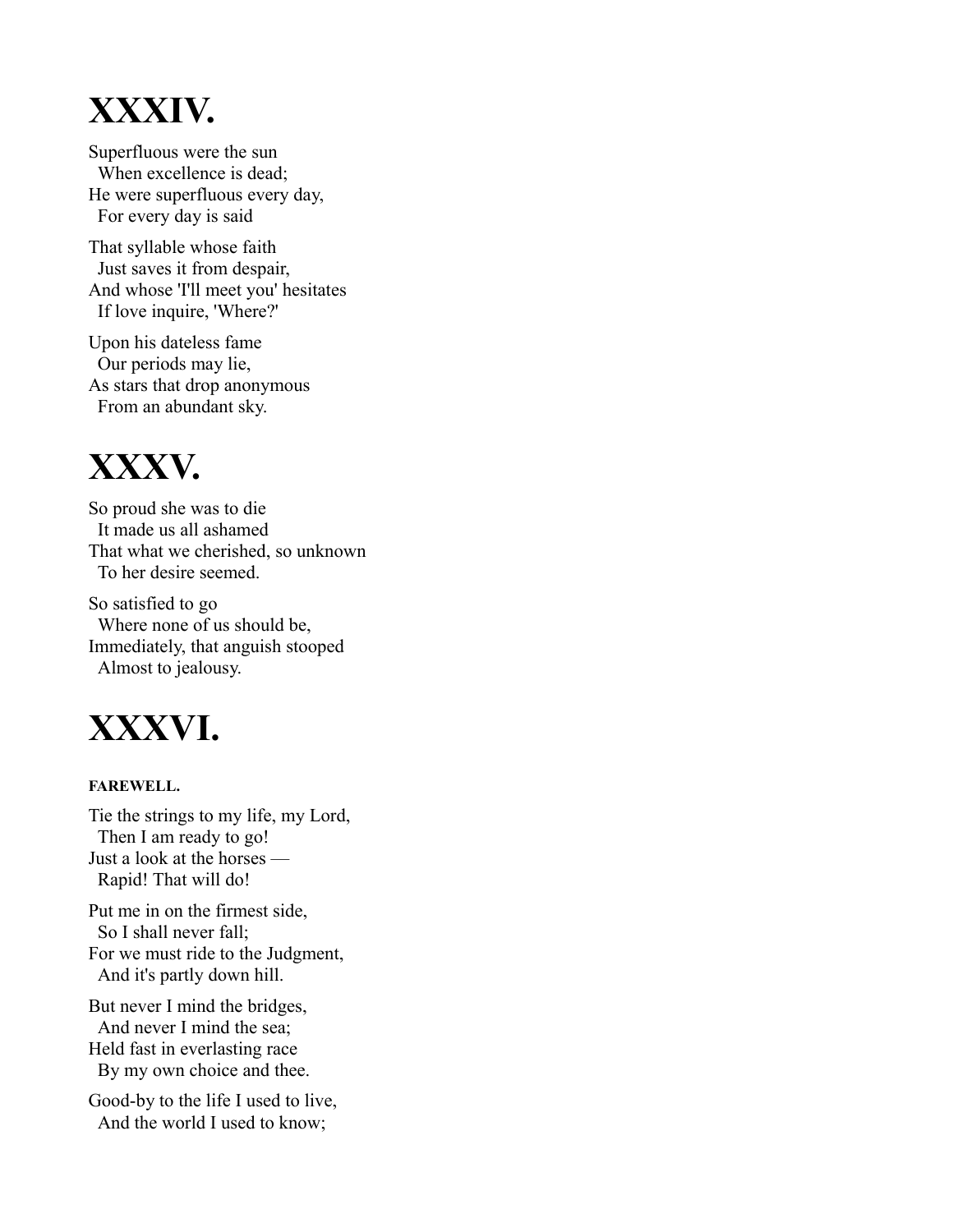And kiss the hills for me, just once; Now I am ready to go!

### **XXXVII.**

The dying need but little, dear, — A glass of water's all, A flower's unobtrusive face To punctuate the wall,

A fan, perhaps, a friend's regret, And certainly that one No color in the rainbow Perceives when you are gone.

### **XXXVIII.**

#### **DEAD.**

There's something quieter than sleep Within this inner room! It wears a sprig upon its breast, And will not tell its name.

Some touch it and some kiss it, Some chafe its idle hand; It has a simple gravity I do not understand!

While simple-hearted neighbors Chat of the 'early dead,' We, prone to periphrasis, Remark that birds have fled!

### **XXXIX.**

The soul should always stand ajar, That if the heaven inquire, He will not be obliged to wait, Or shy of troubling her.

Depart, before the host has slid The bolt upon the door, To seek for the accomplished guest, — Her visitor no more.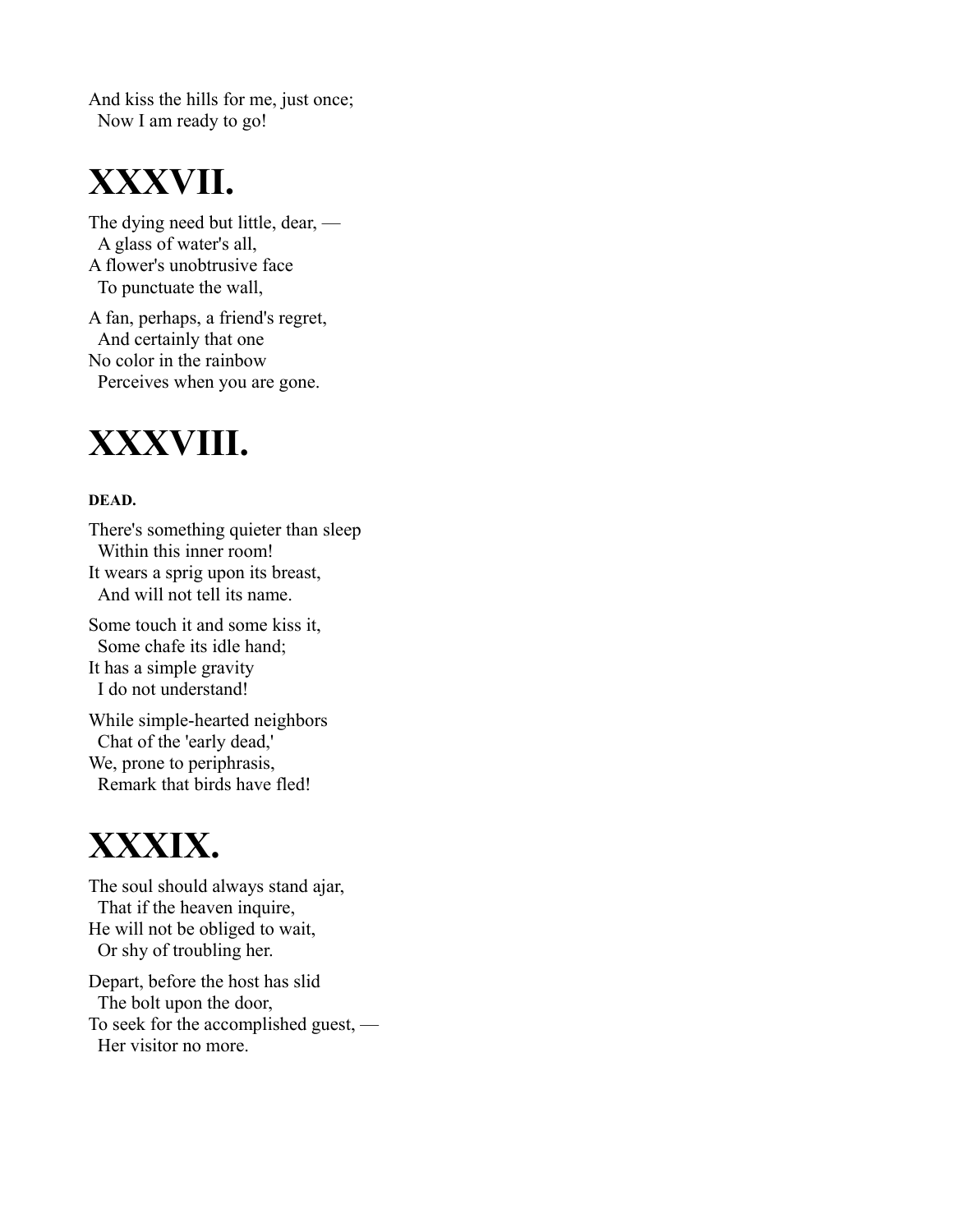# **XL.**

Three weeks passed since I had seen her, — Some disease had vexed; 'T was with text and village singing I beheld her next, And a company — our pleasure

To discourse alone; Gracious now to me as any, Gracious unto none.

Borne, without dissent of either, To the parish night; Of the separated people Which are out of sight?

# **XLI.**

I breathed enough to learn the trick, And now, removed from air, I simulate the breath so well, That one, to be quite sure

The lungs are stirless, must descend Among the cunning cells, And touch the pantomime himself. How cool the bellows feels!

# **XLII.**

I wonder if the sepulchre Is not a lonesome way, When men and boys, and larks and June Go down the fields to hay!

# **XLIII.**

#### **JOY IN DEATH.**

If tolling bell I ask the cause. 'A soul has gone to God,' I'm answered in a lonesome tone; Is heaven then so sad?

That bells should joyful ring to tell A soul had gone to heaven, Would seem to me the proper way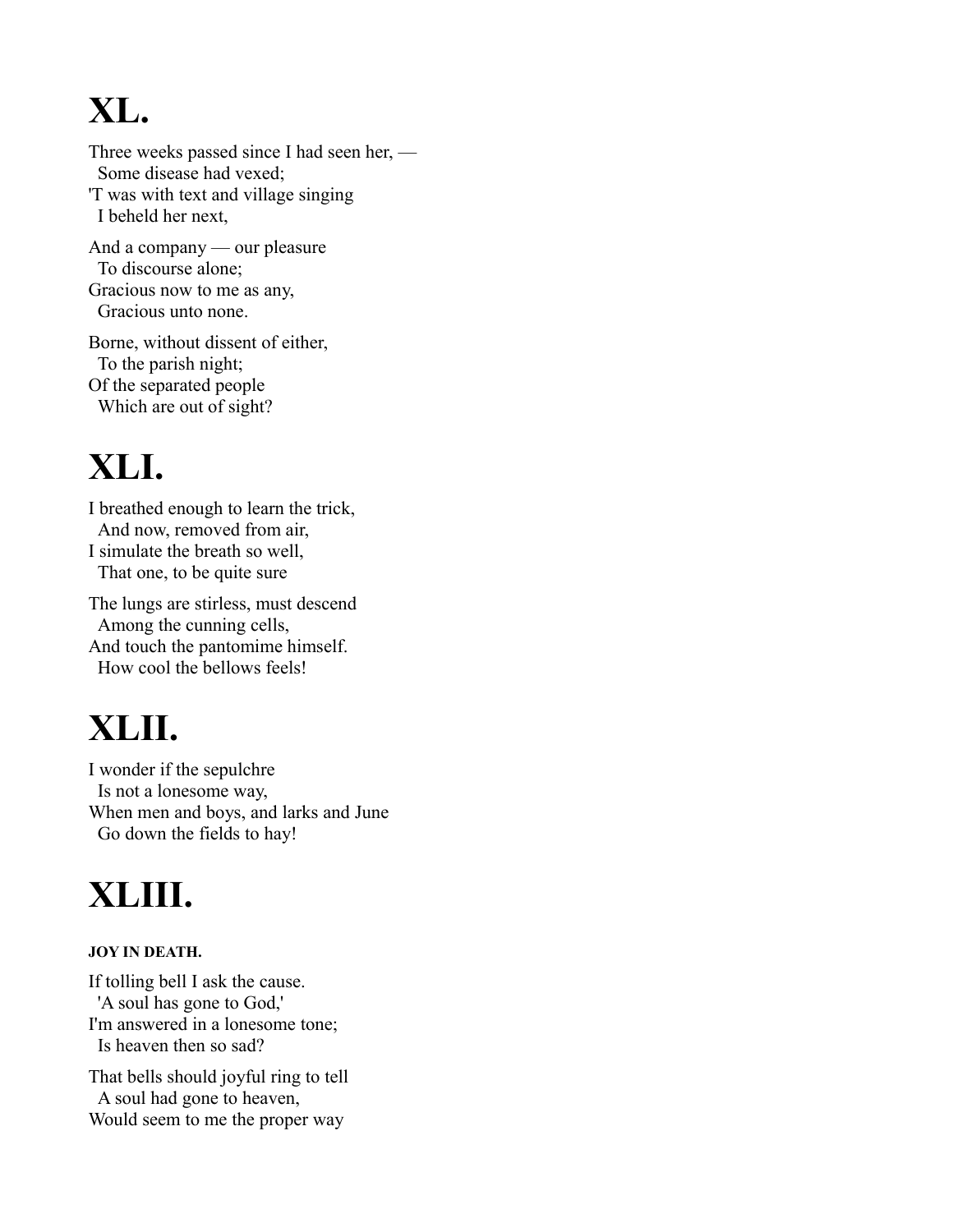A good news should be given.

### **XLIV.**

If I may have it when it's dead I will contented be; If just as soon as breath is out It shall belong to me,

Until they lock it in the grave, 'T is bliss I cannot weigh, For though they lock thee in the grave, Myself can hold the key.

Think of it, lover! I and thee Permitted face to face to be; After a life, a death we'll say, — For death was that, and this is thee.

# **XLV.**

Before the ice is in the pools, Before the skaters go, Or any cheek at nightfall Is tarnished by the snow,

Before the fields have finished, Before the Christmas tree, Wonder upon wonder Will arrive to me!

What we touch the hems of On a summer's day; What is only walking Just a bridge away;

That which sings so, speaks so, When there's no one here, — Will the frock I wept in Answer me to wear?

# **XLVI.**

#### **DYING.**

I heard a fly buzz when I died; The stillness round my form Was like the stillness in the air Between the heaves of storm.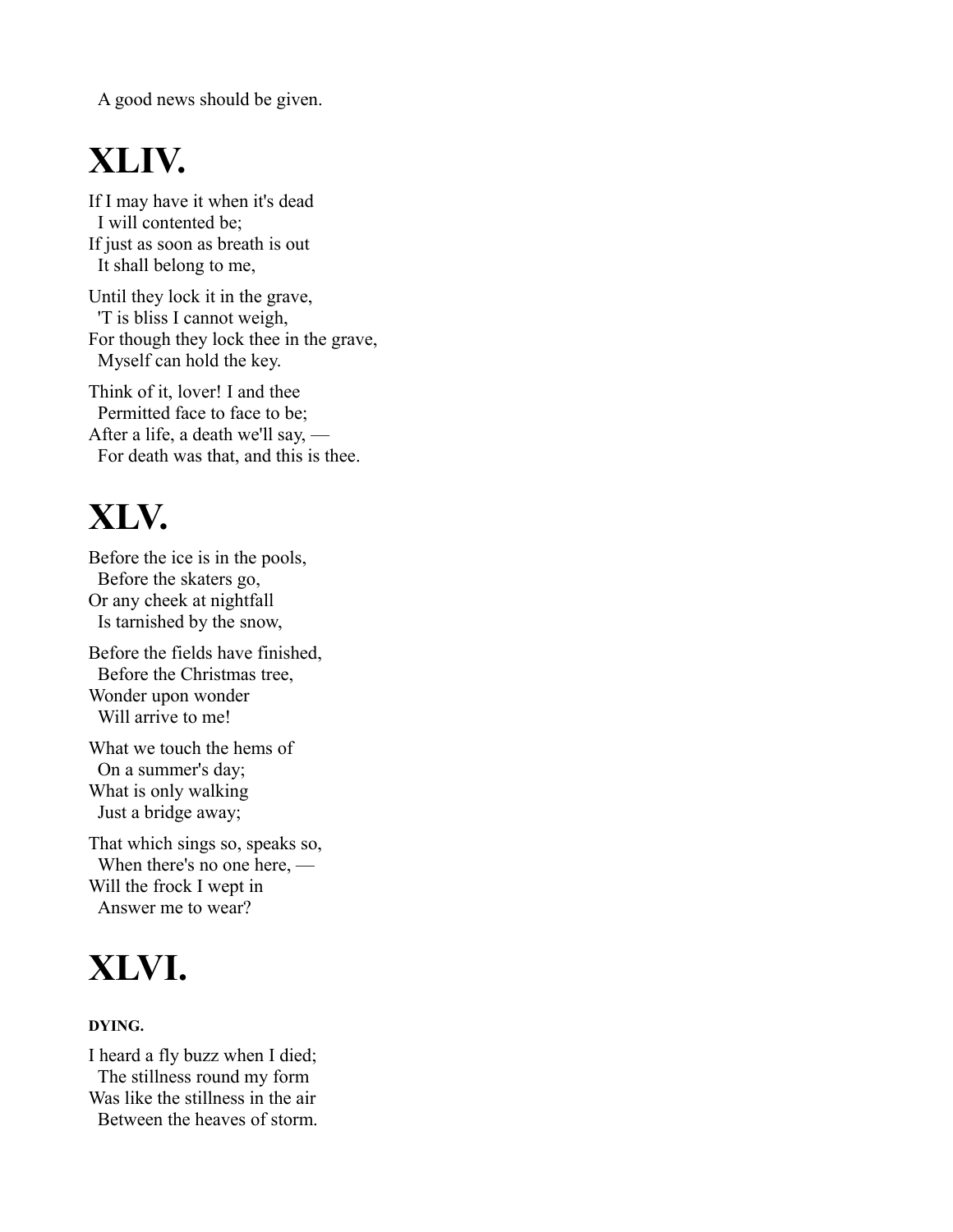The eyes beside had wrung them dry, And breaths were gathering sure For that last onset, when the king Be witnessed in his power.

I willed my keepsakes, signed away What portion of me I Could make assignable, — and then There interposed a fly,

With blue, uncertain, stumbling buzz, Between the light and me; And then the windows failed, and then I could not see to see.

### **XLVII.**

Adrift! A little boat adrift! And night is coming down! Will no one guide a little boat Unto the nearest town?

So sailors say, on yesterday, Just as the dusk was brown, One little boat gave up its strife, And gurgled down and down.

But angels say, on yesterday, Just as the dawn was red, One little boat o'erspent with gales Retrimmed its masts, redecked its sails Exultant, onward sped!

# **XLVIII.**

There's been a death in the opposite house As lately as to-day. I know it by the numb look Such houses have alway.

The neighbors rustle in and out, The doctor drives away. A window opens like a pod, Abrupt, mechanically;

Somebody flings a mattress out, — The children hurry by; They wonder if It died on that, — I used to when a boy.

The minister goes stiffly in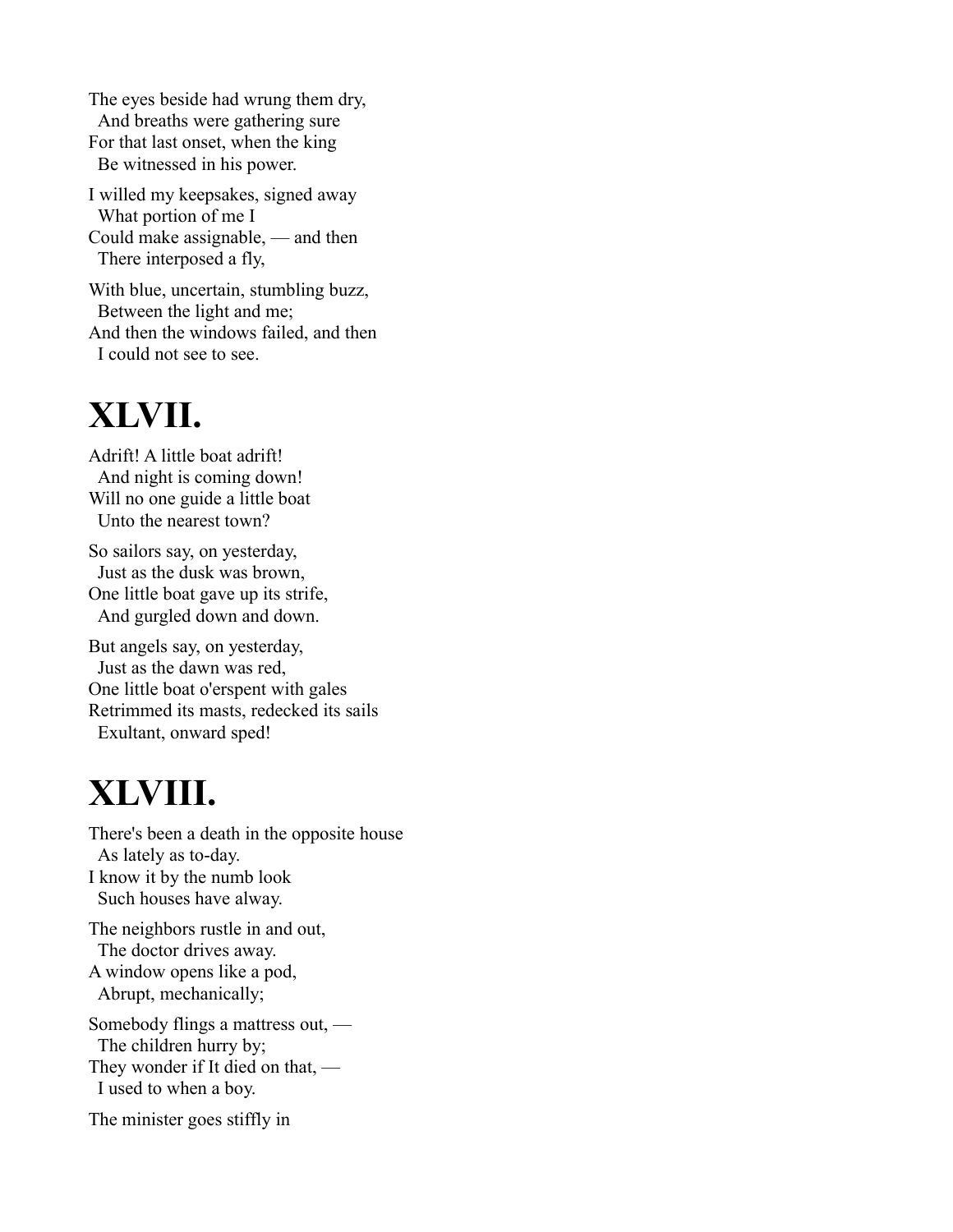As if the house were his, And he owned all the mourners now, And little boys besides;

And then the milliner, and the man Of the appalling trade, To take the measure of the house. There'll be that dark parade

Of tassels and of coaches soon; It's easy as a sign, — The intuition of the news In just a country town.

### **XLIX.**

We never know we go, — when we are going We jest and shut the door; Fate following behind us bolts it, And we accost no more.

### **L.**

#### **THE SOUL'S STORM.**

It struck me every day The lightning was as new As if the cloud that instant slit And let the fire through.

It burned me in the night, It blistered in my dream; It sickened fresh upon my sight With every morning's beam.

I thought that storm was brief, — The maddest, quickest by; But Nature lost the date of this, And left it in the sky.

### **LI.**

Water is taught by thirst; Land, by the oceans passed; Transport, by throe; Peace, by its battles told; Love, by memorial mould; Birds, by the snow.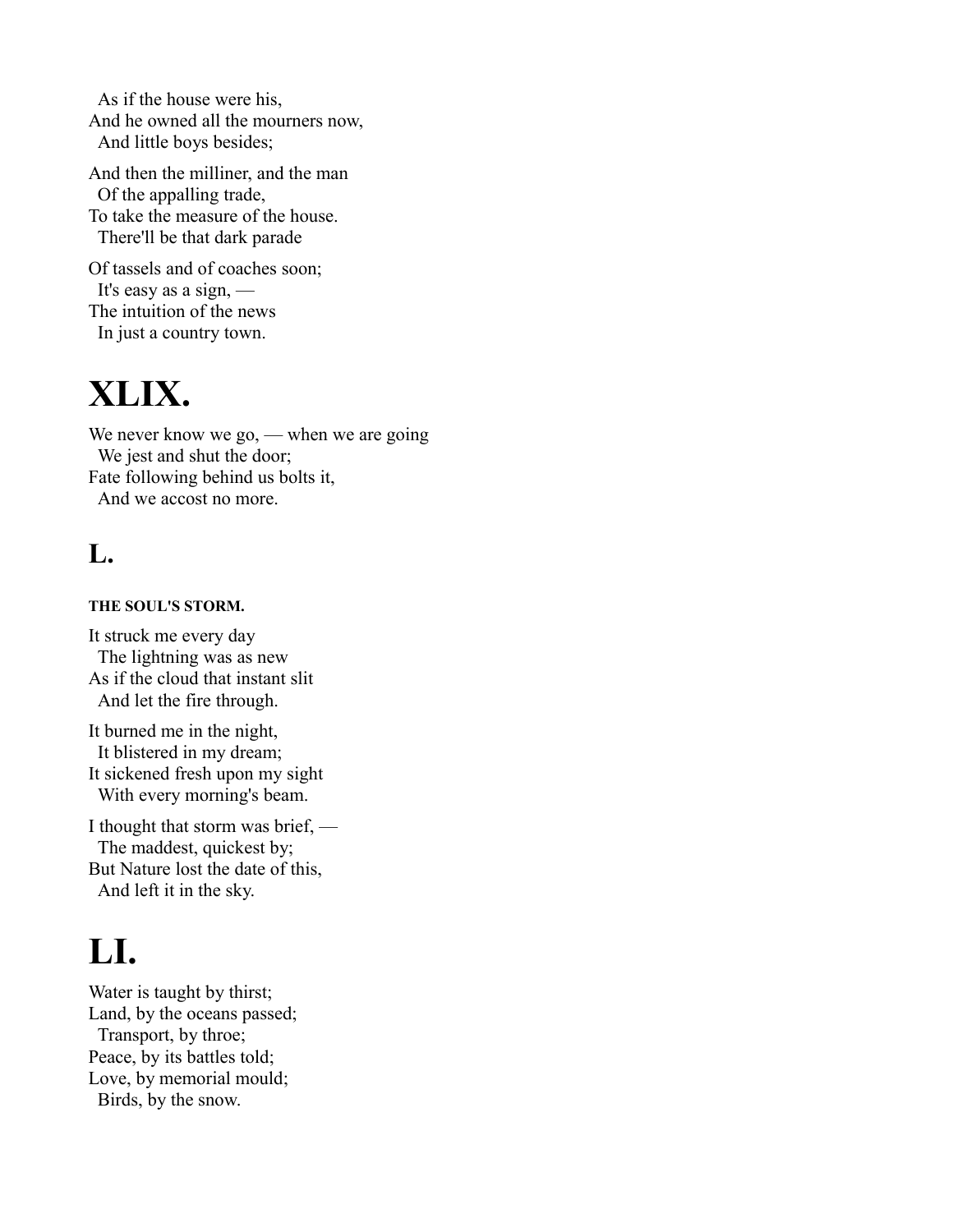### **LII.**

#### **THIRST.**

We thirst at first, — 't is Nature's act; And later, when we die, A little water supplicate Of fingers going by. It intimates the finer want,

Whose adequate supply Is that great water in the west Termed immortality.

### **LIII.**

A clock stopped — not the mantel's; Geneva's farthest skill Can't put the puppet bowing That just now dangled still.

An awe came on the trinket! The figures hunched with pain, Then quivered out of decimals Into degreeless noon.

It will not stir for doctors, This pendulum of snow; The shopman importunes it, While cool, concernless No

Nods from the gilded pointers, Nods from the seconds slim, Decades of arrogance between The dial life and him.

### **LIV.**

#### **CHARLOTTE BRONTË'S GRAVE.**

All overgrown by cunning moss, All interspersed with weed, The little cage of 'Currer Bell,' In quiet Haworth laid.

This bird, observing others, When frosts too sharp became, Retire to other latitudes, Quietly did the same,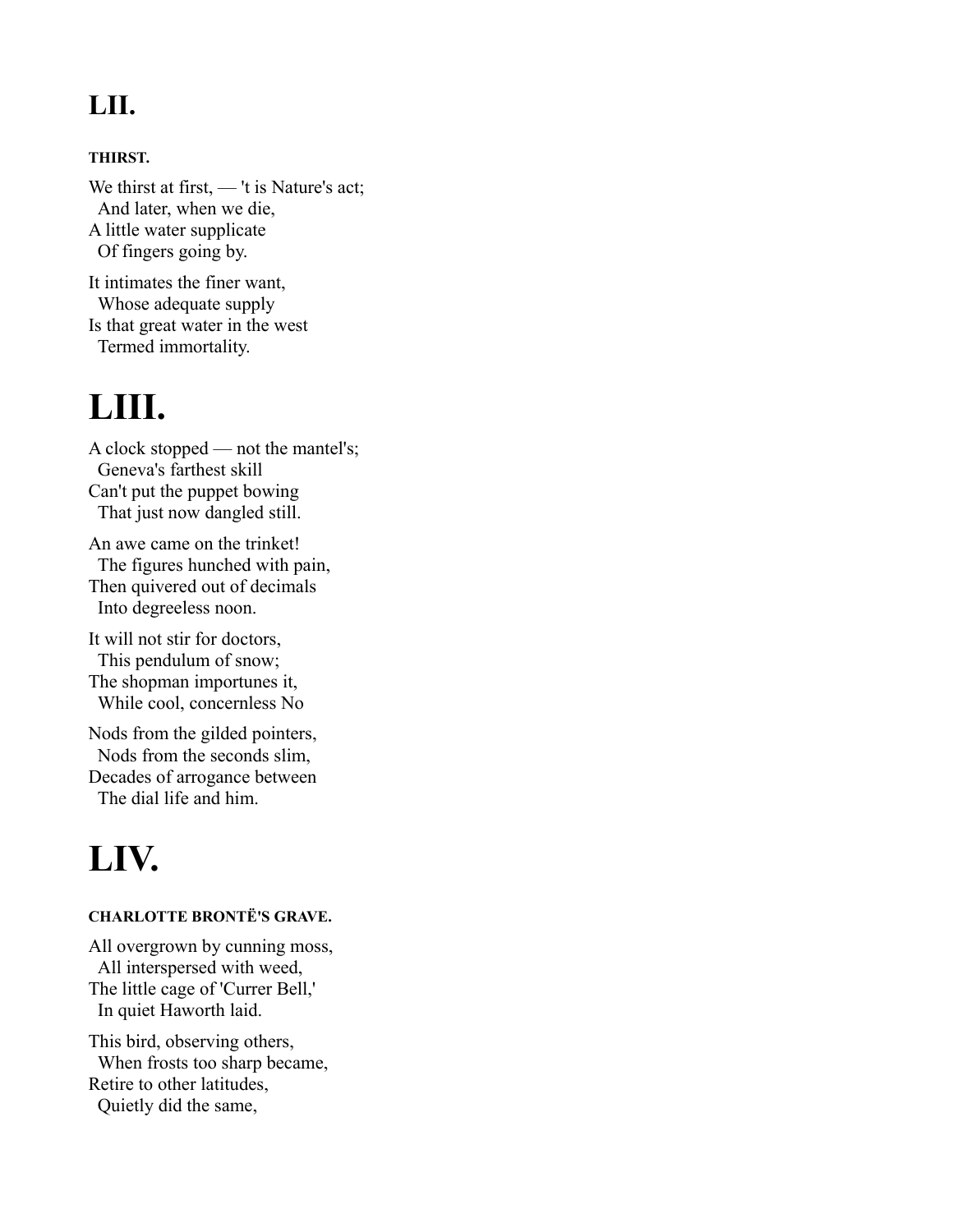But differed in returning; Since Yorkshire hills are green, Yet not in all the nests I meet Can nightingale be seen.

Gathered from many wanderings, Gethsemane can tell Through what transporting anguish She reached the asphodel!

Soft fall the sounds of Eden Upon her puzzled ear; Oh, what an afternoon for heaven, When 'Brontë' entered there!

### **LV.**

A toad can die of light! Death is the common right Of toads and men, — Of earl and midge The privilege. Why swagger then? The gnat's supremacy Is large as thine.

# **LVI.**

Far from love the Heavenly Father Leads the chosen child; Oftener through realm of briar Than the meadow mild,

Oftener by the claw of dragon Than the hand of friend, Guides the little one predestined To the native land.

# **LVII.**

#### **SLEEPING.**

A long, long sleep, a famous sleep That makes no show for dawn By stretch of limb or stir of lid, — An independent one.

Was ever idleness like this? Within a hut of stone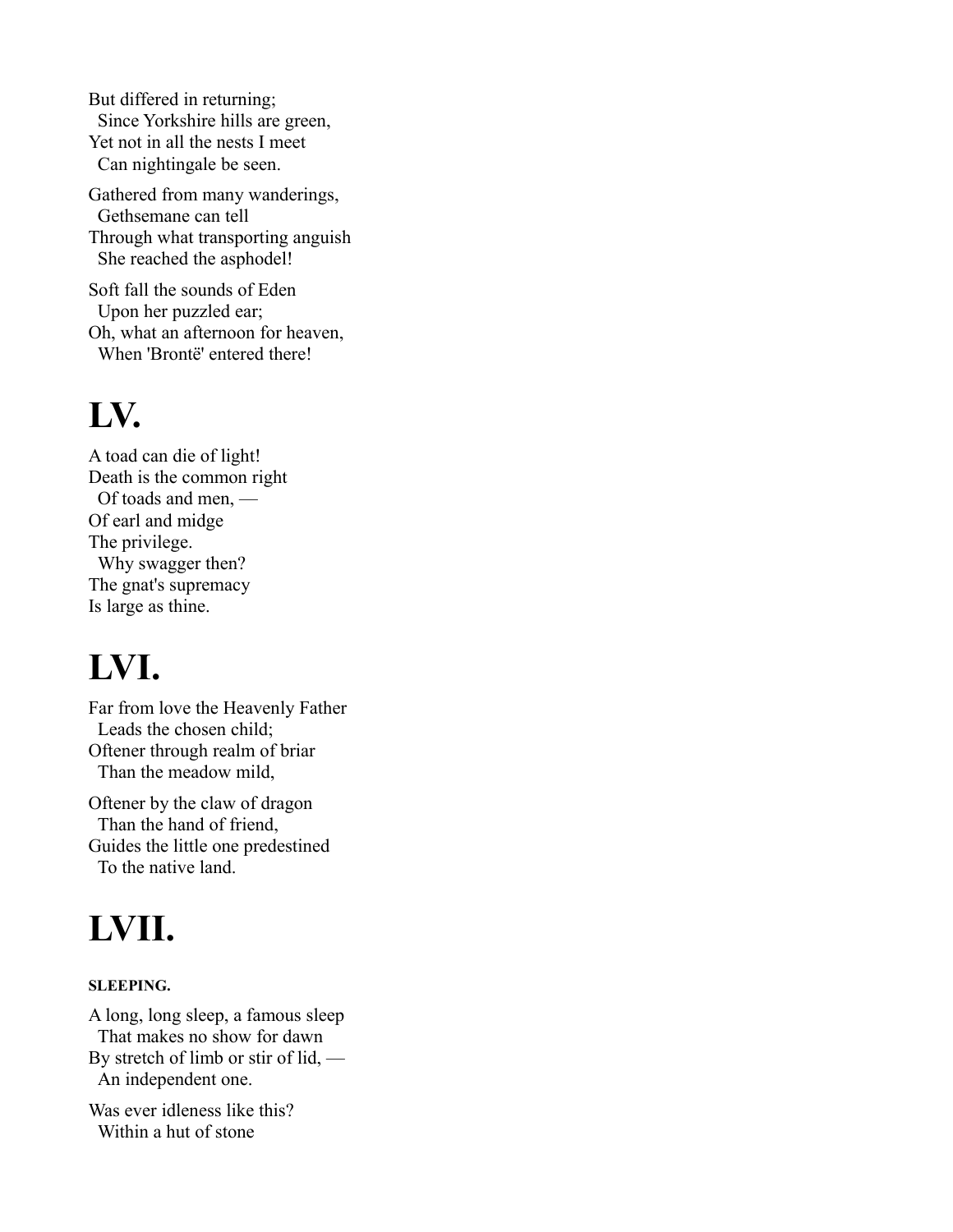To bask the centuries away Nor once look up for noon?

# **LVIII.**

#### **RETROSPECT.**

'T was just this time last year I died. I know I heard the corn, When I was carried by the farms, — It had the tassels on.

I thought how yellow it would look When Richard went to mill; And then I wanted to get out, But something held my will.

I thought just how red apples wedged The stubble's joints between; And carts went stooping round the fields To take the pumpkins in.

I wondered which would miss me least, And when Thanksgiving came, If father'd multiply the plates To make an even sum.

And if my stocking hung too high, Would it blur the Christmas glee, That not a Santa Claus could reach The altitude of me?

But this sort grieved myself, and so I thought how it would be When just this time, some perfect year, Themselves should come to me.

### **LIX.**

#### **ETERNITY.**

On this wondrous sea, Sailing silently, Ho! pilot, ho! Knowest thou the shore Where no breakers roar, Where the storm is o'er?

In the silent west Many sails at rest,